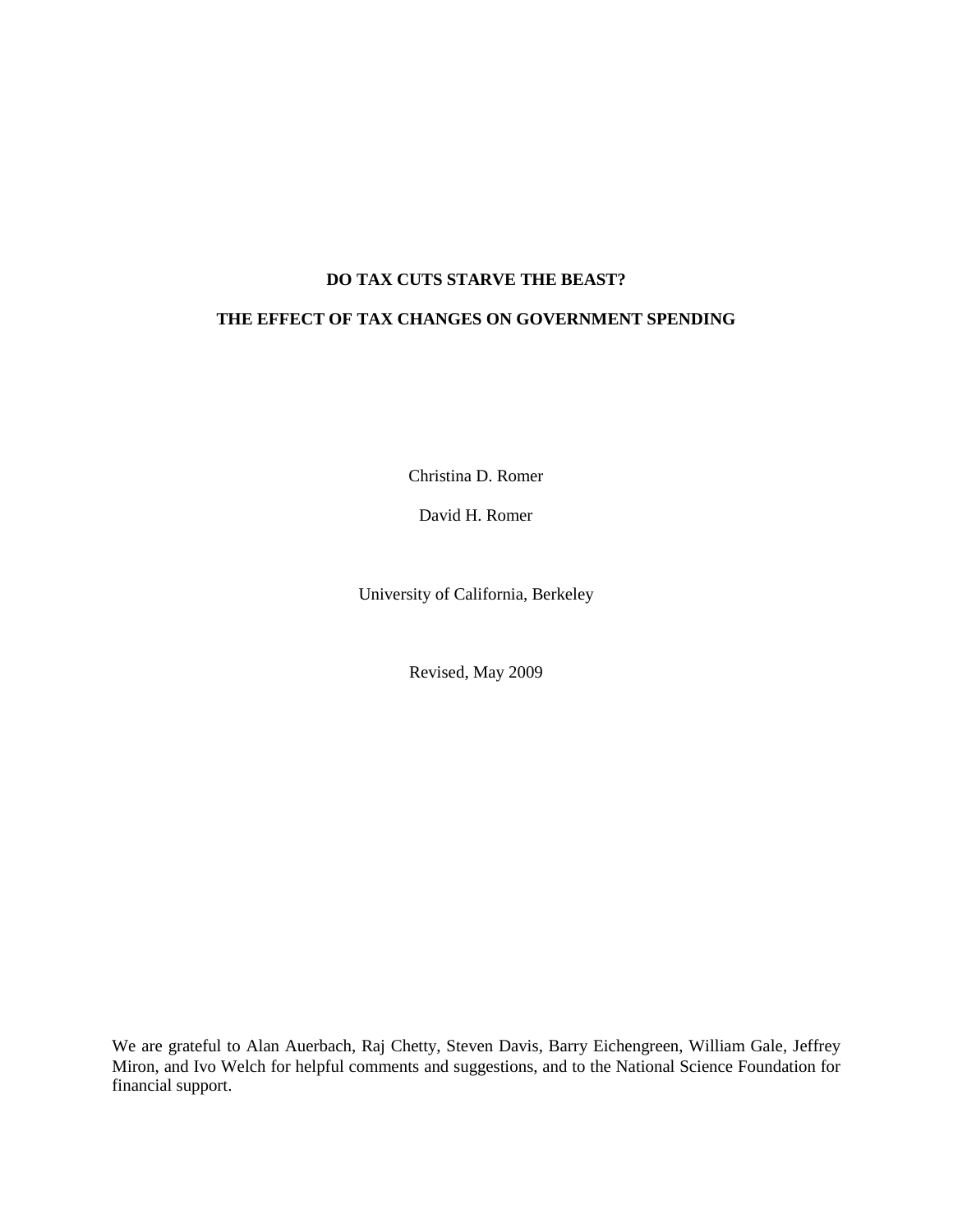# **DO TAX CUTS STARVE THE BEAST? THE EFFECT OF TAX CHANGES ON GOVERNMENT SPENDING**

## **ABSTRACT**

The hypothesis that decreases in taxes reduce future government spending is often cited as a reason for cutting taxes. However, because taxes change for many reasons, examinations of the relationship between overall measures of taxation and subsequent spending are plagued by problems of reverse causation and omitted variable bias. To derive more reliable estimates, this paper examines the behavior of government expenditures following legislated tax changes that narrative sources suggest are largely uncorrelated with other factors affecting spending. The results provide no support for the hypothesis that tax cuts restrain government spending; indeed, the point estimates suggest that tax cuts may increase spending. The results also indicate that the main effect of tax cuts on the government budget is to induce subsequent legislated tax increases. Examination of four episodes of major tax cuts reinforces these conclusions.

Christina D. Romer David H. Romer Department of Economics Department of Economics University of California, Berkeley University of California, Berkeley Berkeley, CA 94720-3880 Berkeley, CA 94720-3880 cromer@econ.berkeley.edu dromer@econ.berkeley.edu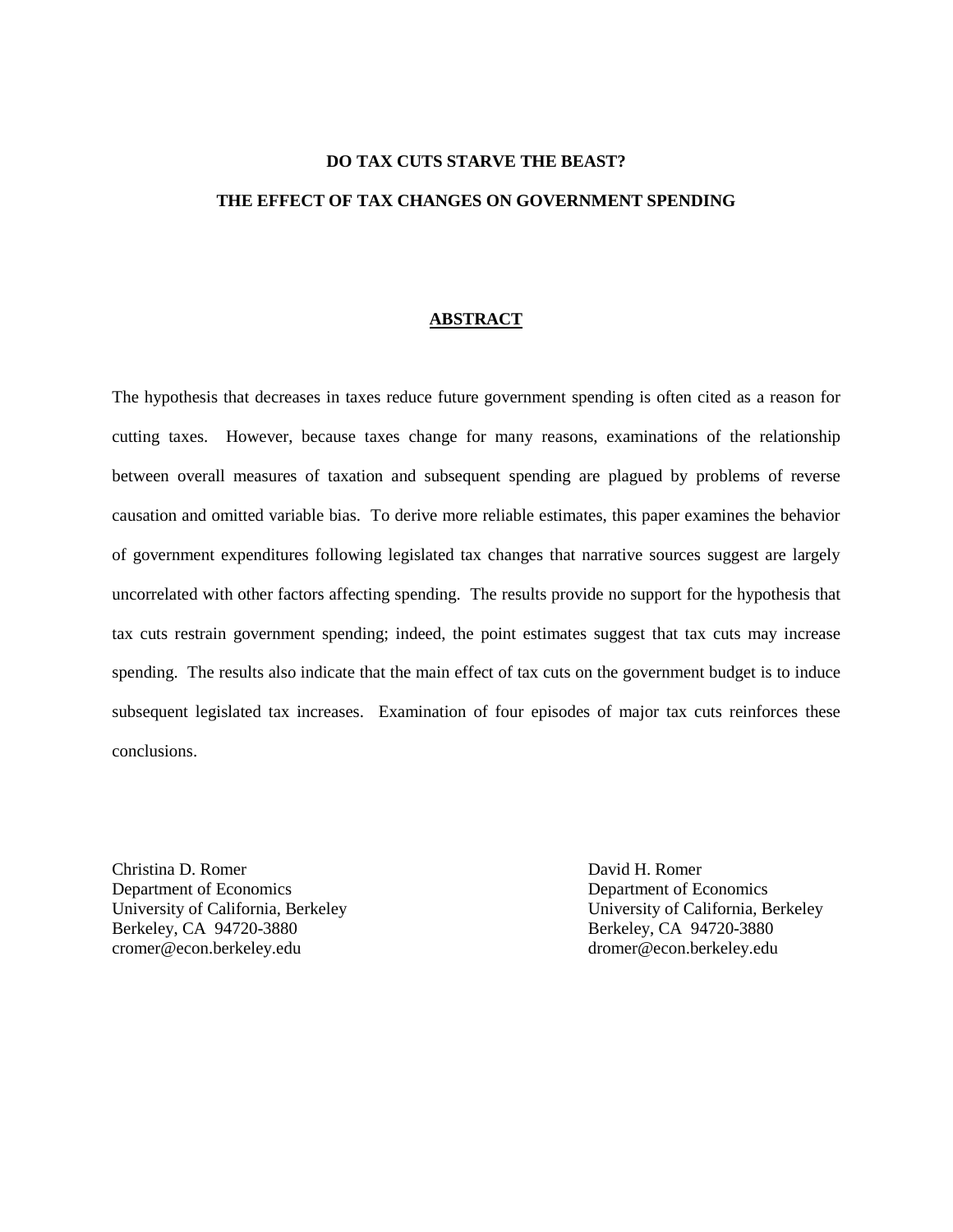In a speech urging passage of the 1981 tax cuts, Ronald Reagan made the following argument:

Over the past decades we've talked of curtailing government spending so that we can then lower the tax burden. Sometimes we've even taken a run at doing that. But there were always those who told us that taxes couldn't be cut until spending was reduced. Well, you know, we can lecture our children about extravagance until we run out of voice and breath. Or we can cure their extravagance by simply reducing their allowance (Address to the Nation on the Economy,  $2/5/81$  $2/5/81$ , p. 2).<sup>1</sup>

This idea that cutting taxes will lead to a reduction in government spending is often referred to as the "starve the beast" hypothesis: the most effective way to shrink the size of government is to reduce the revenues that feed it. This view has been embraced not just by politicians, but by distinguished economists from Milton Friedman to Robert Barro (see, for example, Friedman, 1967; Barro, 2003; and Becker, Lazear, and Murphy, 2003).

Of course, the starve the beast hypothesis is not the only view of how tax cuts affect expenditure. Another possibility is that government spending is determined with little or no regard to taxes, and thus does not respond to tax cuts. A third possibility is that tax cuts actually lead to increases in expenditure. One way this could occur is through the "fiscal illusion" effect proposed by Buchanan and Wagner (1977) and Niskanen (1978): a tax cut without an associated spending cut weakens the link in voters' minds between spending and taxes, and so leads them to demand greater spending. Another possible mechanism is "shared fiscal irresponsibility": if supporters of tax reduction are acting without concern for the deficit, supporters of higher spending may do the same (see, for example, Gale and Orszag, 2004).

The question of how tax cuts affect government spending is clearly an empirical one. And, indeed, there have been attempts to look at the aggregate relationship between revenues and spending. However, such examinations of correlations cannot settle the issue of how changes in revenues affect spending. Revenues change for a variety of reasons. Many changes are legislated, but many others occur automatically in response to changes in the economy. And legislated tax changes themselves are

<span id="page-2-0"></span><sup>&</sup>lt;sup>1</sup> Presidential speeches are from the database of presidential documents available from John Woolley and Gerhard Peters, *The American Presidency Project* (www.presidency.ucsb.edu).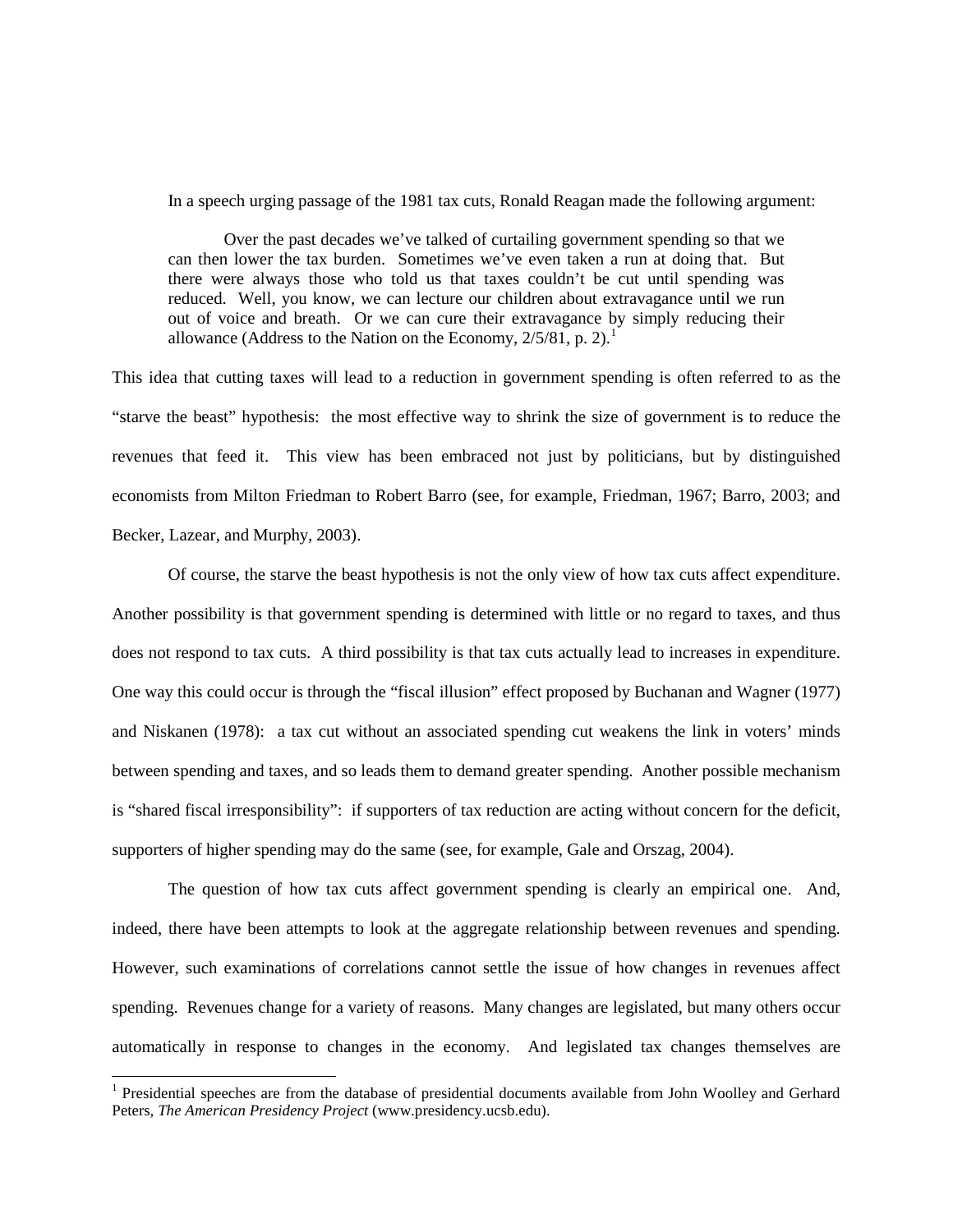motivated by numerous factors. Some, such as many increases in payroll taxes, are driven by increases in current or planned spending. Others, such as tax cuts motivated by a belief in the importance of incentives, are designed to raise long-run growth.

The relationship between revenues and spending is surely not independent of the causes of changes in revenues. For example, if spending-driven tax changes are common, a regression of spending on revenues will almost certainly show a positive correlation. But this relationship does not show that tax changes cause spending changes; causation, in fact, runs in the opposite direction. To give another example, if automatic and legislated countercyclical tax changes are common, one might expect to see government expenditures rising after declines in revenue, because spending on unemployment insurance and other relief measures typically rises in bad economic times. In this case, both revenues and spending are being driven by an omitted variable: the state of the economy. These examples suggest that looking at the aggregate relationship between revenues and spending without accounting for the causes of revenue changes may lead to biased estimates of the effect of revenue changes on spending.

This paper therefore proposes a test of the starve the beast hypothesis that accounts for the motivations for tax changes. In previous work (Romer and Romer, 2008), we identified all significant legislated tax changes in the United States since 1945. We then used the narrative record—presidential speeches, executive branch documents, Congressional reports, and records of Congressional debates—to identify the key motivation and the expected revenue effects of each action. In this paper, we use our classification of motivation to isolate tax changes that can legitimately be used to examine the effect of revenue changes on spending from those that are likely to give biased estimates. In particular, we focus on the behavior of spending following tax changes taken for long-run purposes. These are changes in taxes that are explicitly not tied to current spending changes or the current state of the economy. They are, instead, taken to promote various long-run objectives, such as spurring productivity growth, improving efficiency, or, as in the case of the Reagan tax cut discussed above, shrinking the size of government. Examining the behavior of government spending following these long-run tax changes should provide a relatively unbiased test of the starve the beast hypothesis.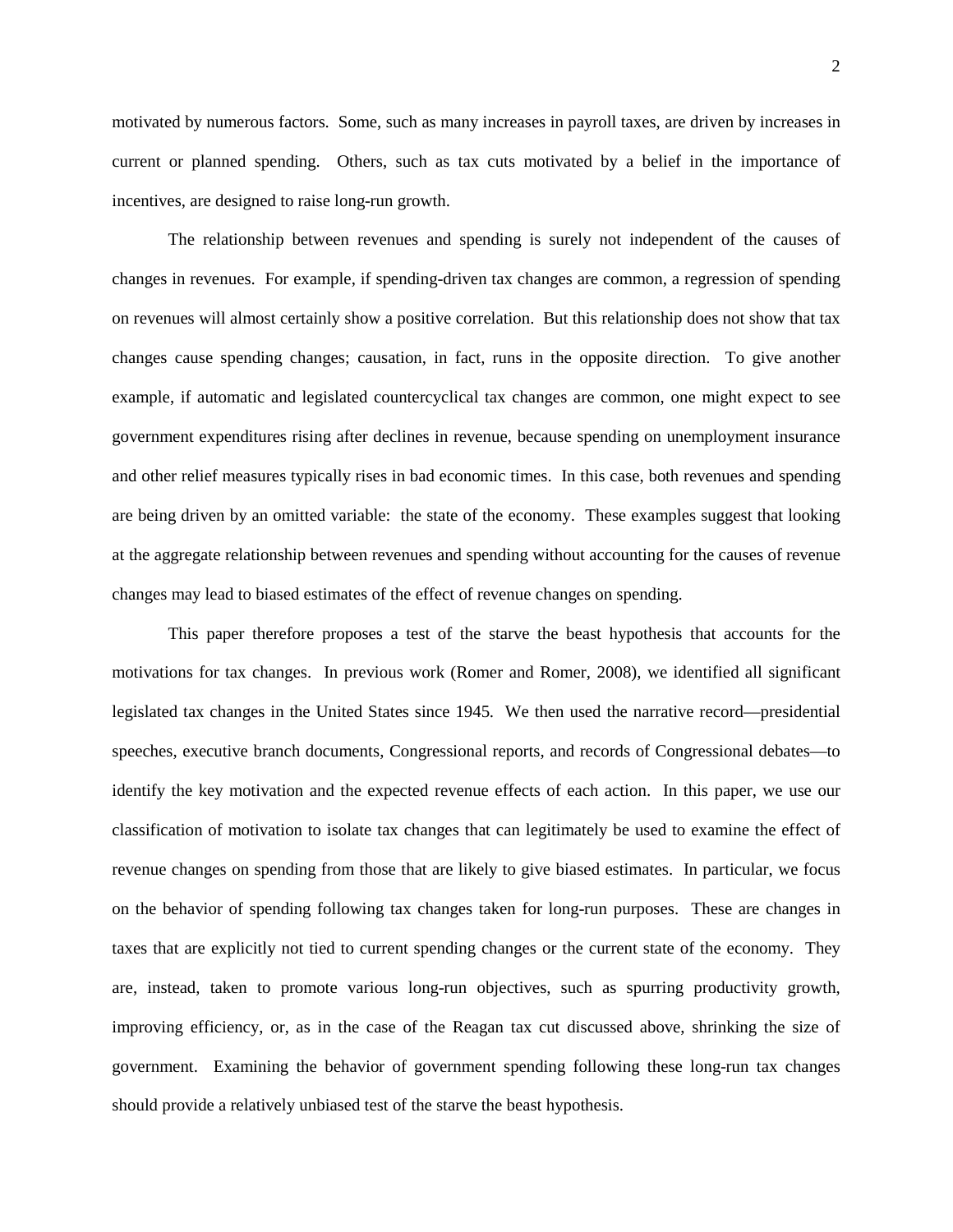We examine the relationship between real government expenditures and our new measure of long-run tax changes in a variety of specifications. We find no support for the hypothesis that a relatively exogenous decline in taxes lowers future government spending. In our baseline specification, the estimates in fact suggest a substantial and marginally significant positive impact of tax cuts on government spending. The finding of a lack of support for the starve the beast hypothesis is highly robust. The evidence of an opposite-signed effect, in contrast, is not particularly strong or robust.

The result that spending does not fall following a tax cut raises an obvious question: How does the government budget adjust in response to the cut? One possibility is that what gives is not spending but the tax cut itself. To investigate this possibility, we examine the response of both tax revenues and tax legislation to long-run tax cuts. We find that revenues fall in response to a long-run tax cut in the short run, but then recover after about two years. Most of this recovery is due to the fact that a large part of a long-run tax cut is typically counteracted by legislated tax increases within the next several years. As we discuss, the fact that policymakers are able to adjust on the tax side helps to explain why they do not adjust on the spending side.

While there are numerous long-run tax changes spread fairly uniformly over the postwar era, four stand out as the largest and most well known: the tax cut passed over Harry Truman's veto in the Revenue Act of 1948; the Kennedy-Johnson tax cut legislated in the Revenue Act of 1964; the Reagan tax cut contained in the Economic Recovery Tax Act of 1981; and the Bush tax cuts passed (along with some countercyclical actions) in 2001 and 2003. As a check on our analysis, we examine these four episodes in detail. We find that the behavior of spending and taxes in these extreme episodes is consistent with the aggregate regressions. Perhaps more importantly, we find that policymakers often did not even talk as if their spending decisions were influenced by revenue developments. They did, however, often invoke the tax cuts as a motivation for later tax increases. Finally, we find there were concurrent developments, namely wars, that account for some of the rise in spending in these episodes. But, there were other concurrent developments that caused measured spending changes to understate the effects of spending decisions that were taken in these episodes. As a result, it appears unlikely that failure of total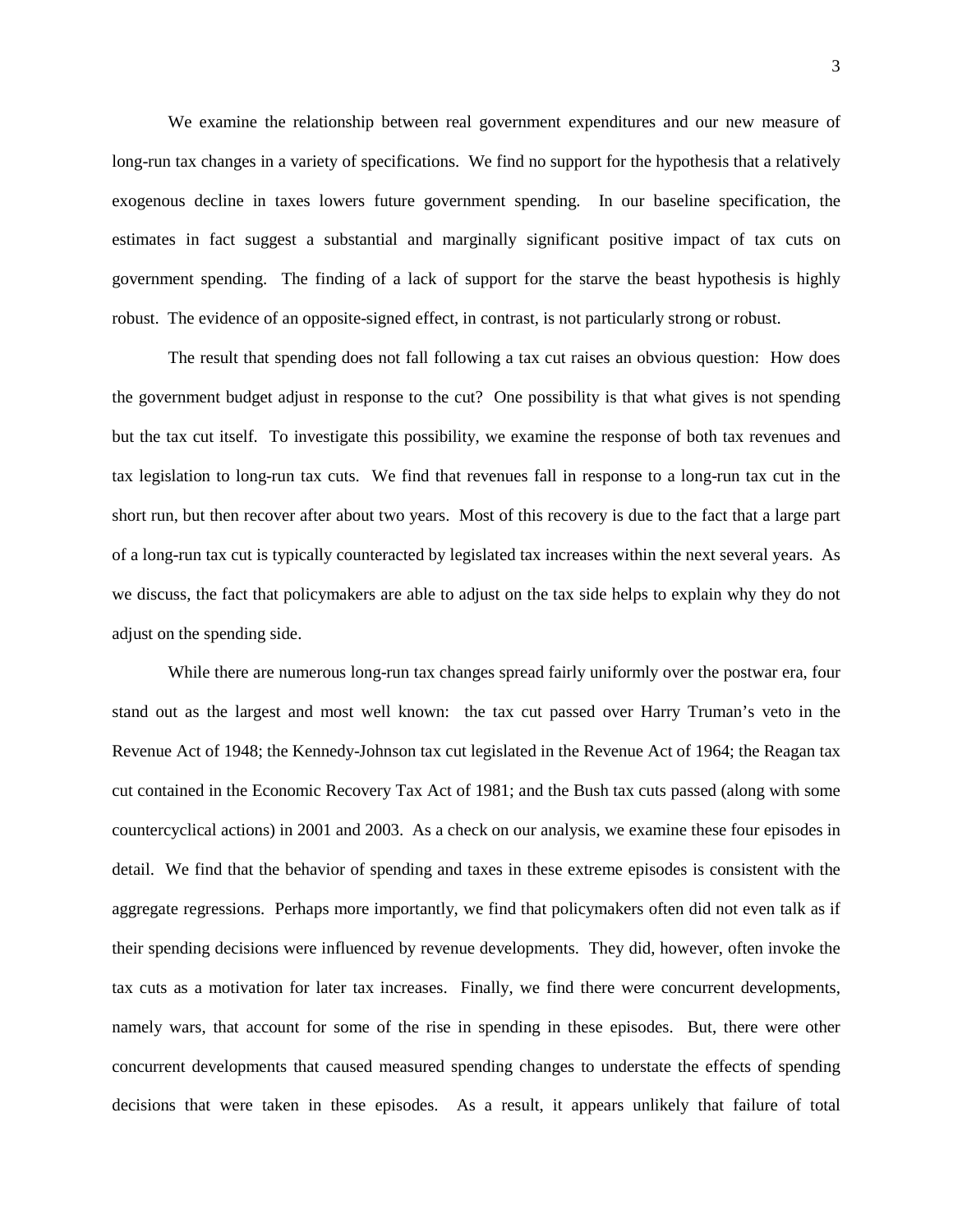expenditures to fall after these tax cuts was due to chance or unobserved factors.

As mentioned above, ours is not the first study to investigate the starve the beast hypothesis. The most common approach is some variation of a regression of spending on lagged revenues; examples include Anderson, Wallace, and Warner (1986) and Ram (1988). Two more sophisticated versions of this methodology are pursued by Bohn (1991) and Auerbach (2000, 2003). Bohn, focusing on a long sample period that is dominated by wartime budgetary changes, examines the interrelationships between revenues and spending in a vector autoregression framework that allows for cointegration between the two variables (see also von Furstenberg, Green, and Jeong, 1986, and Miller and Russek, 1990). Auerbach, focusing on recent decades, studies the relationship between policy-driven changes in spending (rather than all changes in spending) and past deficits or projections of what future deficits would be if policy did not change (see also Calomiris and Hassett, 2002).

The results of these studies are mixed, but for the most part they suggest that tax cuts are followed by reductions in spending. None of these studies, however, consider the different reasons for changes in revenues, and thus none isolate the impact of independent tax changes on future spending. Indeed, our results point to a potentially important source of bias in studies using aggregate data. We find that the only type of legislated tax changes that are systematically followed by spending movements in the same direction are ones motivated by decisions to change spending. Since causation in these cases clearly does not run from the tax changes to the spending changes, this relationship is not informative about the starve the beast hypothesis. We also find that this type of tax change is sufficiently common to make the overall relationship between tax changes and subsequent spending changes substantially positive.<sup>[2](#page-5-0)</sup>

The rest of the paper is organized as follows. Section I discusses the different motivations for tax

<span id="page-5-0"></span> $2$  One can also test the starve the beast hypothesis indirectly. Perhaps the best known study of this type is Becker and Mulligan (2003). They show that under appropriate assumptions, the same forces that would give rise to a starve the beast effect would cause a reduction in the efficiency of the tax system to reduce government spending. They therefore examine the cross-country relationship between the efficiency of the tax system and the share of government spending in GDP. While they find a strong positive relationship, the correlation between efficiency and spending, like that between taxes and spending, may reflect reverse causation or omitted variables. That is, countries may invest in efficient tax systems because they desire high government spending, or a third factor, such as tolerance of intrusive government or less emphasis on individualism, may lead both to a broader, more comprehensive tax system and to higher government spending.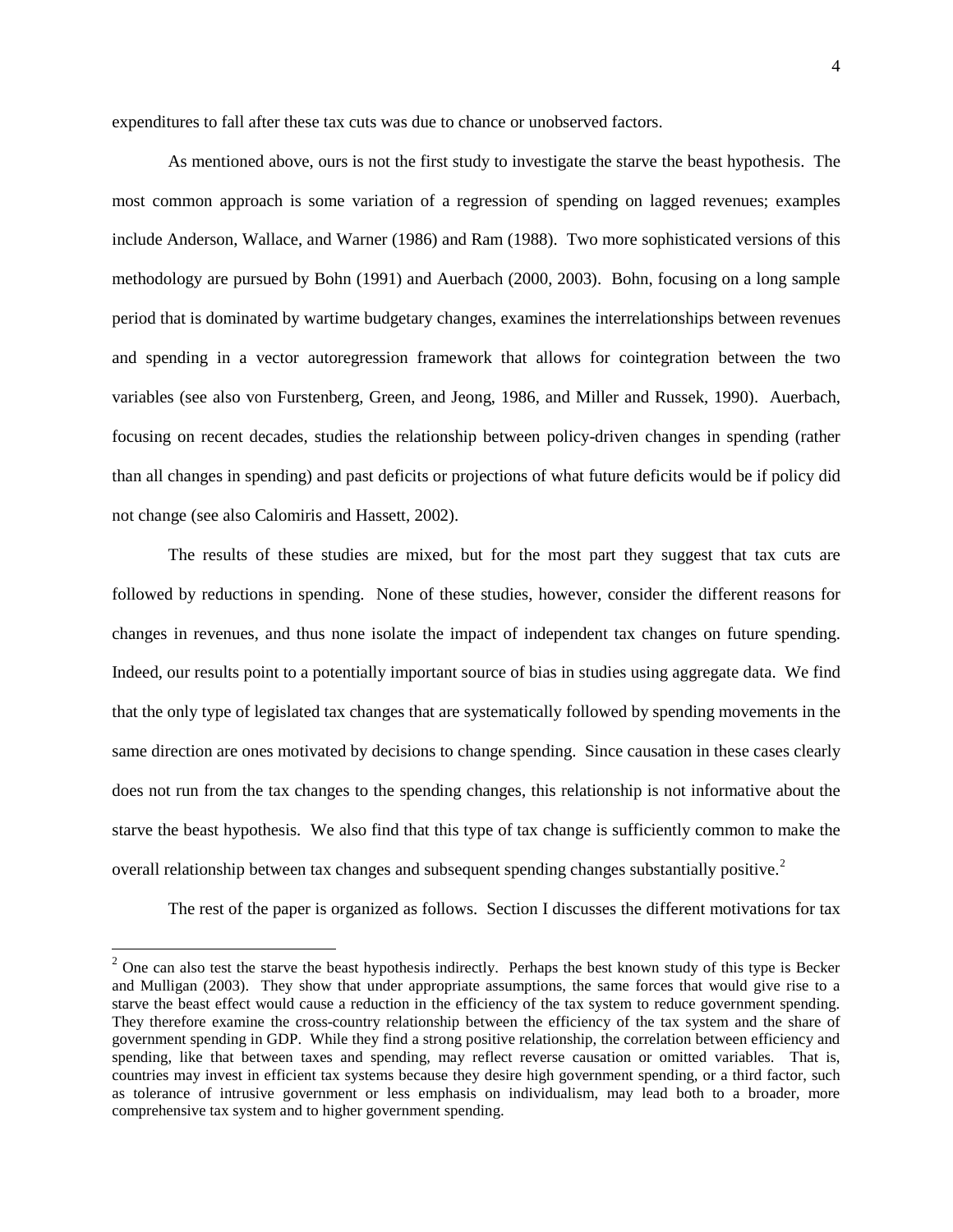changes, and identifies the tax actions best suited for testing the starve the beast hypothesis. Section II analyzes the relationship between tax changes and government expenditures, and includes a plethora of robustness checks. Section III examines how changes in taxes affect future tax revenues and tax legislation. Section IV discusses spending and taxes in the four key episodes. Section V presents our conclusions and discusses the limitations of our analysis.

# **I. THE MOTIVATIONS FOR LEGISLATED TAX CHANGES AND TESTS OF THE STARVE THE BEAST HYPOTHESIS**

Legislated tax changes classified by motivation are a key input into our tests of the starve the beast hypothesis. Therefore, it is important to describe our classification of motivation, and to discuss which types of tax changes are likely to yield informative estimates of the effects of tax changes on government spending. It is also useful to provide a brief overview of our identification of the motivations for tax changes, and of our findings about the patterns of legislated tax changes in the postwar era.

## **A. Classification of Motivation**

Our classification and identification of the motivations for postwar legislated tax changes are described in detail in Romer and Romer (2008). That paper shows that the motivations for almost all tax changes have fallen into four broad categories.

One type of tax changes are those motivated by contemporaneous changes in spending. Often, policymakers will introduce a new program or social benefit, and raise taxes to pay for it. This was true, for example, in the late 1950s when the interstate highway system was started, and in the mid-1960s when Medicare was introduced. The key feature of these changes is that the spending changes are the impetus for the tax changes. Typically such changes are tax increases, but spending-driven tax cuts are not unheard of.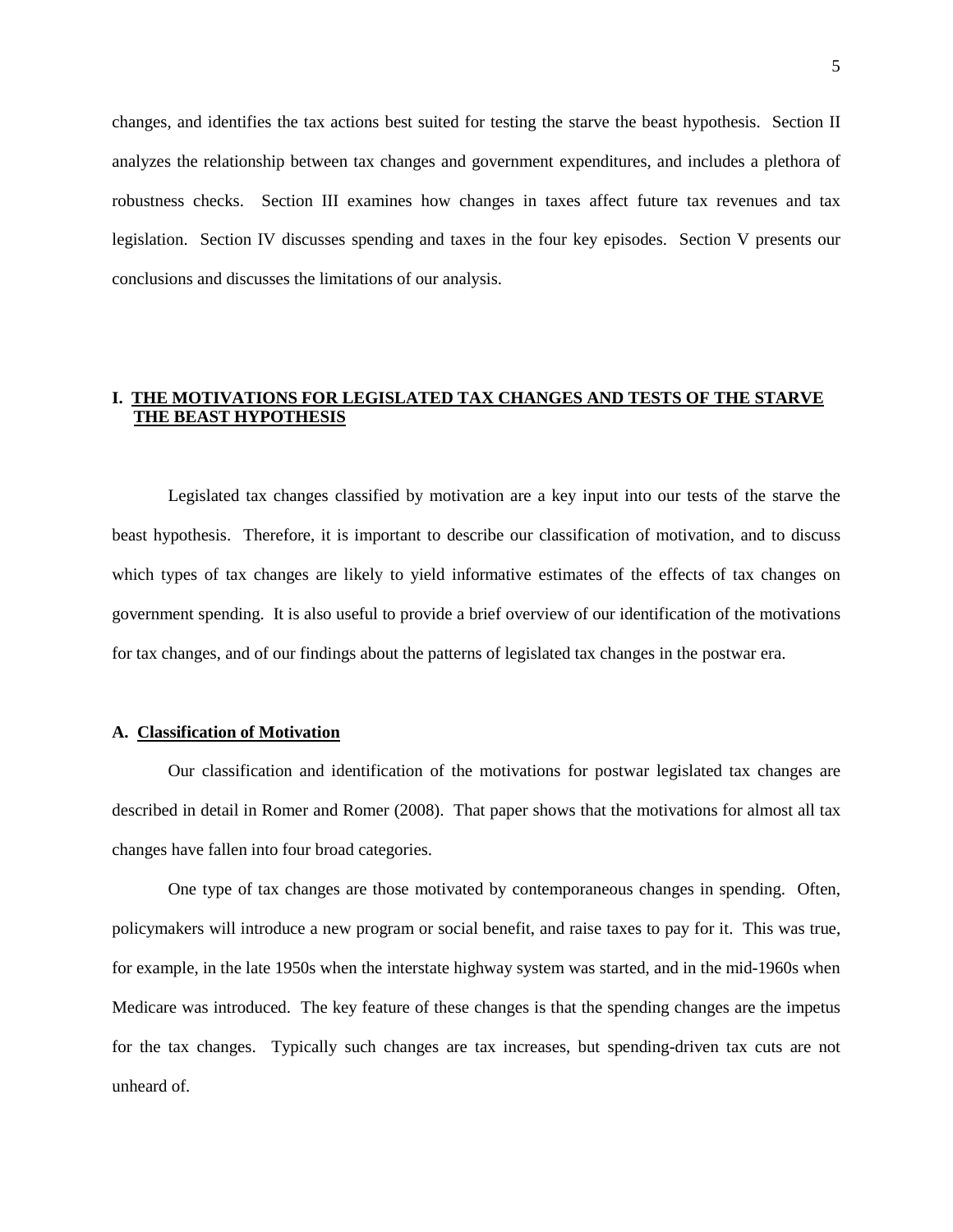A second type of tax changes are ones motivated by countercyclical considerations. These are changes made because policymakers believe that growth will be above or below normal, and therefore change taxes to try to keep growth at its normal, sustainable level. A classic example of such a countercyclical action is the 1975 tax cut. Taxes were reduced because the economy was in a severe recession and growth was predicted to remain substantially below normal. Countercyclical actions can be either tax cuts or tax increases, depending on whether they are designed to counteract unusually low or unusually high expected growth.

A third type of tax changes are those made to reduce an inherited budget deficit. By definition, these changes are all increases. A classic example of this type of change is the 1993 Clinton tax increase. This increase was undertaken not to finance a contemporaneous rise in spending, but to reduce a persistent deficit caused by past developments.

The fourth type of tax changes are ones intended to raise long-run growth. This is a broad category that includes changes motivated by a range of factors. What unites the changes is that they are all designed to improve the long-term functioning of the economy. The most common motivation is a belief that lower tax rates will improve incentives, and thereby raise long-run growth. Another motivation is a belief in the benefits of small government and a desire to return the people's money to them. A third motivation for changes in this category is a desire to improve the efficiency and equity of the tax system. Many of the most famous tax cuts, such as the 1964 Kennedy-Johnson tax cut and the Reagan tax cuts of the early 1980s, fall under the heading of tax changes to raise long-run growth. Most long-run tax changes are cuts, but some of the tax reforms included in this category increased revenues.

## **B. Which Tax Changes Are Useful for Testing the Starve the Beast Hypothesis?**

This description of the different motivations for legislated tax changes makes it clear that some changes are much more appropriate for testing the starve the beast hypothesis than others. What we would like are tax changes that are not systematically correlated with other factors influencing government spending. An obvious implication is that spending-driven tax changes are not appropriate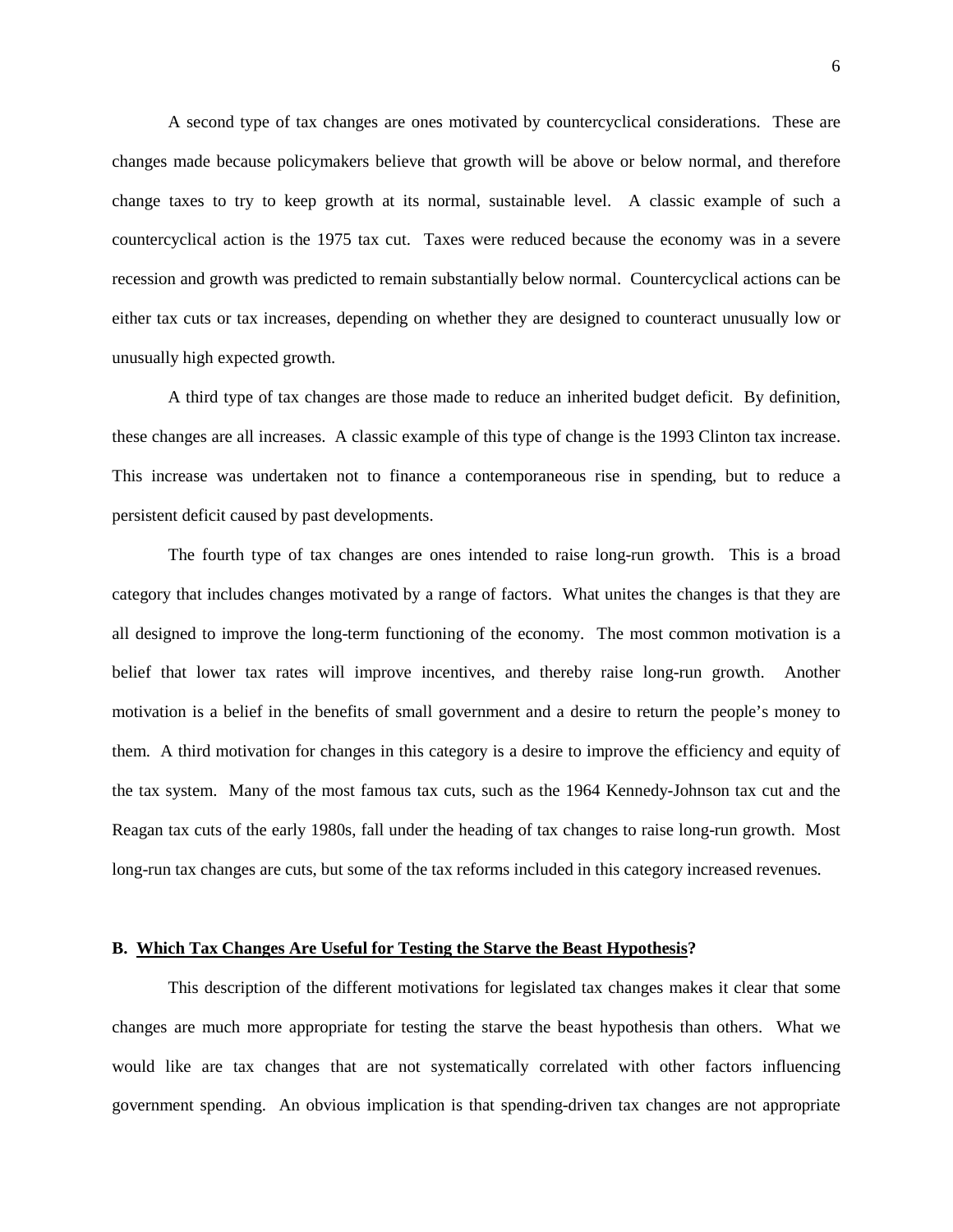observations to use. Causation in these episodes runs from desired changes in spending to changes in taxes. There is an omitted influence on spending—the prior decision to change spending—that is strongly correlated with these tax changes. Thus, if we have classified spending-driven tax changes correctly, there will be a positive correlation between these changes and spending changes by construction. Including spending-driven tax changes in a regression would therefore bias the results toward finding a starve the beast effect.

Similar reasoning suggests that examining spending changes following countercyclical and deficit-driven tax changes could also be problematic. In these cases, however, the likely bias is against the starve the beast hypothesis. In both cases, there may be spending changes that are negatively correlated with the tax changes but are not caused by them. Rather, both the tax and spending changes may be caused by a third factor.

In the case of countercyclical actions, the third factor is the state of the economy. In bad times, policymakers may cut taxes and increase spending as a way of raising aggregate demand. Also, some types of spending, such as unemployment compensation and public assistance, increase automatically in recessions. Thus, the relationship between taxes and spending in these episodes may reflect discretionary and automatic responses to the state of the economy, not a behavioral link between tax revenues and spending decisions.

In the case of deficit-driven tax changes, the unobserved third factor is a general switch to fiscal responsibility. Tax increases to reduce inherited budget deficits are often passed as parts of packages that include spending reductions. The spending reductions are not caused by the tax increases; rather, both are driven by a desire to eliminate the deficit. Inclusion of such packages in a regression will tend to bias the results away from supporting the starve the beast hypothesis. This concern may be more important in theory than in reality, however. Our narrative analysis of tax changes documents the spending reductions agreed to in conjunction with deficit-driven tax changes. In almost every case, the spending cuts were small relative to the tax increase. Therefore, while one may want to treat the behavior of spending following deficit-driven tax changes with caution, it may in fact yield relatively unbiased estimates.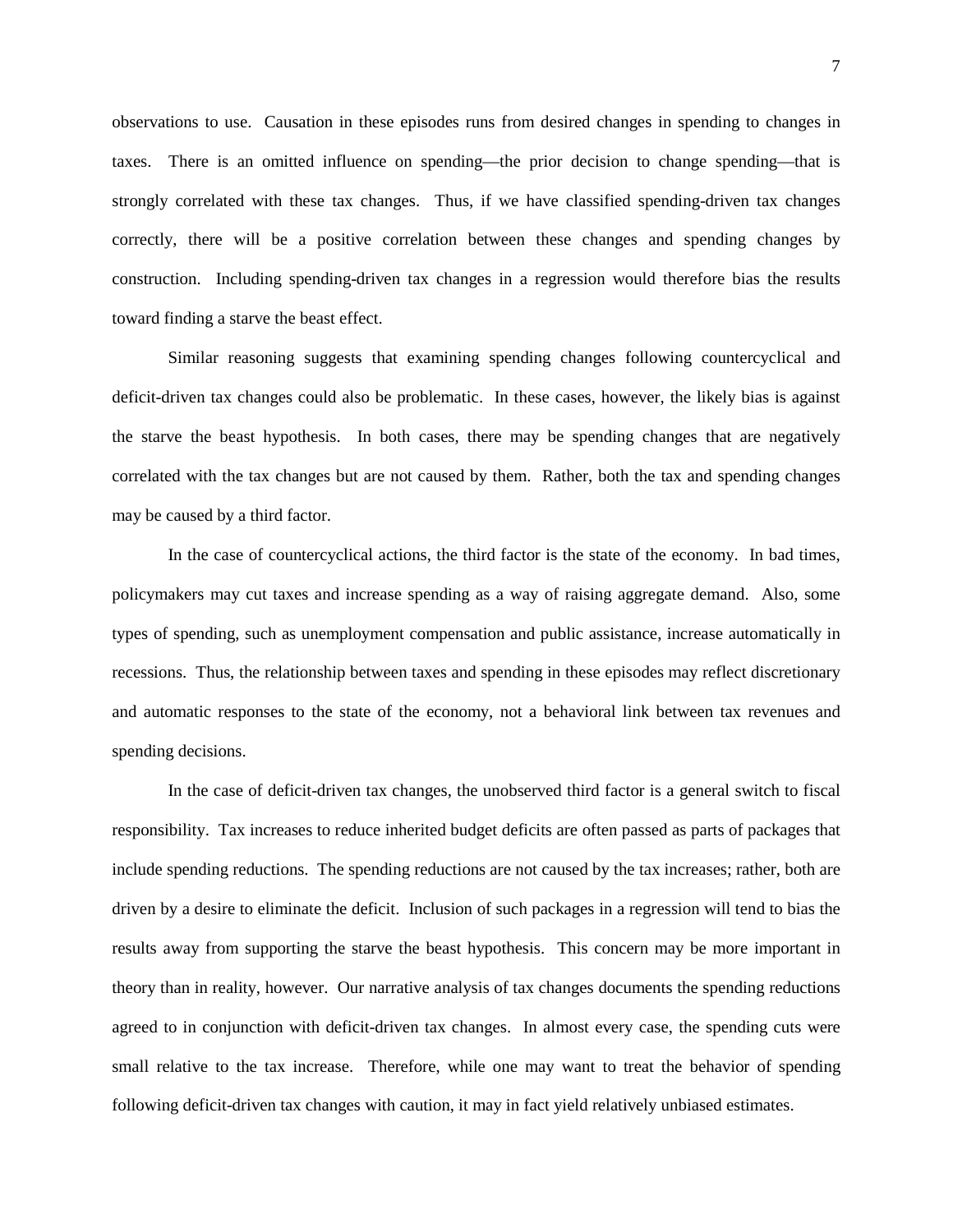The tax changes that are surely the most appropriate for testing the starve the beast hypothesis are those taken to spur long-run growth. As described above, these are tax changes not made in response to current macroeconomic conditions or in conjunction with spending changes. As a result, they are exactly the kind of changes that proponents of the starve the beast hypothesis believe are likely to alter government spending.

To the degree that focusing on this type of tax change may lead to bias, it is likely to be in the direction of finding a positive effect of taxes on spending. The ideal experiment for testing the starve the beast hypothesis is a tax change resulting from factors that have no direct impact on spending. Our longrun tax changes, however, include tax cuts for which the possible induced reduction in future spending is sometimes cited as a motivation. As a result, there is a potential correlation between spending and tax changes in these episodes driven by a third factor: a desire for smaller government. Policymakers, in addition to cutting taxes to starve the beast, may take other actions to achieve this goal. Because this possible omitted variable bias works in the direction of supporting the starve the beast hypothesis, a finding of a positive relationship between taxes and spending would have to be treated with caution. Since we in fact find a negative relationship, there is less cause for concern. Also, our narrative analysis suggests that this potential bias is likely to be small. The desire for smaller government is rarely the primary stated motivation for long-run tax changes; a belief in the incentive effects of lower taxes is considerably more common, for example.

## **C. Overview of the Narrative Analysis**

The implementation and results of our narrative analysis of postwar tax changes are described in Romer and Romer (2008). We use a detailed examination of a wide range of policy documents to identify all significant legislated tax changes over the period 1945-2007. We then identify the motivations policymakers gave for each action. We find that policymakers are usually both quite explicit and remarkably unanimous in their stated reasons for undertaking tax actions. Only infrequently do they emphasize multiple motivations. In these cases, we divide the tax changes into pieces reflecting the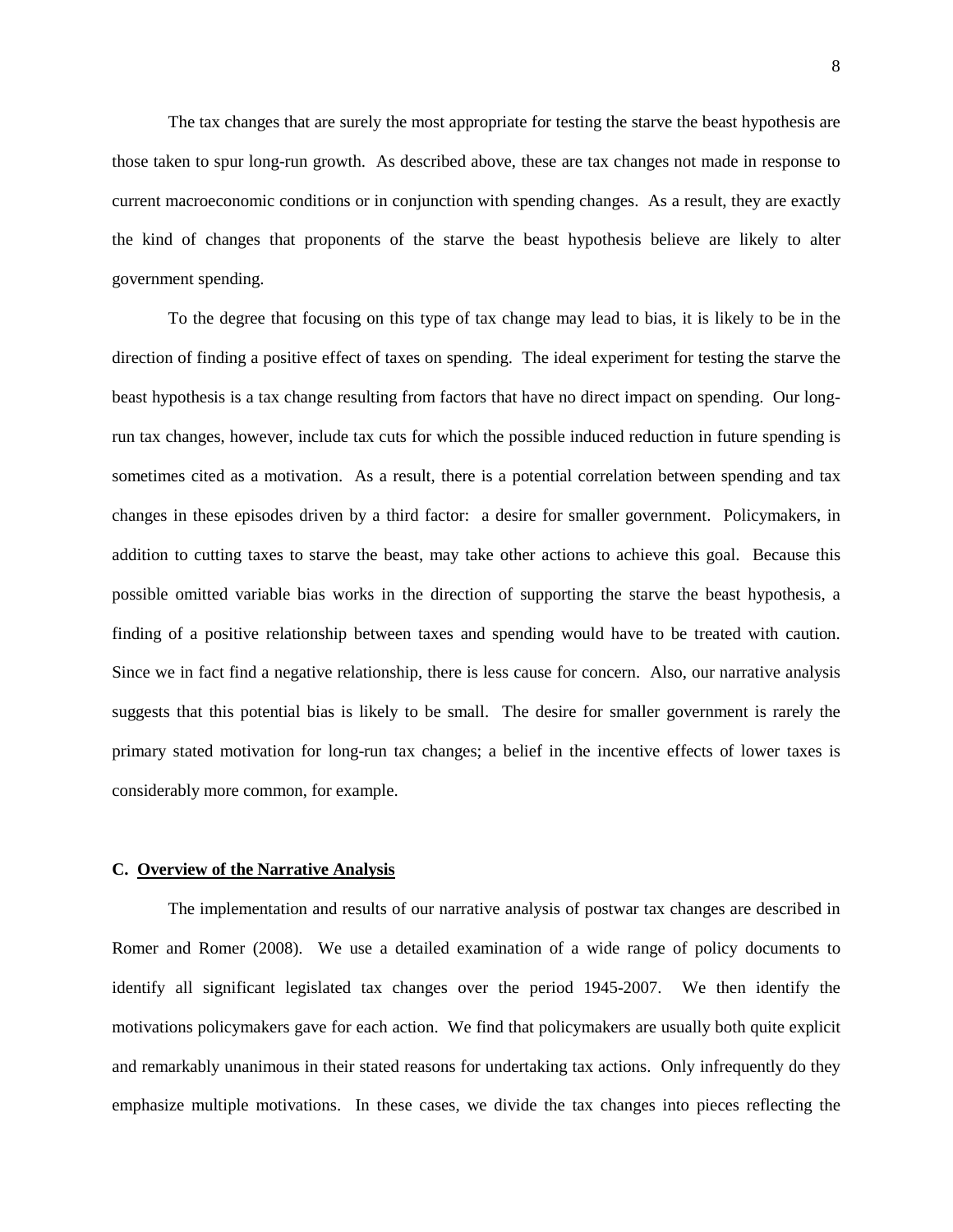different motivations.

We also use the narrative sources to estimate the revenue impacts of the actions. Specifically, we determine how policymakers expected the actions to affect tax liabilities. Very often, tax bills change taxes in a number of steps. In these cases, our baseline revenue estimates show changes in each of the quarters the various provisions took effect.<sup>[3](#page-10-0)</sup> To make the revenue estimates comparable over time, we express them as a percent of nominal GDP.<sup>[4](#page-10-1)</sup>

Figure 1 shows our measure of legislated postwar tax changes classified by motivation. Panel (a) shows long-run changes, which are the key actions for our purposes. The graph makes clear that the vast majority of long-run tax actions are cuts. The graph also makes clear that long-run tax changes have been fairly evenly distributed over the postwar era. The largest long-run tax changes were the 1948 tax cut, the Kennedy-Johnson tax cut in the mid-1960s, the Reagan tax cut in the early 1980s, and the two Bush tax cuts in the early 2000s.

Panel (b) shows the other types of tax changes. While there were a number of small deficitdriven increases in the first half of the postwar era, the vast majority took place in the 1980s and early 1990s. Most of the deficit-driven tax increases were passed to deal with the long-run solvency of the Social Security and Medicare systems. Spending-driven changes are typically tax increases, and were both frequent and relatively large in the first half of the postwar era. By far the largest spending-driven tax changes were those in the Revenue Act of 1945 following the end of World War II and those in the early 1950s to pay for the Korean War. Many of the other changes in this category were related to expansions of Social Security. Finally, explicitly countercyclical tax changes were confined to the fairly short period 1966-1975 until being resurrected as the reason for portions of the tax cuts in 2001 and 2002.

<span id="page-10-0"></span> $3$  Tax actions are often retroactive for a quarter or two. When a change is retroactive in this way, it has a much larger effect on liabilities in the initial quarter than in subsequent ones. In differences, this results in a large movement in one direction in the initial quarter and a partially offsetting movement in the next quarter. For this study, which examines the longer-run responses of spending and future taxes, the short-run volatility caused by these changes may unnecessarily complicate the analysis. We therefore use the revenue estimates ignoring the retroactive changes as our baseline estimates. Using the estimates including the retroactive changes has almost no impact on any of the results.

<span id="page-10-1"></span><sup>&</sup>lt;sup>4</sup> The nominal GDP data are from the National Income and Product Accounts, Table 1.1.5 (www.bea.gov, downloaded 2/17/08). Quarterly nominal GDP data are only available after 1947. We therefore normalize the one tax change in 1946 using the annual nominal GDP figure.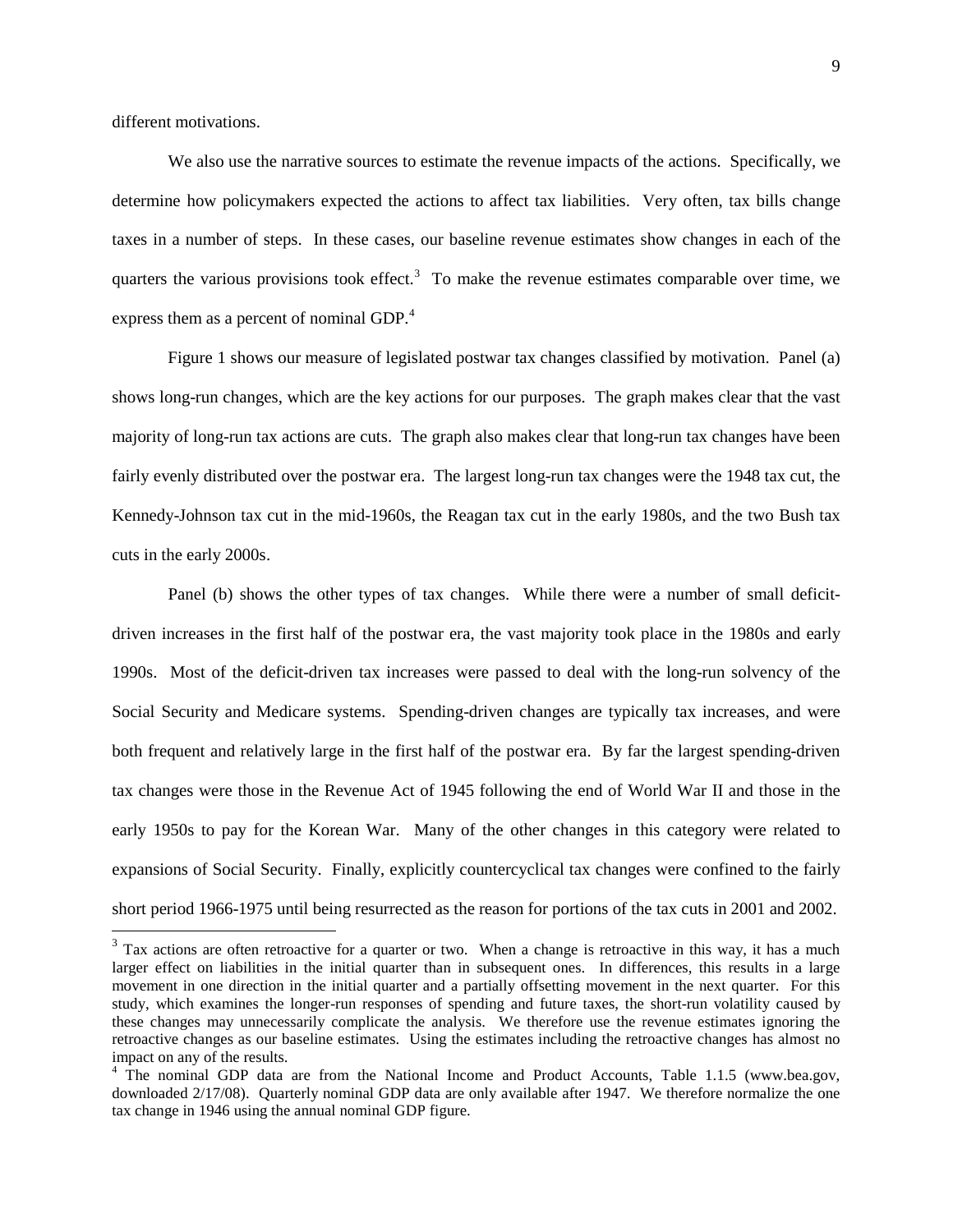#### **II. THE EFFECT OF TAX CHANGES ON EXPENDITURES**

The previous section describes our identification of legislated tax changes motivated by concern about long-run growth. This section investigates the relationship between these relatively exogenous tax changes and subsequent changes in government spending. It includes a detailed analysis of the robustness of the results. We also investigate the behavior of spending following other types of tax changes to see if there is evidence of bias when other tax measures are used.

## **A. Specification and Data**

To estimate the effects of tax changes on government spending, we begin by estimating a simple reduced-form regression using quarterly data of the form:

(1) 
$$
\Delta E_t = a + \sum_{i=0}^{N} b_i \Delta T_{t-i} + e_t,
$$

where  $\Delta T$  is our measure of long-run tax changes (expressed as a percent of nominal GDP) and  $\Delta E$  is the change in the logarithm of real government expenditure.

The key feature of our measure of long-run tax changes is that it is based on actions motivated by considerations largely unrelated to current spending, current macroeconomic conditions, or an inherited budget deficit. Our discussion of why such long-run changes provide the best test of the starve the beast hypothesis suggests that they are unlikely to have a substantial systematic correlation with other factors affecting spending. It is for this reason that our baseline specification includes no control variables. However, it is certainly possible that there are correlations in small samples, or that the dynamics of the relationship between tax changes and spending are more complicated than in equation (1). We therefore consider a wide range of control variables and a variety of more complicated specifications.

We include a number of lags of the tax variable to allow for the possibility that the response of spending to tax changes may be quite delayed or gradual. In our baseline specification we set the number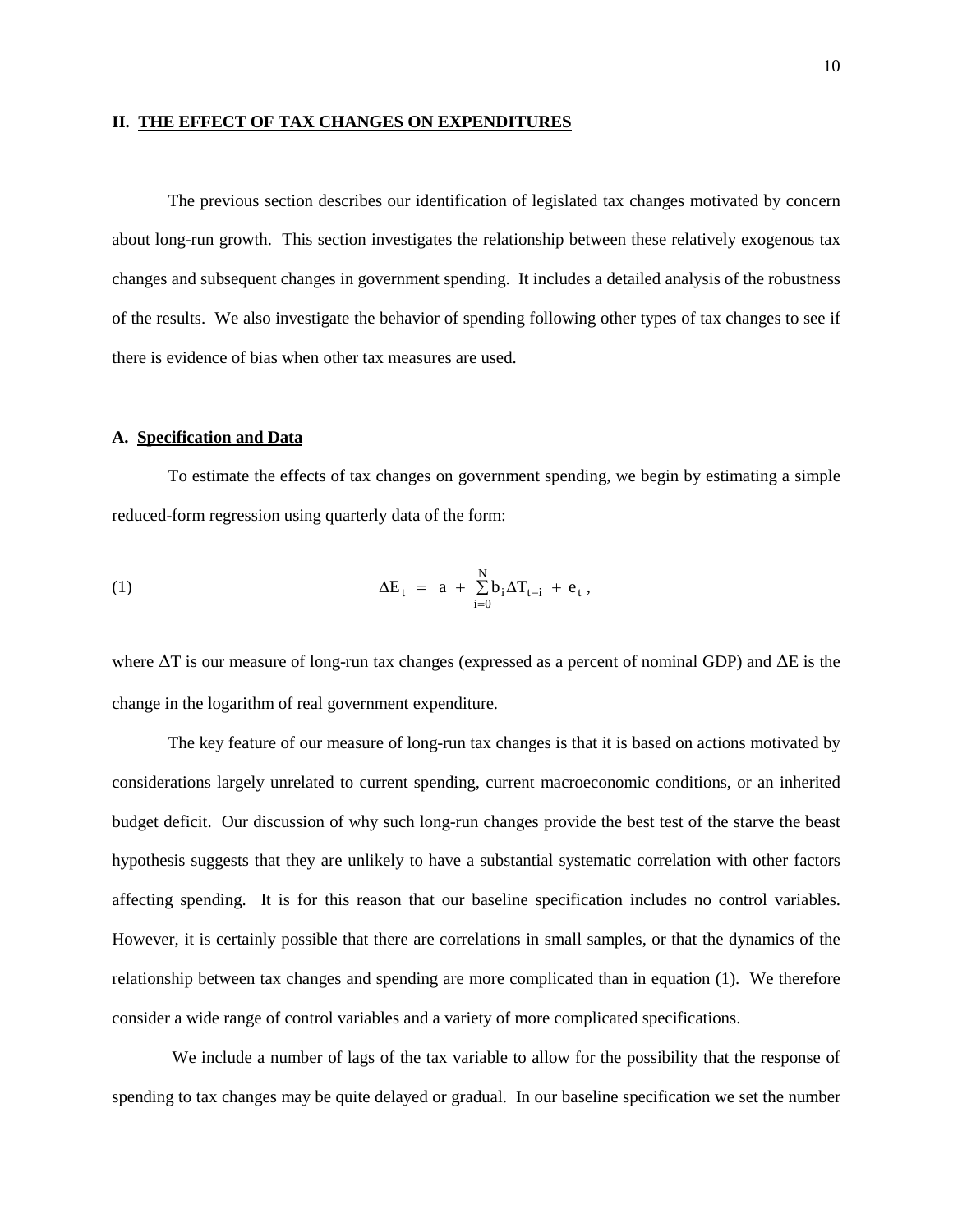of lags to twenty, and so look at the response of spending over a five-year horizon. Because the starve the beast hypothesis does not make predictions about the exact timing of how spending responds to tax changes, we focus on the cumulative effect of a tax change on expenditures at various horizons. We summarize the regression results by reporting the implied impact of a tax cut of one percent of GDP on the path of expenditures (in logarithms). For our baseline specification, the cumulative impact after n quarters is just minus the sum of the coefficients on the contemporaneous value and first n lags of the tax variable. The starve the beast hypothesis predicts that tax cuts reduce spending. Therefore, the estimated cumulative impact of a tax cut on expenditures should be negative if the hypothesis is correct.

We use quarterly data on government expenditures from the National Income and Product Accounts. Our series on long-run tax changes refers only to federal legislation. Therefore, we consider only the behavior of federal expenditures. What the Bureau of Economic Analysis calls "total expenditures," however, includes two components that are not appropriate in thinking about the response of spending to tax changes. One is a deduction for the consumption of fixed capital (that is, depreciation). This largely reflects spending decisions in the distant past, and so almost surely cannot show a starve the beast type of response. Thus, we do not subtract depreciation. The other component is interest payments on government debt. For a given interest rate, interest payments rise with the amount of debt. As a result, any tax cut that increases the deficit will almost certainly increase interest payments. We therefore exclude this type of spending. The resulting aggregate that we consider is thus total gross expenditures less interest. For simplicity, we refer to this as total expenditures in what follows.<sup>[5](#page-12-0)</sup>

The NIPA expenditure data are expressed in nominal terms. For some components, such as defense and nondefense purchases, corresponding deflators exist. However, for some categories, especially those involving transfers, there are no associated deflators. We therefore deflate total gross

<span id="page-12-0"></span> <sup>5</sup> Data on total expenditures, consumption of fixed capital, and interest payments are from the National Income and Product Accounts, Table 3.2 (downloaded 2/17/08). Because the BEA does not have data on "net purchases of nonproduced assets" (which are normally a trivial component of total expenditures) until 1959Q3, before then we estimate total gross expenditures less interest as the sum of current expenditures, gross government investment, and capital transfer payments, minus interest payments.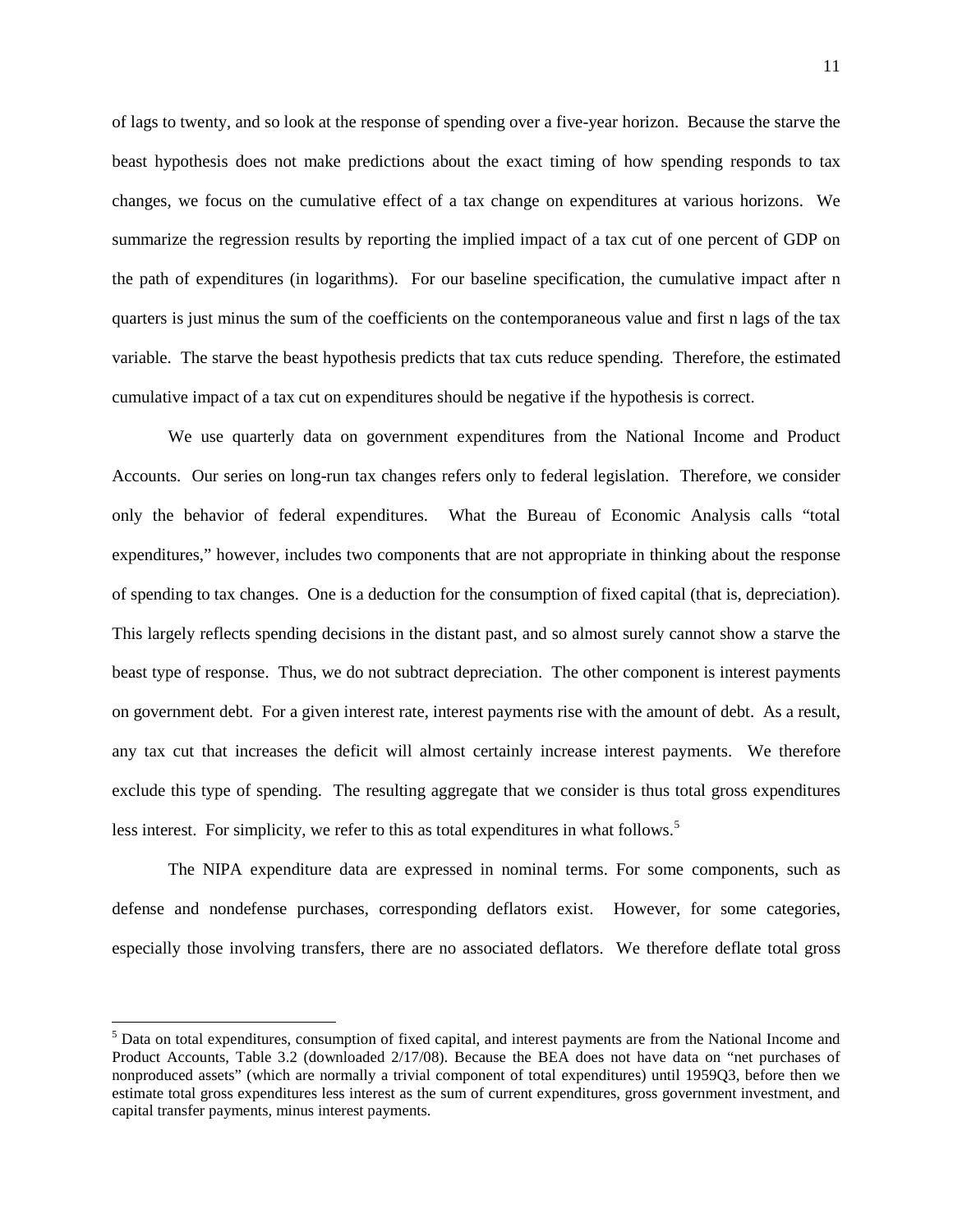expenditures less interest by the price index for GDP.<sup>[6](#page-13-0)</sup>

Our data on tax changes begin in 1945Q1, and the data on expenditures begin in 1947Q1. Therefore, in the baseline specification, where we include twenty lags of the tax variable, the earliest starting date for the regression is 1950Q1. However, previous work has found some evidence that the behavior and effects of fiscal policy were unusual in the Korean War period (see, for example, Blanchard and Perotti, 2002, and Romer and Romer, 2009). We therefore also consider starting the estimation in 1957Q1. In both cases, we carry the regressions through 2007Q4.

## **B. The Effect of Long-Run Tax Changes on Total Expenditures**

Table 1 shows the results of estimating equation (1) for total expenditures using twenty lags of the long-run tax variable over the full sample. The coefficient estimates for the individual lags fluctuate between positive and negative. As one would expect, few of the individual coefficients are statistically significant. The overall fit of the regression is modest ( $\mathbb{R}^2 = 0.20$ ).

Figure 2 summarizes the results by showing the implied response of total expenditures to a longrun tax cut of one percent of GDP, together with the one-standard-error bands. There is no evidence of a starve the beast effect. The cumulative effect is negative in the quarter of the tax cut and the subsequent three quarters, as the starve the beast hypothesis predicts, but very small, and the t-statistics do not rise above 0.6 in absolute value. After that, the estimated cumulative effect is positive at every horizon except quarters 9 and 10, suggesting fiscal illusion or shared fiscal irresponsibility.

The estimated positive impact of the tax cut on spending is often substantial. Since federal government spending averages roughly twenty percent of GDP in our sample, a tax cut of one percent of GDP is equal to about five percent of government spending. The point estimates suggest that a tax cut of one percent of GDP raises spending by four percent or more in quarters 13 through 20. That is, they suggest that spending eventually rises by almost the amount of the tax cut. However, the estimates are not very precise. The t-statistics for the cumulative impact of the tax cut on spending at horizons of more

<span id="page-13-0"></span><sup>&</sup>lt;sup>6</sup> The price index for GDP is from the National Income and Product Accounts, Table 1.1.4 (downloaded 2/22/08).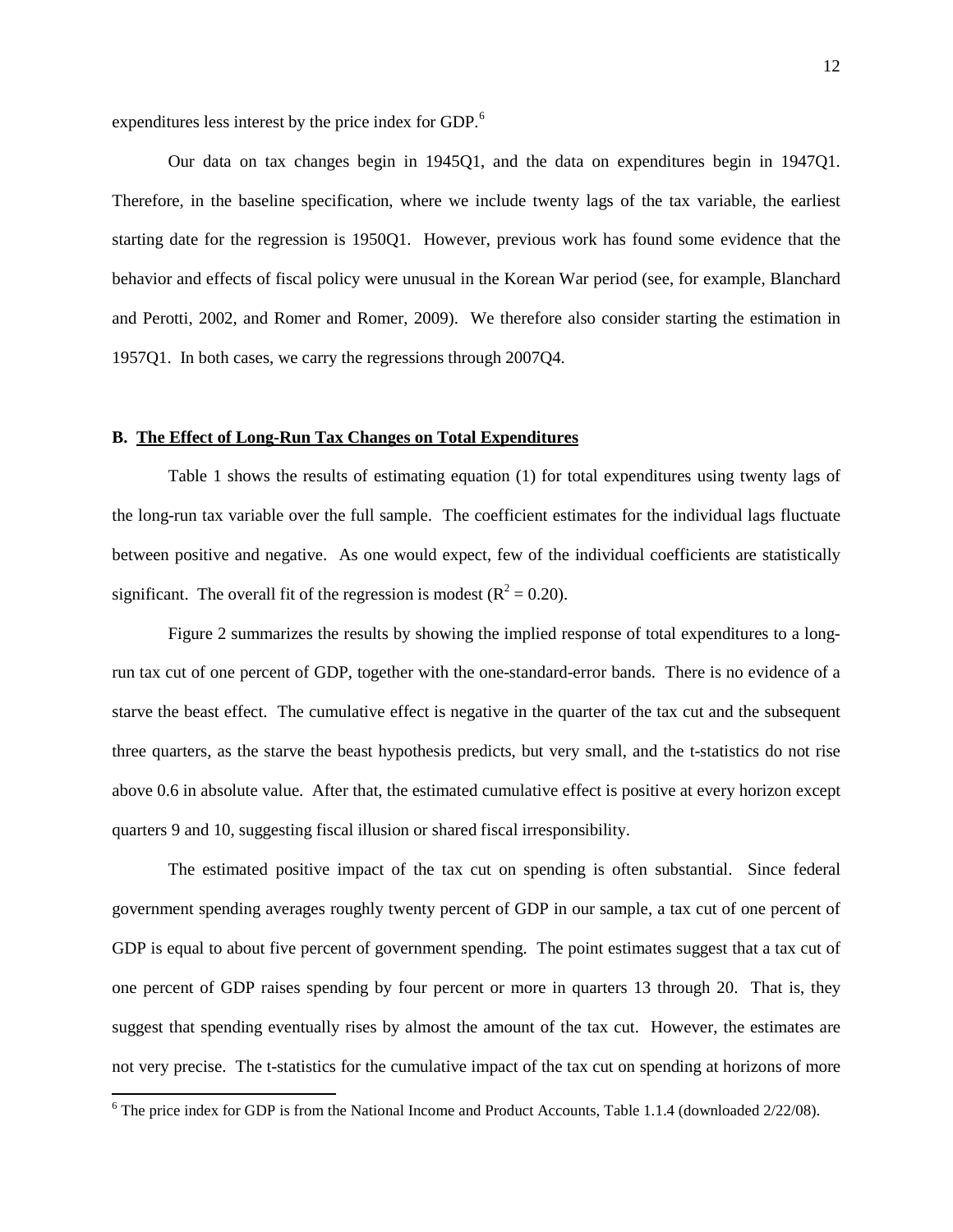than three years are generally between 1.5 and 2, and exceed 2 for only one horizon (quarter 14, for which the t-statistic is 2.21).

## **C. Richer Dynamics**

Our baseline results suggest that there is no discernable starve the beast effect, and some evidence of shared fiscal irresponsibility, over a five-year horizon. But, perhaps the main effects of tax changes occur with longer lags. Here we consider several approaches to allowing for more delayed effects.

**Additional Lags.** The most straightforward approach to examining whether tax changes have important effects at longer horizons is to include additional lags in equation (1). Of course, including more lags requires shortening the sample period and estimating additional parameters. The results of including forty lags of the tax variable in (1) and estimating the regression over the longest feasible sample (1955Q1–2007Q4) are shown in panel (a) of Figure 3. For horizons beyond five years, the estimated cumulative impact of a tax cut of one percent of GDP on total expenditures is always small, fluctuates between positive and negative, and is never remotely close to statistically significant. Thus, this change provides no evidence that tax cuts reduce government spending, but also fails to support the hypothesis that they increase it.

**A Two-Variable VAR.** Our second approach to allowing for more complicated and potentially longer-lasting dynamics is to estimate a vector autoregression (VAR) with our series for long-run tax changes and total expenditures. This approach allows spending to depend on its own lags as well as on the tax changes, and so allows for dynamics beyond the number of lags of the tax variable that are included.

For consistency with our regressions, we put the tax changes first and expenditures second, so tax changes can affect spending within the quarter. We enter expenditures in log levels; given the availability of the data, this allows us to include twelve lags while still using our baseline sample. Panel (b) of Figure 3 shows that the estimated response of spending to an innovation of minus one percent of GDP to our series on long-run tax changes is similar to the estimated effect of a long-run tax cut of one percent of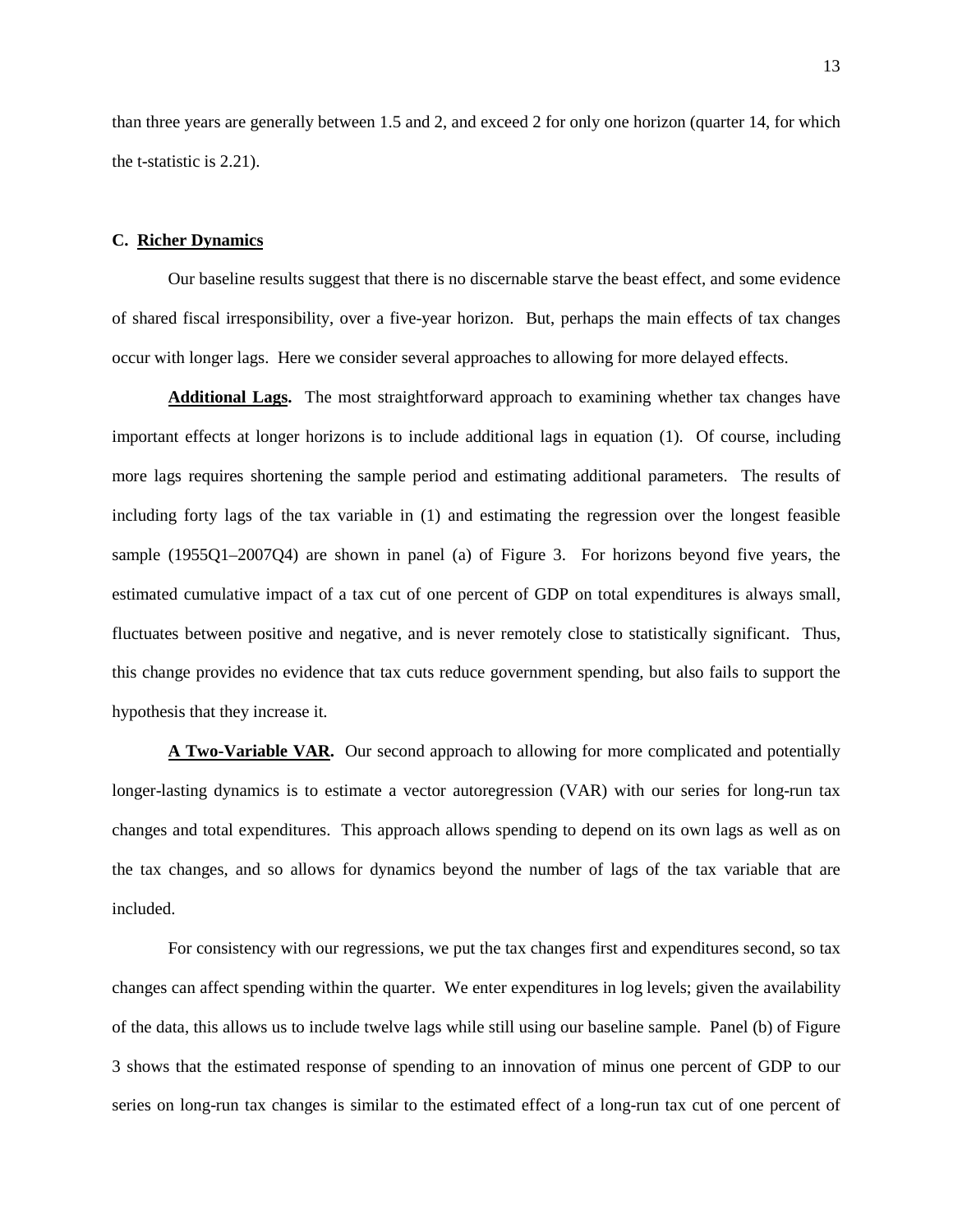GDP in the baseline specification.<sup>[7](#page-15-0)</sup> The point estimates suggest that the tax cut reduces spending in the short run but then raises it, with a fairly large positive long-run effect. None of the estimated effects are statistically significant. Thus, again there is no support for the starve the beast hypothesis. Another finding from the VAR is that the estimated response of the tax series to an innovation to government spending is very small and highly insignificant at all horizons. This indicates that the actions we classify as long-run tax changes are not responses to spending developments.<sup>[8](#page-15-1)</sup>

**Larger Systems.** Another way that a starve the beast effect could occur at longer horizons is if tax cuts affect other variables that in turn affect government spending. We therefore consider VARs with additional variables. However, including other variables in the VAR requires either estimating more parameters in each equation or including fewer lags. Thus, rather than just including a long list of variables that might be relevant, we consider a range of possibilities.

One way that tax cuts could gradually reduce government spending is by raising the level of government debt. Thus, our first multivariable VAR is a three-variable system with our series on long-run tax changes, log real spending, and log real debt.<sup>[9](#page-15-2)</sup>

We also consider two four-variable VARs. In one, we add the log of real federal total receipts as the fourth variable, so that the system includes both the spending and revenue sides of the government budget. In the other, the fourth variable is log real GDP. Our reason for including this variable is that tax

<span id="page-15-0"></span><sup>&</sup>lt;sup>7</sup> Note that the experiment being considered here is slightly different from the experiment that we consider in summarizing the results from the baseline specification. There, we consider a one-time tax cut of one percent of GDP with no further tax changes. Here, following the innovation to our tax measure in the VAR, there are on average additional long-run tax cuts of about one-fifth of a percent of GDP over the next several years. We compute the standard errors by taking 10,000 draws of the vector of coefficient estimates from a multivariate normal distribution with mean and variance-covariance matrix given by the point estimates and variance-covariance matrix of the coefficient estimates, and then finding the standard deviation of the implied responses at each horiz

<span id="page-15-1"></span> $8$  We have also estimated the bivariate VAR with twenty lags for the period 1952Q1–2007Q4. The estimated effects of a tax cut on spending in this specification are even more consistently positive, and are marginally significant. The maximum effect is an increase of 3.97 percent after 18 quarters ( $t = 1.93$ ).

<span id="page-15-2"></span><sup>9</sup> From 1970Q1 to the end of the sample, we use quarterly data on the stock of federal debt held by the public. From the beginning of the sample to 1969Q4, we use the available series on gross federal debt held by the public for the second quarter of each year, and interpolate linearly between the annual observations. Both series are from the St. Louis Federal Reserve Bank's FRED database, series FYGFDPUN and FYGFDPUB (www.stls.frb.org, downloaded 3/24/08). We ratio splice the two series in 1970Q2, and deflate the resulting series by the price index for GDP. Note that since it is likely to be the level of debt that affects spending, the errors caused by the interpolation in the first part of the sample should have only minor effects on the estimates.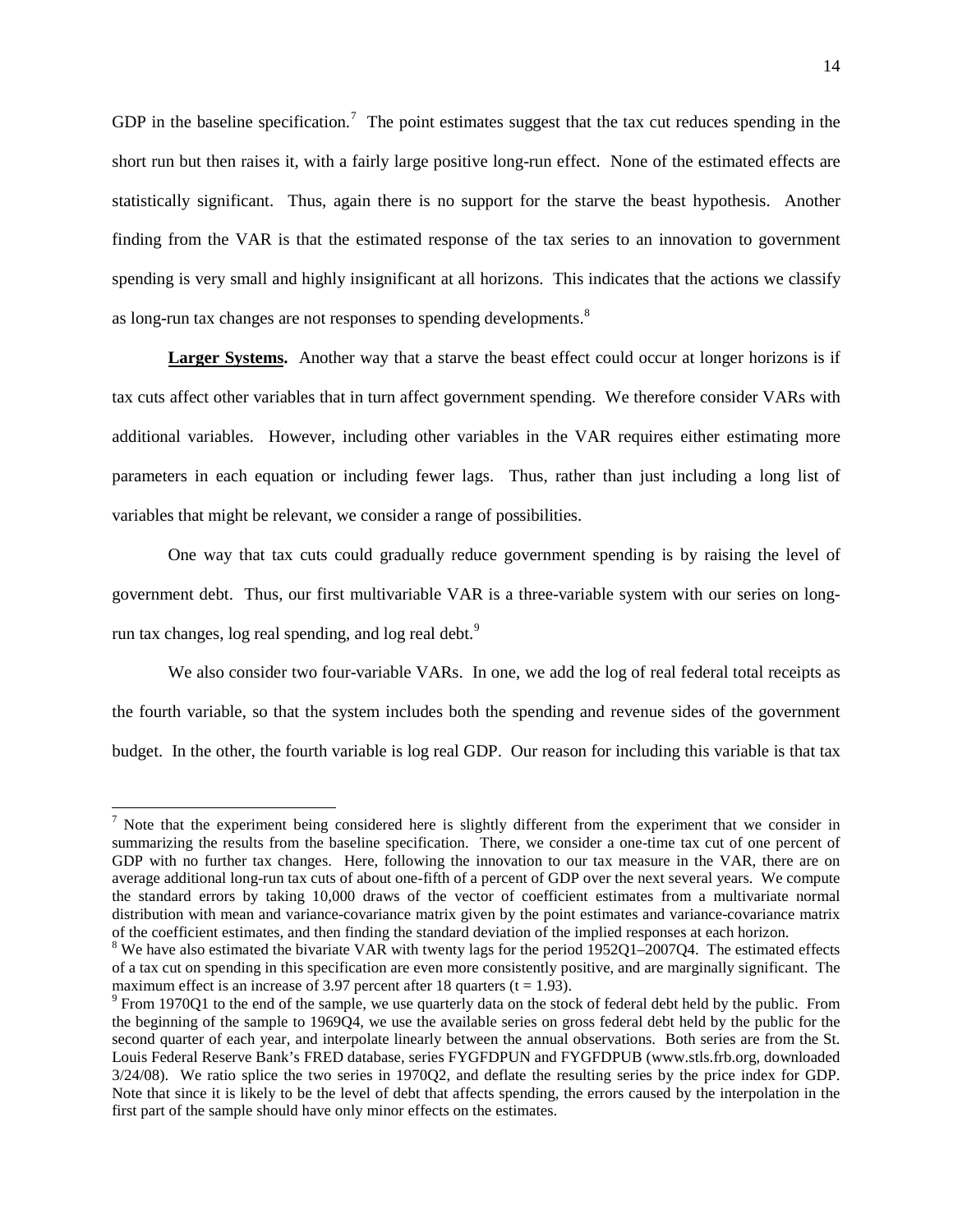cuts have large short-run effects on output (Romer and Romer, 2009), and these output effects could have an important effect on the dynamics of spending in response to a tax cut.<sup>[10](#page-16-0)</sup>

Finally, the nominal interest rate and inflation also enter the government budget constraint. Our last system is therefore a seven-variable VAR: our long-run tax series, log real spending, log real debt, log real revenues, log real GDP, the three-month Treasury bill rate, and the log of the price index for GDP.<sup>[11](#page-16-1)</sup> In all of the VARs, we put the tax series first, so that it can affect the other variables within the quarter. We include twelve lags and use the full sample (1950Q1–2007Q4).

Figure 4 displays the response of government spending to an innovation of minus one percent of GDP to our series on long-run tax changes in each of the VARs.<sup>[12](#page-16-2)</sup> The results consistently fail to support the starve the beast hypothesis. In every specification, there are only a few horizons at which the estimated effect of a tax cut on spending is negative. And in every case, those estimates are small and insignificant: there is never a single horizon where the t-statistic for the starve the beast effect is greater than –1. Adding debt to the baseline VAR (panel a) in fact moves the estimates further in the direction of suggesting fiscal illusion. The estimated maximum effect of the tax cut is an increase in spending of 5.75 percent  $(t = 2.12)$  after seventeen quarters, and the estimated effect after ten years is an increase of 3.93 percent ( $t = 1.70$ ). In the larger systems, the point estimates suggest a slightly weaker fiscal illusion effect, although it is more precisely estimated than in the two-variable VAR. In all three of the larger systems, the estimated maximum effect is an increase in spending between 3.6 and 3.9 percent after about four years (neglecting the spike to 4.6 percent after seven quarters in the seven-variable system). In the four-variable VAR with receipts (panel b), the effect is not significant  $(t = 1.73)$ , but in the other two it is: the t-statistic for the maximum effect is 2.51 in the four-variable VAR with GDP (panel c), and 2.49 in

<span id="page-16-0"></span> $10$  The specific receipts measure we use is the federal total receipts series from the National Income and Product Accounts, Table 3.2 (downloaded 4/6/09), deflated by the price index for GDP. Our real GDP series is the quantity index for GDP from NIPA Table 1.1.3 (downloaded 2/17/08).

<span id="page-16-1"></span><sup>&</sup>lt;sup>11</sup> Data on the three-month Treasury bill rate are from the Board of Governors, series H15/H15/RIFSGFSM03\_N.M (www.bog.gov, data for  $2/15/08$ ).<br><sup>12</sup> In each VAR, following the innovation to the tax series, there are modest additional long-run tax cuts over the

<span id="page-16-2"></span>next year that are largely offset over the following few years. There is never an important response of the tax variable to the other variables.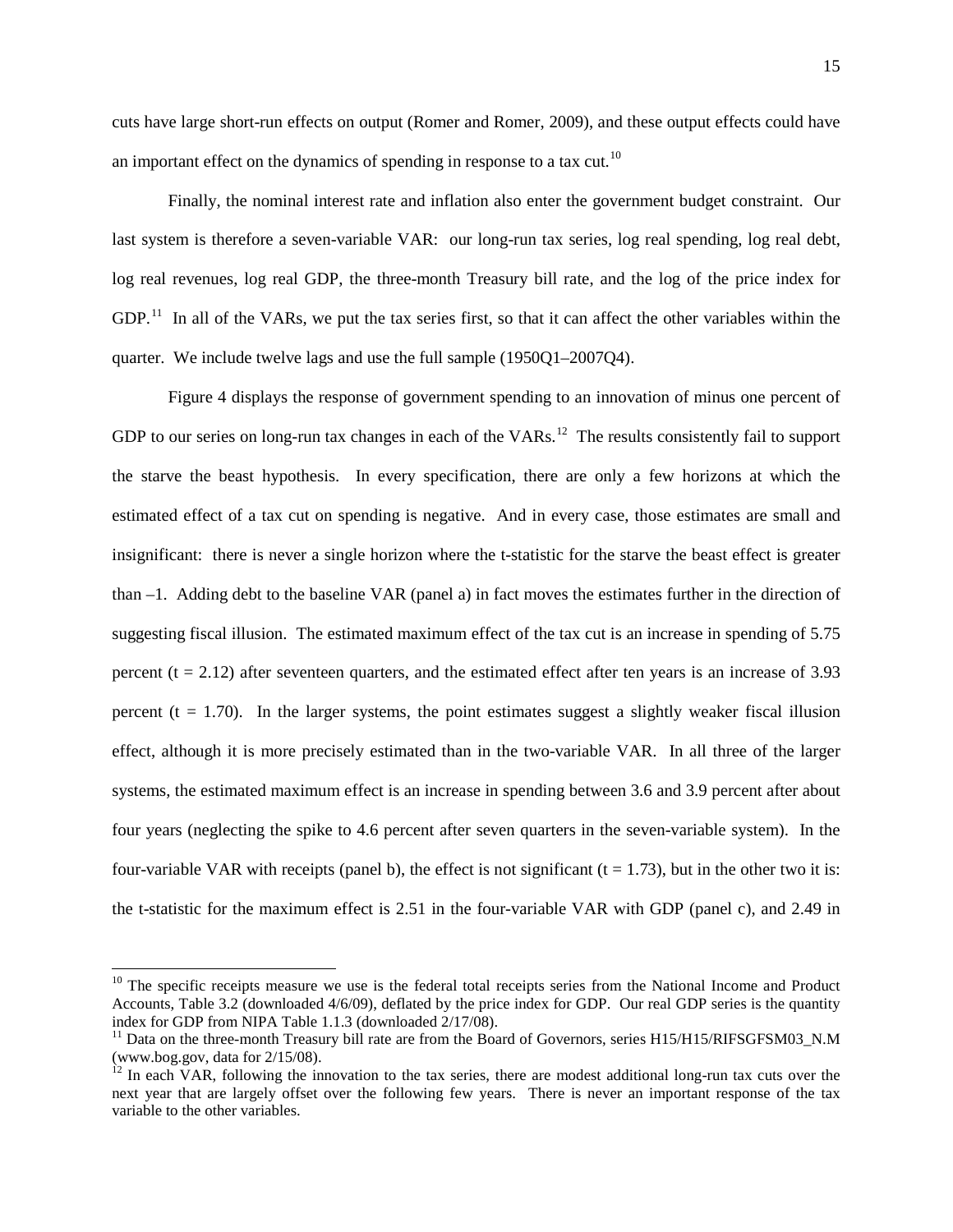the seven-variable VAR (panel d). Finally, in all three of these specifications, the estimated effect after ten years is in the direction predicted by fiscal illusion, but small and not significant.

## **D. Other Robustness Checks**

The next step is to examine the robustness of the findings along other dimensions. The most important of these checks are summarized in Figure 5, which shows the implied response of total expenditures to a long-run tax cut of one percent of GDP for a number of variants of the baseline regression, equation (1). For comparison, panel (a) of the figure repeats the baseline estimates from Figure 2.

**Sample Period and Outliers.** One obvious concern is the possible importance of the sample period and outliers. As described above, fiscal policy was very unusual in the Korean War period. Panel (b) shows that considering the post-Korea sample weakens the evidence for a perverse effect of tax cuts on spending, but still yields no evidence of a starve the beast effect. The change in the sample makes the initial negative impact even smaller and more insignificant. The response in quarters 3 through 20 is always positive, but considerably smaller than for the full sample and not even marginally significant. To check more generally for the possible influence of outliers, we consider the effects of excluding each of the four large long-run tax cuts discussed in the case studies.<sup>13</sup> In all four cases, the estimated effect of a tax cut on spending remains mainly positive and is never close to significantly negative at any horizon. Dropping the 1948 tax cut, however, renders the positive effect of tax cuts on spending small and insignificant. $^{14}$  $^{14}$  $^{14}$ 

**Military Actions.** A second concern is the role of military actions. As discussed in the case studies, many of the largest long-run tax cuts were followed by wars. Such military actions could have

<span id="page-17-0"></span> $13$  To exclude a tax cut, we set our series for long-run tax changes to zero from the first to the last quarter in which the bill changed taxes. We treat the 2001 and 2003 cuts as a single measure; thus in this case, we set our series to zero from 2002Q1 to 2005Q1.

<span id="page-17-1"></span><sup>&</sup>lt;sup>14</sup> A related exercise along these lines is to split the sample in 1980Q4. For the period 1950Q1–1980Q4, the estimates suggest a large and statistically significant positive effect of tax cuts on spending. For the period 1981Q1– 2007Q4, the estimated effects are again virtually always positive, but consistently small and far from significant.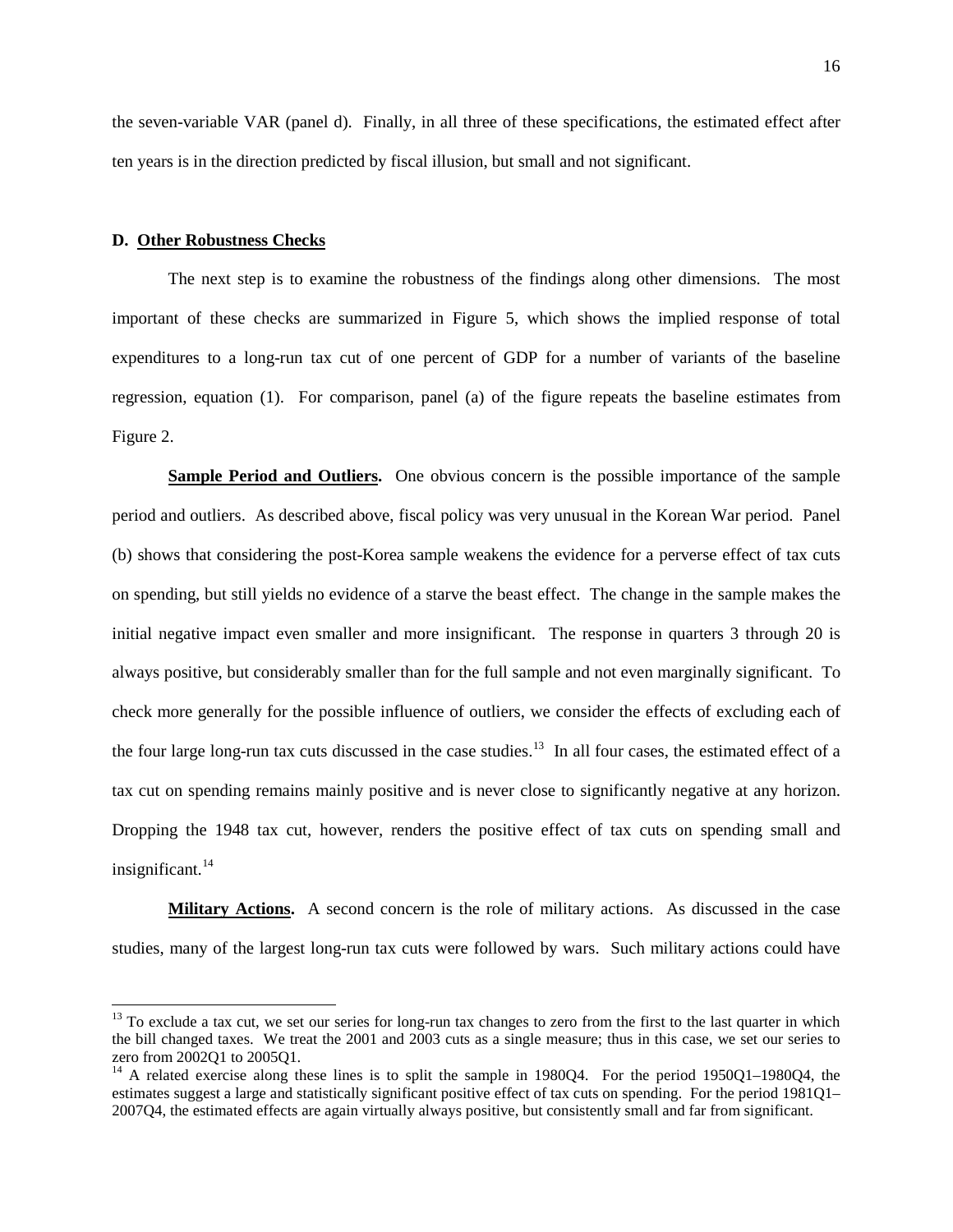caused federal spending to rise after tax changes just by chance, and thus may have obscured a starve the beast effect that is actually present. To test for this possibility, we consider two alternative specifications of our baseline regression.

One alternative is to add an indicator of military actions to equation (1). Ramey (2008) suggests an updated list of the exogenous military actions identified by Ramey and Shapiro (1998) from narrative sources. This list dates the beginning of military actions in 1950Q3 (Korean War), 1965Q1 (Vietnam War), 1980Q1 (Carter-Reagan military build-up in response to the Soviet invasion of Afghanistan), and 2001Q3 (the wars in Afghanistan and Iraq following the September 11 terrorist attacks). We expand the baseline regression to include the contemporaneous value and twenty lags of a dummy variable equal to one in each of these four quarters. This specification shows the effect of tax cuts on total expenditures, allowing for the possibility that wars have a separate effect on spending.

The cumulative impact of a tax cut of one percent of GDP in this specification is shown in panel (c) of Figure 5. The estimates are very similar to those in the baseline specification. The effects of tax cuts on total spending controlling for military actions are largely positive, though not statistically significant. Thus, accounting for military actions does not reveal a starve the beast relationship. This is true even though wars exert a strong independent upward force on spending: the maximum cumulative impact of a military action on total expenditures is an increase of 15.83 percent  $(t = 2.77)$ . The lack of a relationship between taxes and spending in this alternative specification is equally strong in the post-1957 sample.

A second alternative specification is to look only at the response of nondefense spending to longrun tax cuts. In particular, in place of our measure of the change in total federal expenditures in equation (1), we use the log difference in total expenditures less national defense purchases (deflated by the price index for GDP).<sup>[15](#page-18-0)</sup> This test will almost surely bias the results in favor of the starve the beast hypothesis, for two reasons. First, the case studies show that there is some correlation in our sample between

<span id="page-18-0"></span><sup>&</sup>lt;sup>15</sup> Data on national defense purchases are from the National Income and Product Accounts, Table 3.9.5 (downloaded 3/25/08).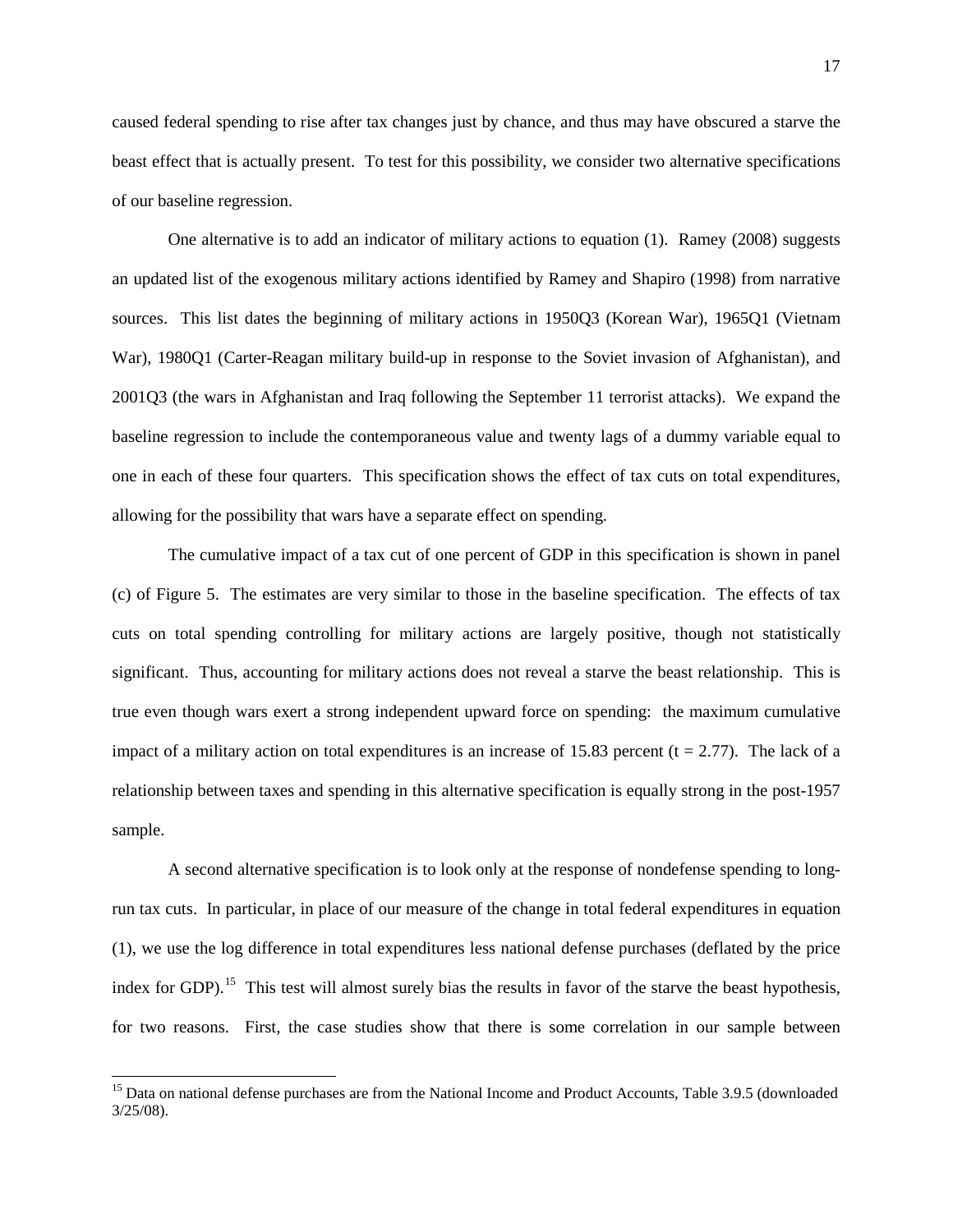supporters of tax cuts and supporters of shifting spending toward defense. Most notably, Ronald Reagan, who presided over the largest long-run tax cut in the postwar period, strongly advocated such a reallocation. Thus, we could see nondefense spending fall in the wake of long-run tax cuts not because of the effects of the cuts themselves, but because of other actions. Second, to the degree that defense spending rises following tax cuts because of wars, nondefense spending may decline for the same reason. Wartime tends to naturally lead policymakers to rearrange spending away from other purposes and toward defense. Therefore, chance correlation between wars and long-run tax cuts could cause the regression to find a starve the beast effect for nondefense spending when none actually exists.

The results of this exercise are shown in panel (d) of Figure  $5.^{16}$  $5.^{16}$  $5.^{16}$ . The point estimates are now generally negative, consistent with the starve the beast hypothesis. The effects are not statistically significant, however: the t-statistics for the cumulative impact are almost always less than –1, and never greater than –1.3. More importantly, the estimates are small and not robust. Total expenditures less defense account, on average, for about ten percent of GDP over our sample. Therefore, for a tax cut of one percent of GDP to reduce spending by the same amount, spending would need to decline by roughly ten percent. The estimated effect, however, is almost always a fall of less than four percent. And dropping the Reagan tax cut (where, as described above, there appears to have been an important omitted factor acting to directly reduce nondefense spending) yields estimates that fluctuate irregularly around zero. Similarly, either excluding the Korean War period or including the contemporaneous value and twenty lags of the dummy variable for military actions weakens the estimated effect considerably. Thus, there is little evidence that tax cuts have a noticeable negative effect even on nondefense spending.

**Political Variables.** A third robustness issue concerns the role of political variables. It is certainly possible that the party of the president or the existence of unified government has an influence on government spending. If such variables are correlated with our tax measure, the baseline regression could suffer from omitted variable bias. For this reason, we try adding a variety of political variables to

<span id="page-19-0"></span><sup>&</sup>lt;sup>16</sup> This panel is on a different scale than the others in Figure 5 because the dependent variable is now a percent of total expenditures less defense, rather than a percent of total expenditures.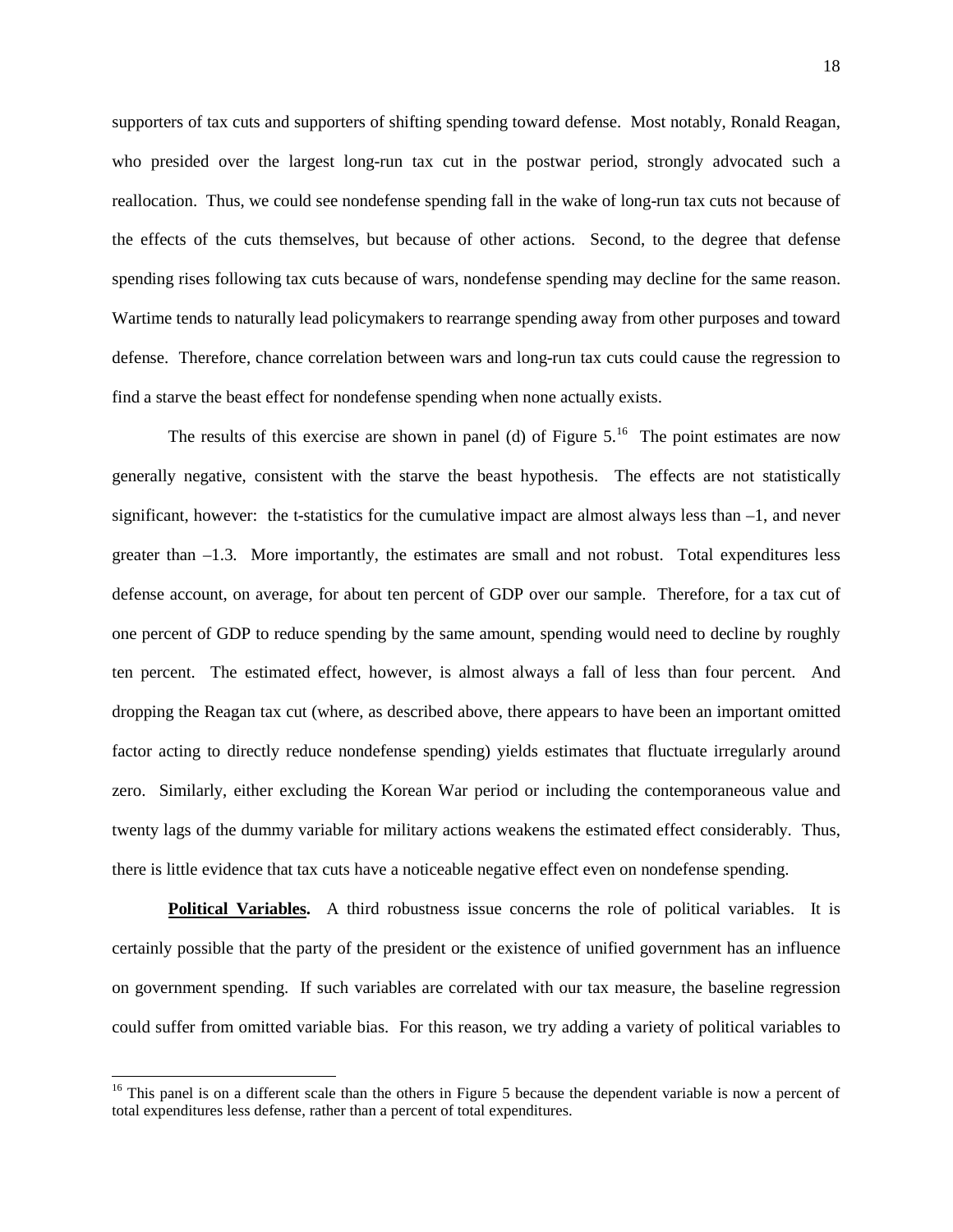our baseline specification. To give one example, panel (e) shows the effect of a tax cut on spending when a dummy variable for Democratic administrations is included in the regression. This regression asks whether tax cuts lower spending, taking into account that Democratic presidents may consistently spend more or less than their Republican counterparts. Adding this variable has very little effect on the estimates, although it strengthens the evidence for fiscal illusion or shared fiscal irresponsibility slightly. Both the estimated positive effects of tax cuts on spending and their statistical significance increase modestly. We also consider specifications including a dummy variable for whether the presidency and both houses of Congress are controlled by the same party, and including separate dummies for whether it is the first quarter of a new Republican or a new Democratic administration.<sup>[17](#page-20-0)</sup> Both specifications change the estimates only trivially, and neither provides support for the starve the beast hypothesis.

**Alternative Tax Variable.** A fourth concern involves the specification of our tax variable. Our baseline series dates revenue changes in the quarter that liabilities actually change. An alternative measure, which emphasizes expectational effects, calculates the present discounted value of all revenue changes called for by a given piece of legislation, and dates the revenue change in the quarter the law was passed.<sup>[18](#page-20-1)</sup> Panel (f) of Figure 5 shows that the starve the beast hypothesis fares even worse when this alternative tax measure is used. The estimated impact of a tax cut on spending is consistently in the opposite direction from the predictions of the starve the beast hypothesis, often quantitatively large, and sometimes marginally significant.

**Alternative Spending Concepts.** In our baseline specification, we use a NIPA measure of spending, on the grounds that it is available quarterly and is likely to correspond most closely with economic concepts of government spending. A natural alternative is to use the official budget numbers, which may be more closely tied to policymakers' actions. To do this, we aggregate our measure of longrun tax changes to construct a fiscal year measure, and then reestimate (1) using the change in the logarithm of real expenditures measured using the budget-based measure and the contemporaneous value

<span id="page-20-0"></span> $17$  For the specification controlling for changes in the party of the president, we include both the contemporaneous value and fifteen lags of the new Republican and new Democratic dummy variables.

<span id="page-20-1"></span><sup>&</sup>lt;sup>18</sup> See Romer and Romer (2008) for a detailed description of how we calculate the present value of revenue changes.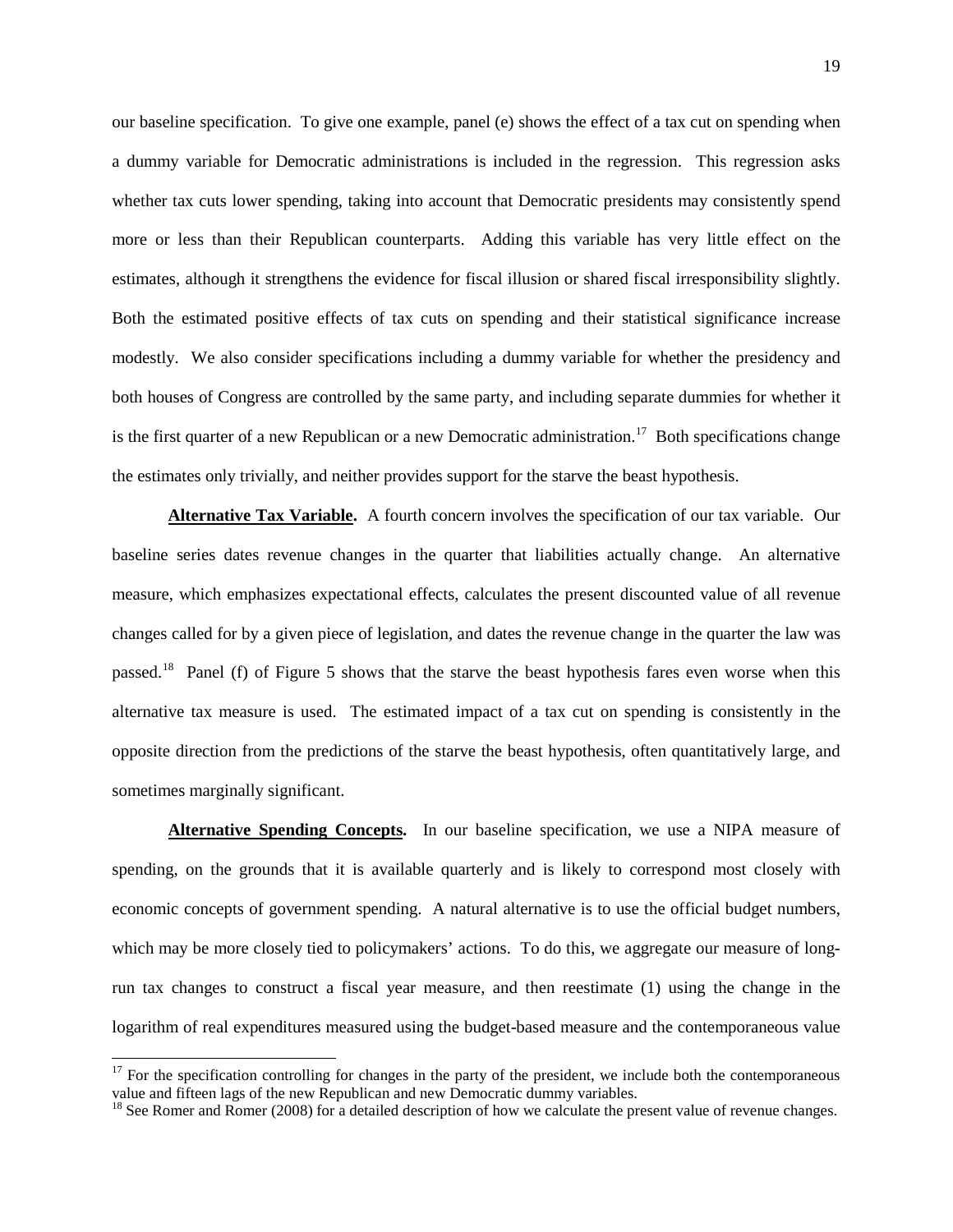and five annual lags of our measure of long-run tax changes.

For there to be a substantial starve the beast effect, tax cuts would almost certainly have to reduce not just discretionary spending, but also spending on entitlement programs. At the same time, because policymakers can change discretionary spending more quickly, it is interesting to ask whether there is a starve the beast effect for this type of spending. We therefore also examine the response of discretionary spending to long-run tax cuts, again using annual budget data and five annual lags of our tax measure.<sup>[19](#page-21-0)</sup>

The results are shown in panels (g) and (h) of Figure 5. Once again, there is no support for the starve the beast hypothesis. The response of overall spending using the budgetary measure in panel (g) is quite similar to the response using the NIPA measure in panel (a). And, discretionary spending rises even more than overall spending following a tax cut, with a maximum increase of 11 percent after four years  $(t = 2.23)^{20}$  $(t = 2.23)^{20}$  $(t = 2.23)^{20}$ 

**Alternative Specifications of the Spending Variable.** A final robustness issue involves the appropriate way to enter the spending variable. In all of the specifications discussed so far, we have looked at the response of the growth rate of real government expenditures to long-run tax changes. The cumulative impact therefore shows the effect of a tax change on the level of real expenditures relative to normal. We feel this is the appropriate measure for testing the starve the beast hypothesis: Does a tax cut change the spending decisions of policymakers? However, an alternative form of the hypothesis could be that a tax cut reduces expenditures as a percent of GDP. In this view, a tax cut could lower the share of spending in GDP not by changing policymakers' spending decisions, but by changing output growth.

To test this alternative version of the hypothesis, we re-estimate equation (1) using two different

 $\overline{a}$ 

<span id="page-21-0"></span><sup>&</sup>lt;sup>19</sup> The budget data are from the Budget of the United States Government: Historical Tables Fiscal Year 2009 [\(http://www.gpoaccess.gov/usbudget/fy09/hist.html,](http://www.gpoaccess.gov/usbudget/fy09/hist.html) Tables 3.1 and 8.1, downloaded 3/16/09). Discretionary spending figures are only available beginning in 1962. For the years up through 1962, we estimate the growth rate of discretionary spending as the change in the log of total spending minus the sum of Social Security, income security, veterans benefits and services, agriculture, commerce and housing credit, net interest, and undistributed offsetting receipts. The estimates constructed in this way track the official estimates for the years immediately after 1962 quite well. In aggregating our measure of long-run tax changes to fiscal year values, we omit the transition quarter (1976Q3). We deflate both the overall spending measure and the discretionary measure by the price index for GDP.

<span id="page-21-1"></span> $20$  Note that panel (h), like panel (d), is on a different scale than the other panels.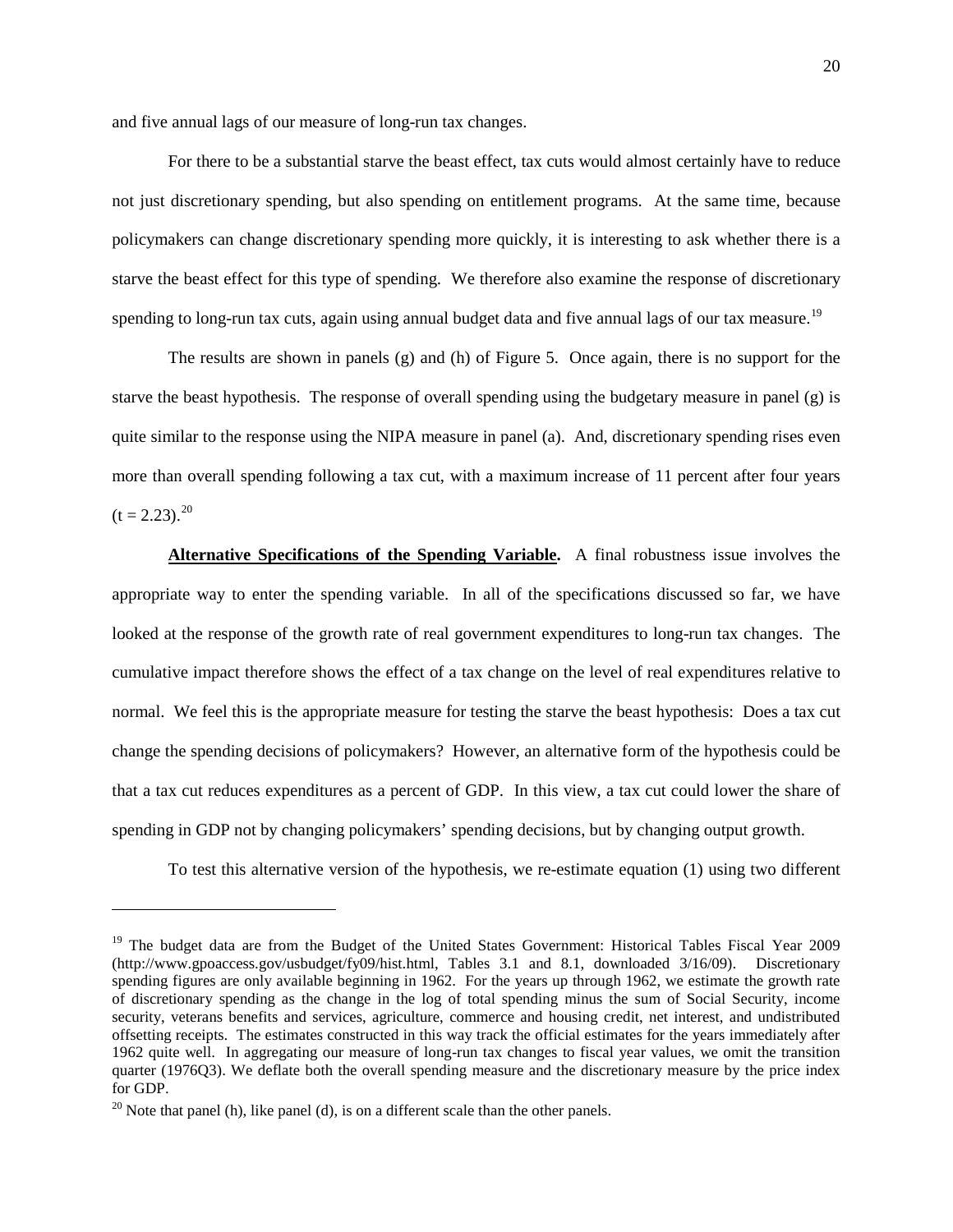specifications of the dependent variable. The more sensible of the two expresses real total expenditures as a percent of trend real GDP, where trend real GDP is calculated using a conventional Hodrick-Prescott filter, and then uses the change in this variable as the dependent variable in equation  $(1)$ .<sup>[21](#page-22-0)</sup> Detrending real GDP is reasonable because, to the extent that a tax cut causes a temporary boom, it will inherently tend to reduce real expenditures as a percent of actual GDP in the short run. We do not believe that this is the mechanism proponents of even the alternative form of the starve the beast hypothesis have in mind. However, as a further robustness check, we also estimate equation (1) using the change in the ratio of total real expenditures to actual real GDP.

The results of these two exercises are shown in panels (i) and (j) of Figure  $5.^{22}$  $5.^{22}$  $5.^{22}$  Panel (i) shows that the results using the change in spending as a share of trend GDP are very similar to the results using the percentage change in spending. A tax cut of one percent of GDP for the most part raises the share of spending in GDP. The estimated maximum effect is large (0.94 percent of GDP), but only marginally significant  $(t = 1.92)$ . Thus, the results again fail to support the starve the beast hypothesis, and provide moderate support for the alternative view of fiscal illusion or shared fiscal irresponsibility.

Panel (j) shows that a tax cut does not even reduce spending as a share of actual GDP. The estimated effects fluctuate irregularly around zero. The estimates suggest a marginally significant starve the beast effect in a single quarter (quarter 9), but they are more often positive than negative, and the estimated long-run effect is positive, small, and very far from significant. That this second specification fails to support the starve the beast hypothesis is quite surprising. As discussed in Romer and Romer (2009), the short-run stimulatory effects of tax cuts on output are very strong. Yet even this rapid growth of output is not enough to generate a systematic fall in expenditures as a share of GDP.

The robustness checks yield two conclusions. First, and most important, the lack of support for the starve the beast hypothesis is very robust: with the possible exception of the examination of

<span id="page-22-0"></span> $21$  We again calculate real expenditures by dividing nominal expenditures by the price index for GDP. Real GDP is constructed by dividing nominal GDP by the same price index. We fit a Hodrick-Prescott filter (lambda = 1600) to log real GDP for the full sample (1947Q1–2007Q4).

<span id="page-22-1"></span> $\frac{22}{2}$  These two panels are on a different scale than the others in Figure 5 because the dependent variable is now a percent of GDP, not a percent of total expenditures.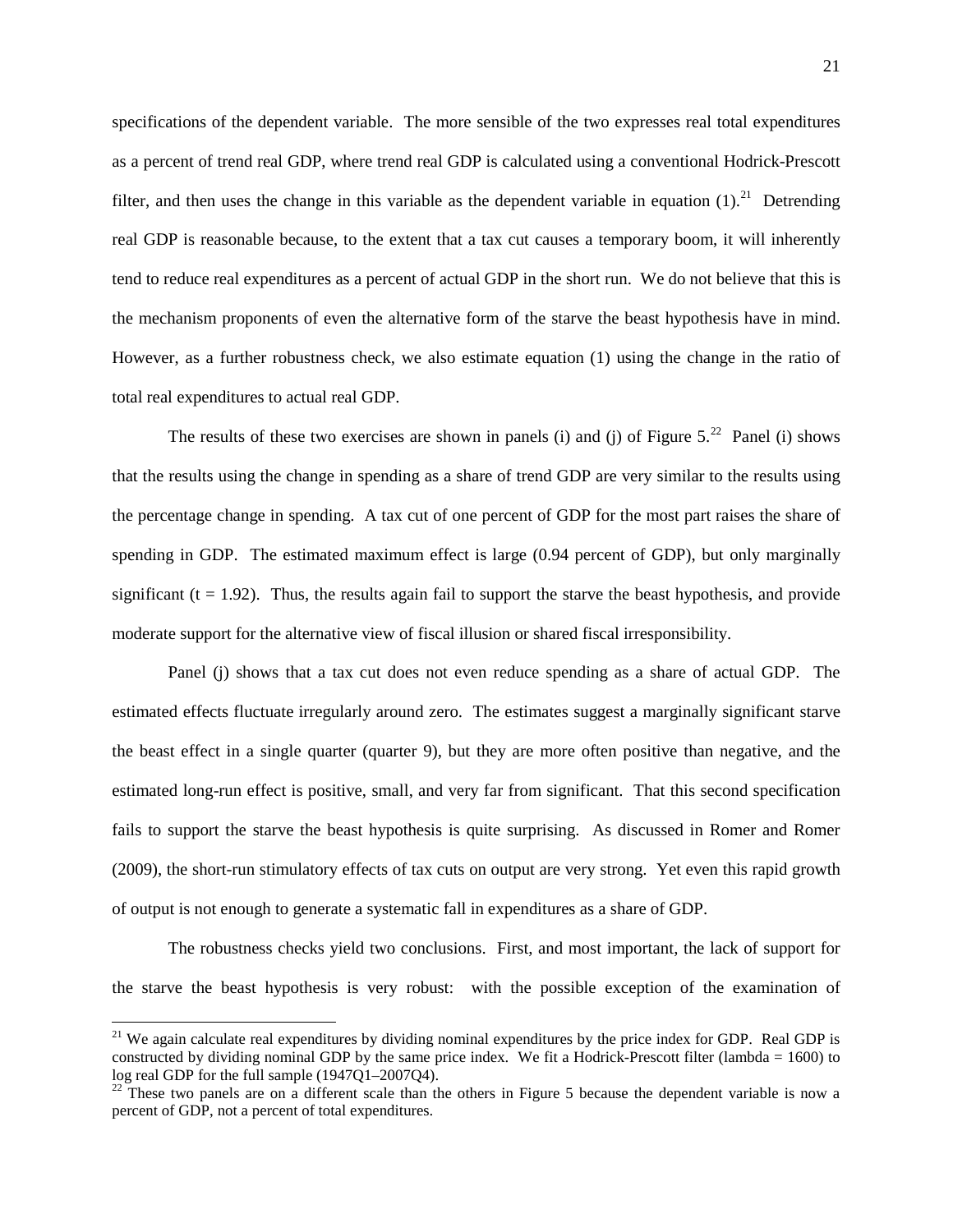nondefense spending, which appears to be biased in favor of the starve the beast hypothesis and for which the results are mixed, none of the specifications we consider provide evidence that tax cuts reduce government expenditures. Second, the evidence for the alternative view of fiscal illusion or shared fiscal irresponsibility is only modest. The point estimates consistently suggest that tax cuts raise government expenditures, but they are only occasionally significantly different from zero, and then usually only marginally so.

#### **E. The Relationship between Other Types of Tax Changes and Total Expenditures**

As discussed above, we focus on the response of government spending to long-run tax changes because this is likely to provide the least biased test of the starve the beast hypothesis. Nevertheless, it is interesting to look at the behavior of spending following the other types of tax changes we have identified: deficit-driven, countercyclical, and spending-driven actions. This analysis can reveal if the feared biases from using these other types of tax changes to estimate the response of spending appear to be present. It can also provide an indirect check on our classification procedures. For example, if we have classified spending-driven tax changes correctly, they should be positively correlated with spending changes.

For this exercise, we estimate equation (1) using the contemporaneous value and twenty lags of a particular type of tax change as the independent variable. We estimate a separate regression for each type of tax change using the full postwar sample period. The results are again summarized by calculating the implied cumulative response of spending to a tax cut (of a given type) of one percent of GDP. These estimated effects for the three additional types of tax actions are given in Figure  $6.^{23}$  $6.^{23}$  $6.^{23}$  To facilitate comparisons, panel (a) of the figure repeats the results for long-run tax actions from Figure 2.

**Deficit-Driven Tax Changes.** Of the three additional types of tax changes, deficit-driven actions

<span id="page-23-0"></span> $23$  This way of summarizing the estimates is slightly less intuitive for deficit-driven and spending-driven tax changes than for our baseline case of long-run changes because deficit- and spending-driven tax changes are almost always tax increases. Nevertheless, the interpretation is the same as before: a negative response of spending to a tax cut is supportive of the starve the beast hypothesis; a positive response or no response is not.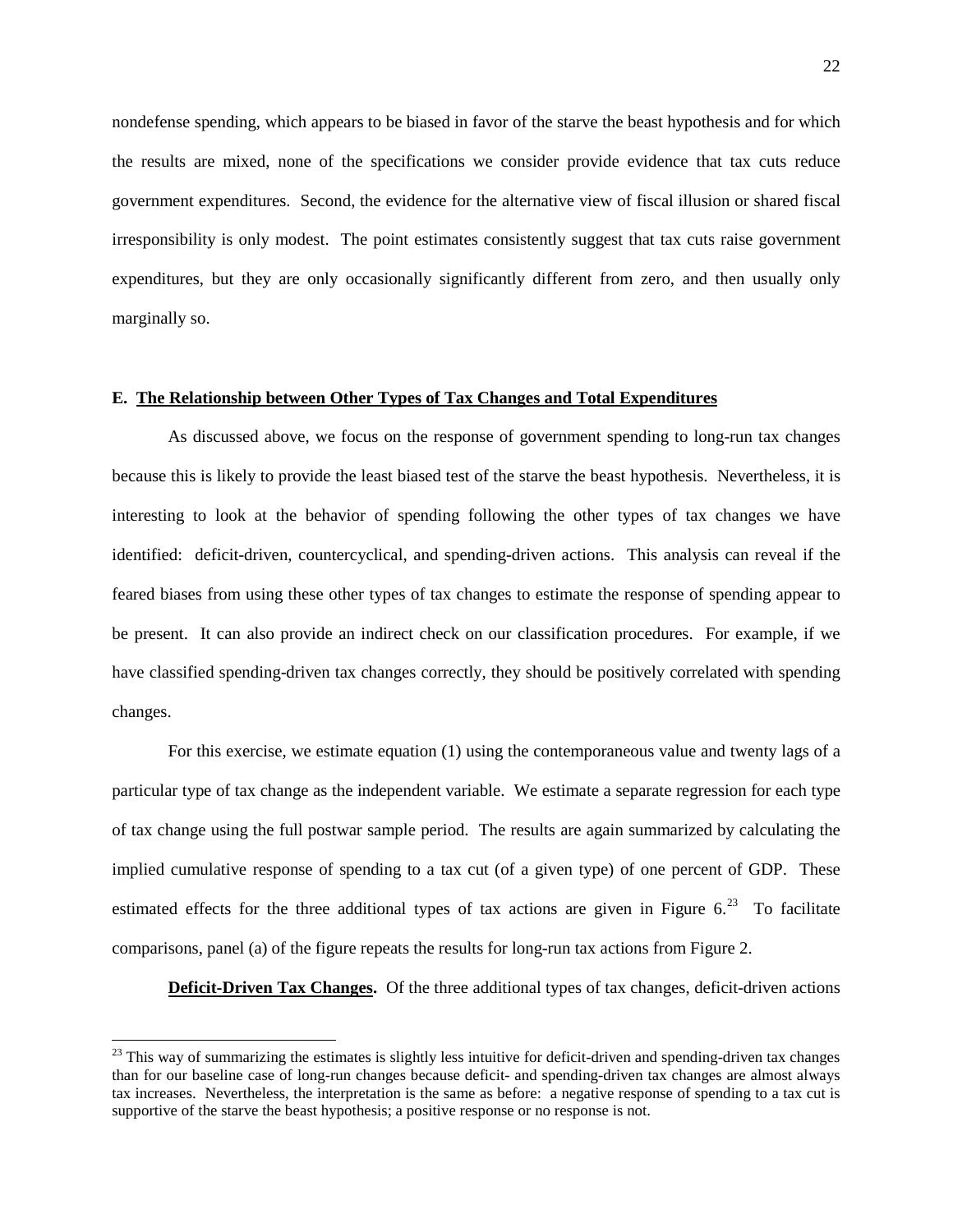are likely to be the most informative about the starve the beast hypothesis. Like long-run changes, these actions are not taken in response to current or prospective short-run macroeconomic conditions or because spending is moving in the same direction. The reason for excluding these changes from the baseline regression was that deficit-driven tax increases are often parts of budget packages that include spending reductions. These observations might therefore bias the results against the starve the beast hypothesis. The estimated impact of deficit-driven tax changes on total expenditures given in panel (b) shows this fear is somewhat justified. In the quarter of a deficit-driven tax cut and the subsequent two quarters, spending rises substantially. Or, to think about the more realistic case, following a deficit-driven tax increase, spending falls substantially. This is exactly the sort of inverse relationship one would expect if deficitreduction packages were common. The effects, while large, are not precisely estimated. The t-statistic for the maximum impact is 1.98.

After the first few quarters, the estimated effects of a deficit-driven tax cut turn negative for several years, but return to being positive at distant horizons. None of these estimates are close to statistically significant, however. These results suggest that any spending cuts agreed to at the time of a deficit-driven tax increase disappear within the first year. The lack of a consistent pattern to the estimates at longer horizons suggests little ultimate impact of tax changes on expenditure. In this way, the results for deficit-driven tax changes echo those for long-run actions, and do not support the starve the beast hypothesis.

**Countercyclical Tax Changes.** Panel (c) shows the implied impact on spending of a countercyclical tax cut. We exclude such tax changes from our baseline regression because the state of the economy could tend to influence spending and taxes in opposite directions, and so again bias the estimates against the starve the beast hypothesis. The results suggest that this is somewhat the case. A countercyclical tax cut is associated with a persistent rise in spending. However, the standard errors are quite large, so it is impossible to reject the hypothesis of no relationship.

**Spending-Driven Tax Changes.** Panel (d) shows the behavior of government spending following a spending-driven tax cut. In this case, the relationship is negative, large in absolute terms, and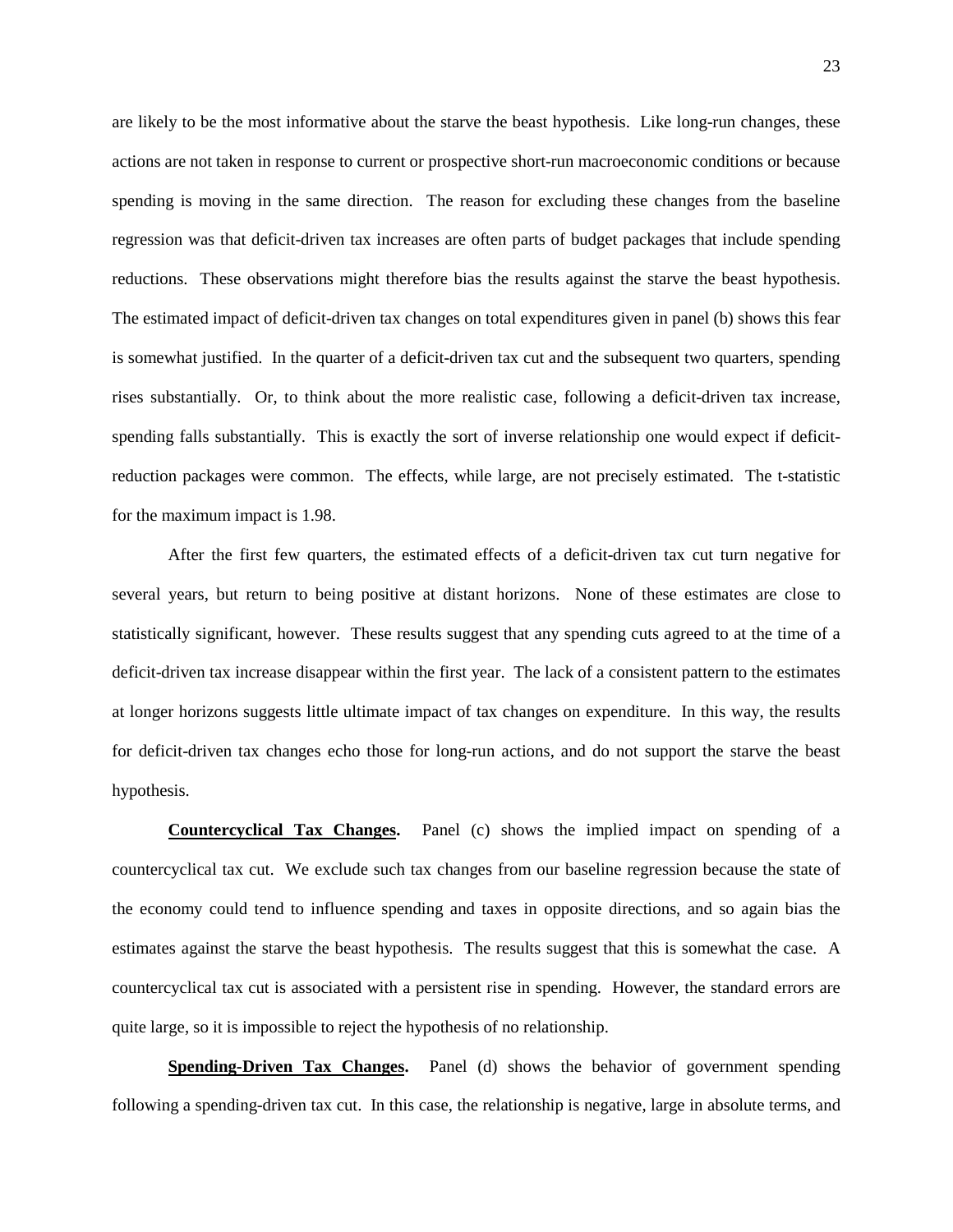highly statistically significant.<sup>[24](#page-25-0)</sup> This is exactly the result one would expect: if we classified spendingdriven tax changes correctly, there should be a positive correlation between such actions and spending. That the relationship persists is consistent with the spending changes associated with these spendingdriven actions being permanent. The findings for spending-driven tax changes both confirm our classification of these tax actions and illustrate the importance of controlling for motivation when testing the starve the beast hypothesis. Including spending-driven actions would clearly bias the results toward finding a positive correlation between spending changes and tax changes.

**All Legislated Tax Changes.** One way to see how much bias including spending-driven actions would cause is to define a tax variable that sums all four types of legislated tax changes and then use this as the explanatory variable in equation (1). Panel (e) of Figure 6 shows the implied impact of a legislated tax cut of any motivation of one percent of GDP on total expenditures. The estimated response is strongly negative, and often statistically significant, for the first three years after a tax cut. The point estimate for the maximum cumulative effect is  $-3.82$  percent (t =  $-2.41$ ). Since none of the other types of tax changes show a consistent negative response, this implied negative effect of the aggregate tax variable reflects the influence of the spending-driven tax changes.

To test this proposition more directly, we define a second composite tax variable that includes all legislated tax changes other than those motivated by spending changes. Panel (f) shows the implied cumulative response of total expenditures to a non-spending-driven legislated tax change of one percent of GDP. The effects are consistently positive, suggesting that, if anything, tax cuts appear to be followed by increases in government spending, not decreases as the starve the beast hypothesis predicts. And, for horizons beyond three years, these positive effects are significantly different from zero. The results suggest that the inclusion of spending-driven tax changes may explain why much of the previous literature has found evidence for the starve the beast hypothesis.

**The Change in Cyclically Adjusted Revenues.** This possibility can be investigated by

<span id="page-25-0"></span> $24$  These findings are somewhat sensitive to the sample period. Some of the largest spending-driven tax changes were during the Korean War. When the post-1957 sample period is used, the maximum impact of a spending-driven tax cut of one percent of GDP is large  $(-6.65$  percent), but not significant  $(t = -1.60)$ .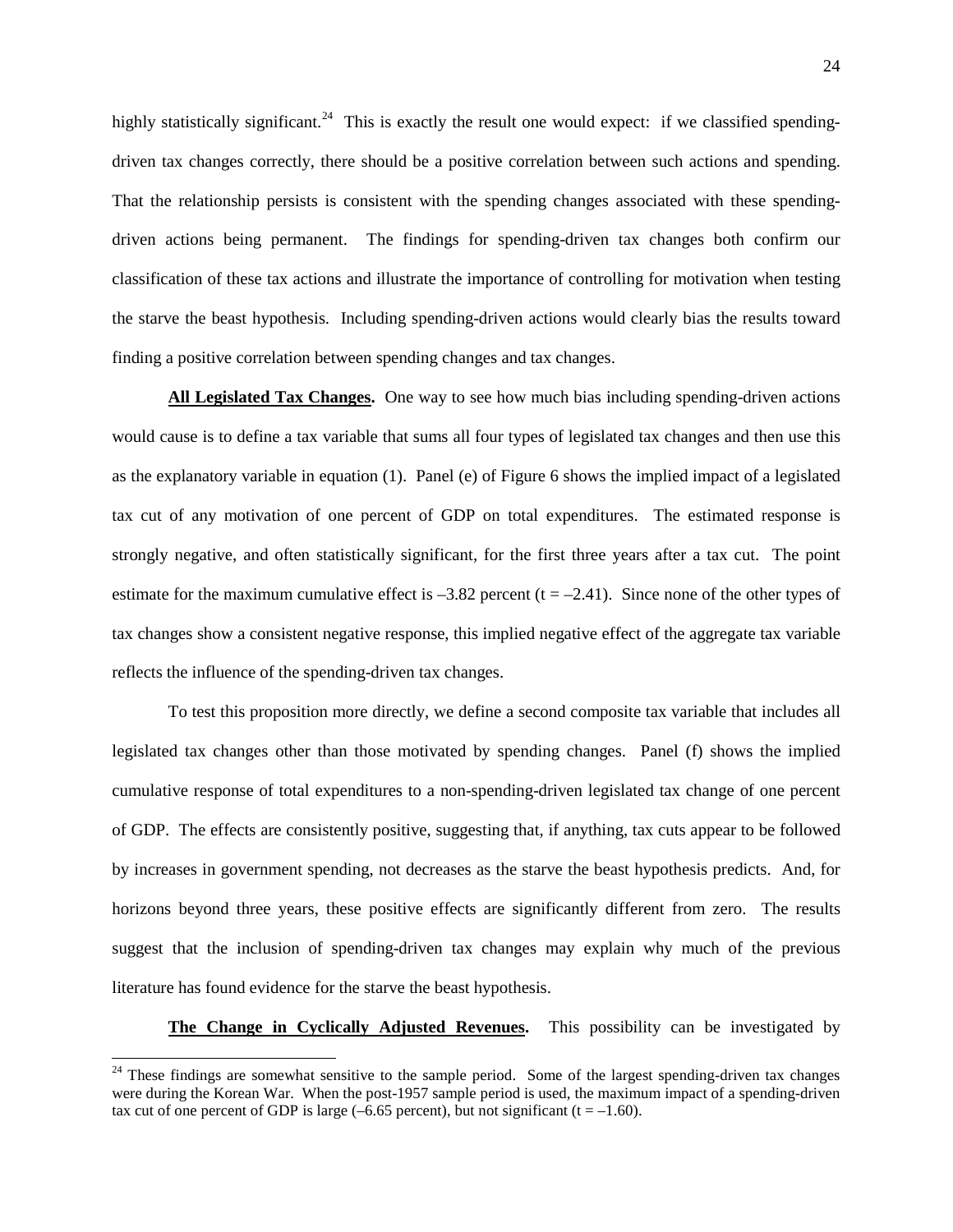considering a more standard measure of tax changes. A typical test of the starve the beast hypothesis uses the change in cyclically adjusted revenues, which includes all changes in revenues not related to short-run fluctuations in income, as the measure of tax changes. Data on the change in cyclically adjusted revenues are available beginning in 1947Q2. We therefore investigate the effects of using the contemporaneous value and eleven lags of this variable as the tax measure for the period  $1950Q1-2007Q4$ <sup>[25](#page-26-0)</sup> When we use this conventional tax variable, the results indeed seem to support the starve the beast hypothesis. Panel (g) of Figure 6 shows that the estimated cumulative effect of a decline in real cyclically adjusted revenues of one percent of GDP starts out positive, but then turns negative. The maximum impact is a change in government expenditures of  $-2.94$  percent (t =  $-2.04$ ).

Given that we have identified spending-driven tax changes, it is possible to subtract these actions from the change in cyclically adjusted revenues.<sup>26</sup> The results using this series, which are shown in panel (h), are dramatically different from those using all cyclically adjusted revenues. The estimated impact of a decline in cyclically adjusted revenues less spending driven changes of one percent of GDP is now strongly positive in the short run: the maximum impact is 3.63 percent  $(t = 4.56)$ . It then gradually declines toward zero, but never turns negative over the eleven-quarter horizon we consider. Thus, the results provide no support for the starve the beast hypothesis, and, indeed, are somewhat supportive of shared fiscal irresponsibility. This suggests that the inclusion of spending-driven changes in conventional revenue measures is an important source of the finding that government spending moves in the same direction as tax revenues. $27$ 

<span id="page-26-0"></span> $25$  For comparability with our tax measure, we use the change in real cyclically adjusted revenues as a percent of real GDP. See Romer and Romer (2009) for a more detailed discussion of the sources and derivation of this measure.

<span id="page-26-1"></span> $26$  Since both series are expressed as a percent of GDP, the spending-driven tax changes can be subtracted without further adjustment.

<span id="page-26-2"></span> $27$  The importance of spending-driven tax changes in causing bias is sensitive to the sample period used. Spendingdriven changes were largest during the Korean War and tend to cause substantial bias in samples that include this period. In later sample periods, spending-driven changes are smaller and so are a less important source of bias. This may explain why studies such as Ram (1988), Miller and Russek (1990), and Bohn (1991), which use data from the Korean War period and before, find support for the starve the beast hypothesis, while those such as von Furstenberg, Green, and Jeong (1986), which use data starting in 1954, do not.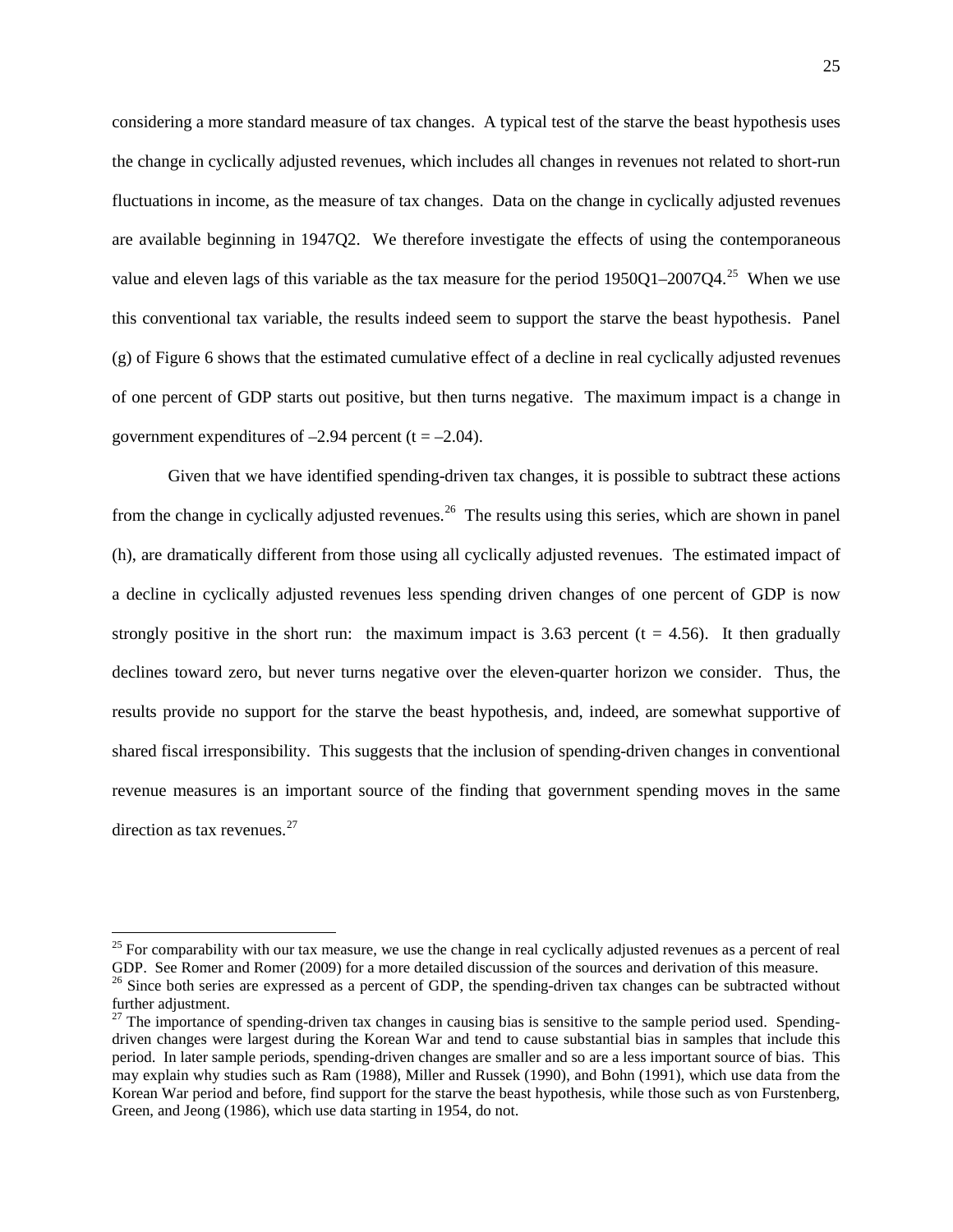#### **III. EFFECTS OF LONG-RUN TAX CHANGES ON FUTURE TAXES**

Our analysis finds no evidence that tax cuts lead to reductions in government spending. This finding obviously raises another question: If tax cuts do not reduce government spending, how does the government budget adjust to the cuts? An obvious possibility is that the adjustment occurs on the tax side rather than on the expenditure side. To explore this possibility, we examine the response of both tax revenues and tax legislation to long-run tax changes.<sup>[28](#page-27-0)</sup>

## **A. Response of Tax Revenues**

To investigate how revenues respond to long-run tax changes, we first estimate equation (1) using a measure of real tax revenues as the dependent variable. That is, we regress the percentage change in real revenues on a constant and the contemporaneous value and twenty lags of our measure of long-run tax actions. As in the VARs in Section II, we measure revenues using the federal total receipts series from the National Income and Product Accounts, deflated by the price index for GDP. We estimate the revenue response over both the full postwar sample period (1950Q1–2007Q4) and the post-Korean War sample (1957Q1–2007Q4).

Panels (a) and (b) of Figure 7 show the implied cumulative response of total receipts to a long-run tax cut of one percent of GDP in each sample period. Tax receipts decline strongly in the short run in response to a tax cut. The contemporaneous effect is a change in receipts of –1.90 percent in the full sample (t =  $-2.00$ ) and  $-2.06$  percent in the post-Korea sample (t =  $-2.33$ ). Total receipts remain substantially below their pre-tax-cut path for the next year and a half.

In both samples, receipts then recover substantially. For the full sample, the rise in revenues two years after the tax cut is dramatic and marginally significant. This finding is largely driven by the Korean War. As described in Section IV, the large 1948 tax cut was followed roughly two years later by the

<span id="page-27-0"></span> $28$  Bohn (1991) also examines the degree to which deficits caused by tax cuts are eliminated by subsequent tax increases.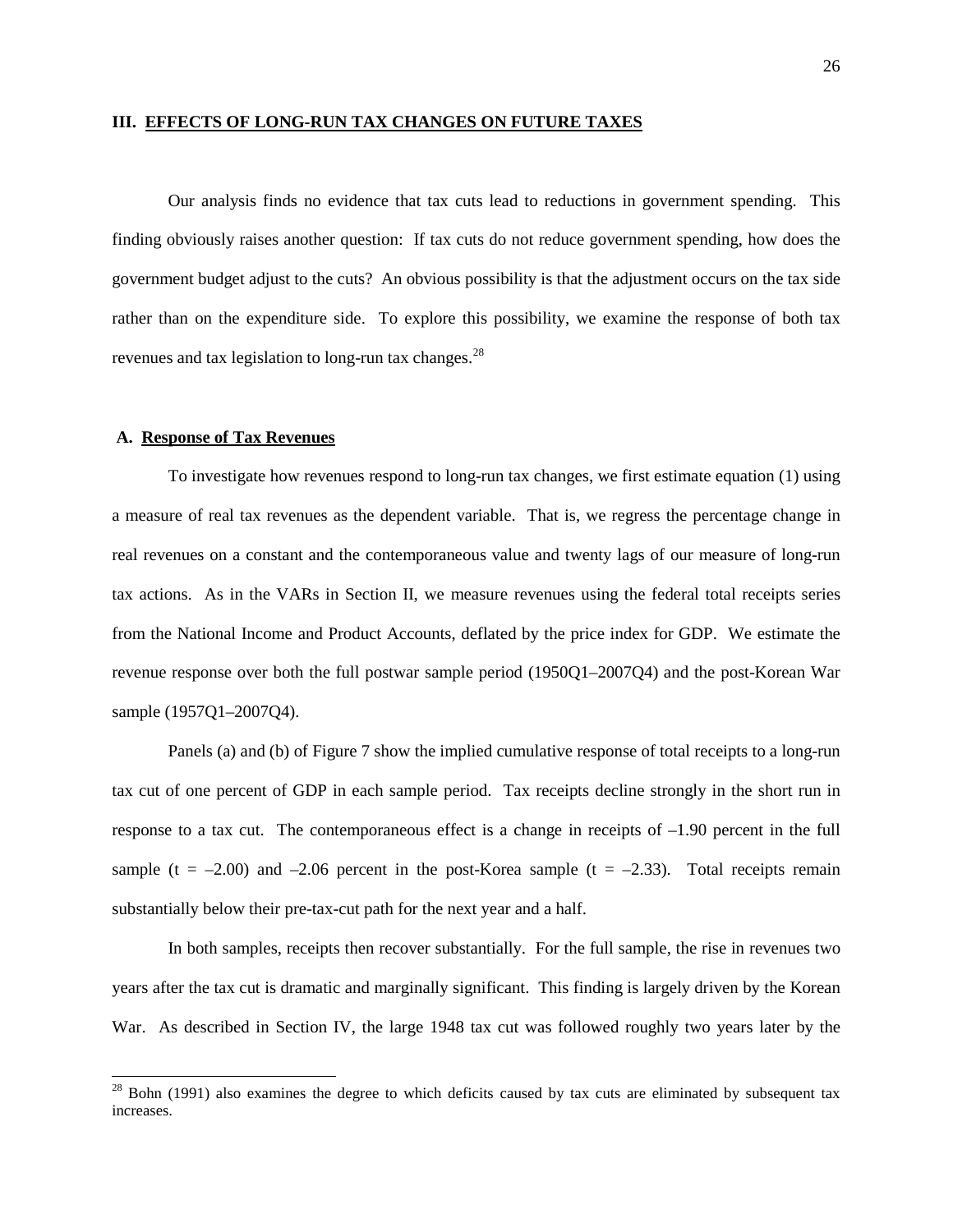outbreak of the war. Three major tax increases were passed during the war, and the war was accompanied by rapid output growth. For this reason, the results for the full sample almost surely overstate the true tendency of revenue to rebound. For the post-Korea sample, receipts rise above their pre-tax-cut path seven quarters after the tax cut, but the effect is modest and the standard errors are large (the t-statistics on the positive effects do not rise above 1.00).

To investigate the response of receipts to tax shocks further, we also estimate a bivariate VAR. In particular, we estimate a system using our measure of long-run tax changes and the log of real total receipts. We include twelve lags of each series, so we can use our baseline sample period of 1950Q1– 2007Q4. The response of real receipts to a long-run tax cut of one percent of GDP from this specification is shown in panel (c) of Figure 7. Receipts fall markedly following a long-run tax cut and the effects are significant, or nearly so, for the first year and a half. The effects then turn positive nine quarters after the shock. However, even though we are considering the full sample, the positive effects are extremely small in absolute terms and not statistically significant.<sup>[29](#page-28-0)</sup>

## **B. Response of Tax Legislation**

To understand the behavior of revenues following a long-run tax cut, it is important to investigate the behavior of subsequent tax legislation. Do tax revenues recover because of unusually rapid growth or because policymakers legislate tax increases? Given that we have constructed measures of legislated tax changes classified by motivation, this is an issue we can investigate.

In our single-equation analyses of spending and revenues, we consider the experiment of a longrun tax cut that is not followed by any additional tax changes based on long-run considerations.

<span id="page-28-0"></span> $29$  The response of total receipts to a long-run tax cut is even more negative when the bivariate VAR includes twenty lags of each variable and is estimated over the shorter sample period 1952Q2–2007Q4. For this specification, tax revenues do not turn consistently positive until four years after the tax cut. The results from the multivariate VARs described in Section II are broadly similar to those from the bivariate VAR. For example, in the four-variable VAR including our measure of long-run tax changes, government expenditures, debt, and tax receipts, the effect of a longrun tax change of one percent of GDP on receipts is negative for the contemporaneous quarter and the six quarters after the shock, and then turns positive. The positive effects are somewhat larger than in the bivariate VAR, but still small in absolute terms and not significant.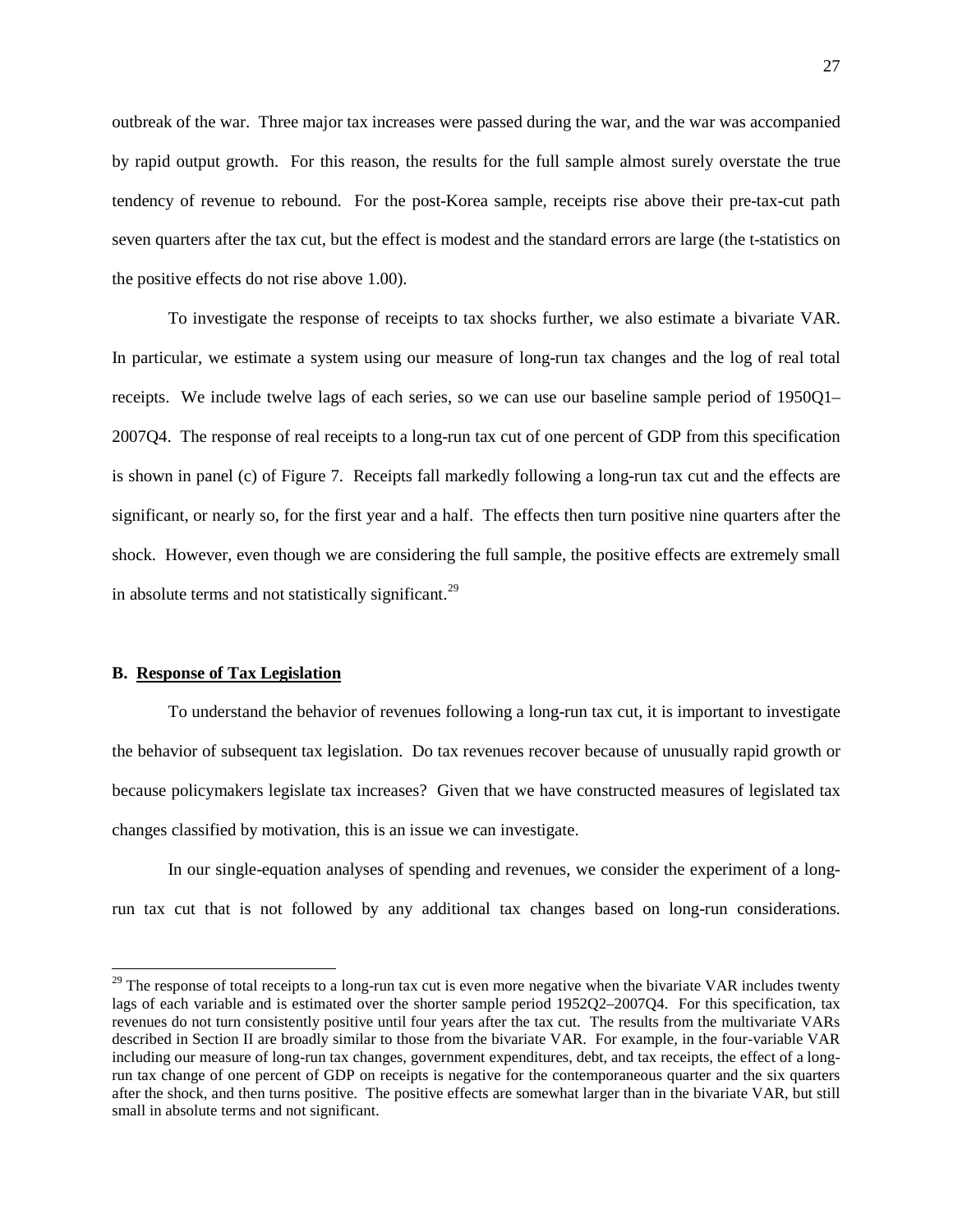Therefore, it does not make sense to ask how long-run tax changes respond to this experiment. But, it is reasonable to ask how other types of legislated tax changes respond to a long-run tax cut. Long-run tax cuts that do not lower spending, and so increase the deficit, might lead to tax increases designed to reduce an inherited budget deficit. Likewise, a long-run tax cut that gives rise to a short-run boom could lead to a countercyclical tax increase. A long-run tax cut could also lead policymakers to switch to a "pay-as-wego" policy: a budget deficit resulting from a long-run tax cut may make policymakers unwilling to increase spending without increasing taxes. Therefore, one could also see an increase in spending-driven tax increases following long-run tax cuts.

Our basic empirical framework is again identical to that in equation (1), except that the dependent variable is now a measure of legislated tax changes. That is, we regress legislated tax changes of some motivation on a constant and the contemporaneous and lagged values of our measure of long-run tax changes. In our baseline specification we again use twenty lags. However, we experiment with longer lags. We estimate the responses over both the full postwar sample and the post-Korean War sample. As before, we summarize the results by examining the cumulative impact of a long-run tax cut of one percent of GDP. A positive impact implies that subsequent tax actions counteract the long-run tax cut. Because the other tax variables are also expressed as a percent of nominal GDP, the cumulative impact can be interpreted as the fraction of the long-run tax cut that is undone over the horizon considered.

The estimated impacts of a long-run tax cut of one percent of GDP on tax changes of various types are shown in Figure 8. Panel (a) shows the impact on deficit-driven actions. The effect is positive and highly statistically significant, suggesting that long-run tax cuts tend to be followed by deficit-driven tax increases. The cumulative impact is 0.23 percentage points ( $t = 3.06$ ) after eight quarters, and 0.24 (t  $= 2.39$ ) after sixteen.<sup>[30](#page-29-0)</sup> This suggests that about a fifth of a long-run tax cut is undone by deficit-driven

<span id="page-29-0"></span> $30$  There is a substantial contemporaneous impact (0.11 with a t-statistic of 3.73). The most important observation behind this estimate is 1983Q1. A large part of the tax cuts in the Economic Recovery Tax Act of 1981 were scheduled to go into effect in 1983Q1. Concern about current and prospective deficits, however, led to passage of the Tax Equity and Fiscal Responsibility Act of 1982, which raised revenues mainly by modifying some features of the 1981 act that had already taken effect (Romer and Romer, 2008). Thus, although the long-run tax cut and the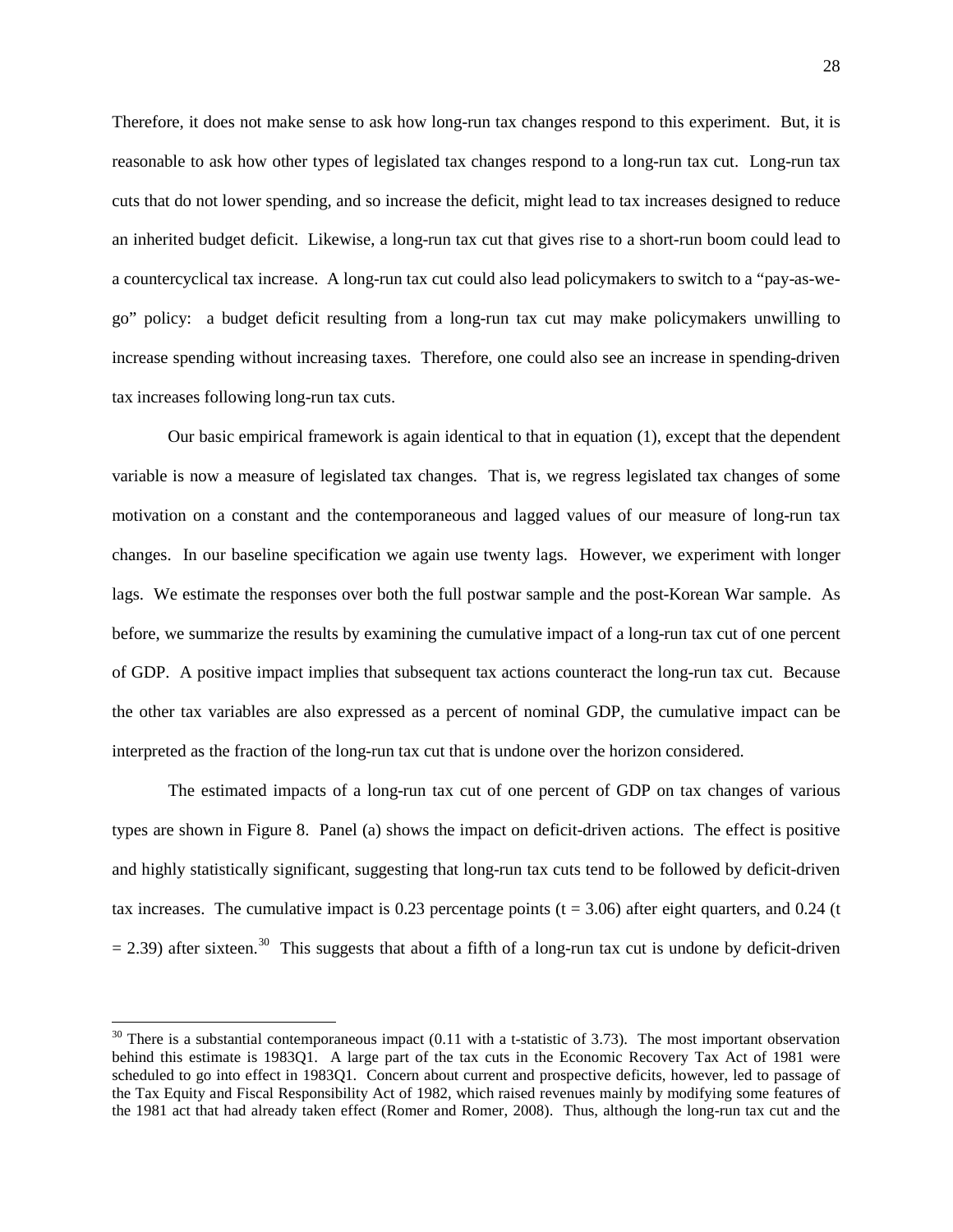tax increases within a few years. These results are highly robust. Starting the sample in 1957 has virtually no impact. And, increasing the number of lags to forty and carrying out the simulations for ten years strengthens the results. Ten years after the long-run tax action, 44 percent of the action has been undone by deficit-driven tax increases  $(t = 2.53)$ .

Panel (b) shows the impact of a long-run tax cut on countercyclical tax actions. The estimated impact is moderate, but not close to significantly different from zero. After twenty quarters, countercyclical tax actions have counteracted 18 percent of a long-run tax cut ( $t = 0.57$ ). Starting the sample in 1957 has no virtually impact because there were no countercyclical tax actions in the early 1950s. Including more lags suggests that the response diminishes at longer horizons. The estimated effect after ten years is 0.11 percentage points  $(t = 0.21)$ .<sup>[31](#page-30-0)</sup>

Panel (c) shows the impact of a long-run tax cut on spending-driven tax changes. In this case, the effects are virtually zero for the first nine quarters after the long-run tax cut, and then turn strongly positive. The maximum cumulative impact is  $0.47$  percentage points ( $t = 2.53$ ) after fourteen quarters. The impact after twenty quarters is  $0.36$  (t = 1.58). This suggests that spending-driven tax increases occur after a long-run tax cut, and that they counteract close to half of the initial cut. Thus, long-run tax cuts may indeed give rise to more pay-as-we-go policies.

More so than with the other tax changes, there is reason to be concerned that the results for spending-driven actions are influenced by the observations from the Korean War. Starting the sample in 1957 does indeed weaken the link substantially. The strongest impact of a long-run tax cut is now a rise in spending-driven taxes of 0.14 percentage points after eight quarters ( $t = 2.03$ ). Likewise, including forty lags reduces the impact substantially for the full sample, but this effect is due entirely to the required shortening of the sample period.

 $\overline{a}$ 

deficit-driven tax increase occurred simultaneously, there is a clear sense in which the deficit-driven increase was a response to the long-run cut.<br><sup>31</sup> We also experimented with leaving out the 1975 tax rebate, which is a huge outlier among countercyclical actions.

<span id="page-30-0"></span>It is peculiar because it mainly cut taxes dramatically in one quarter and then raised them dramatically in the next. Zeroing out this action reduces the response at medium horizons, but has almost no effect on the longer-run response. The main effect is to cut the standard errors by more than half.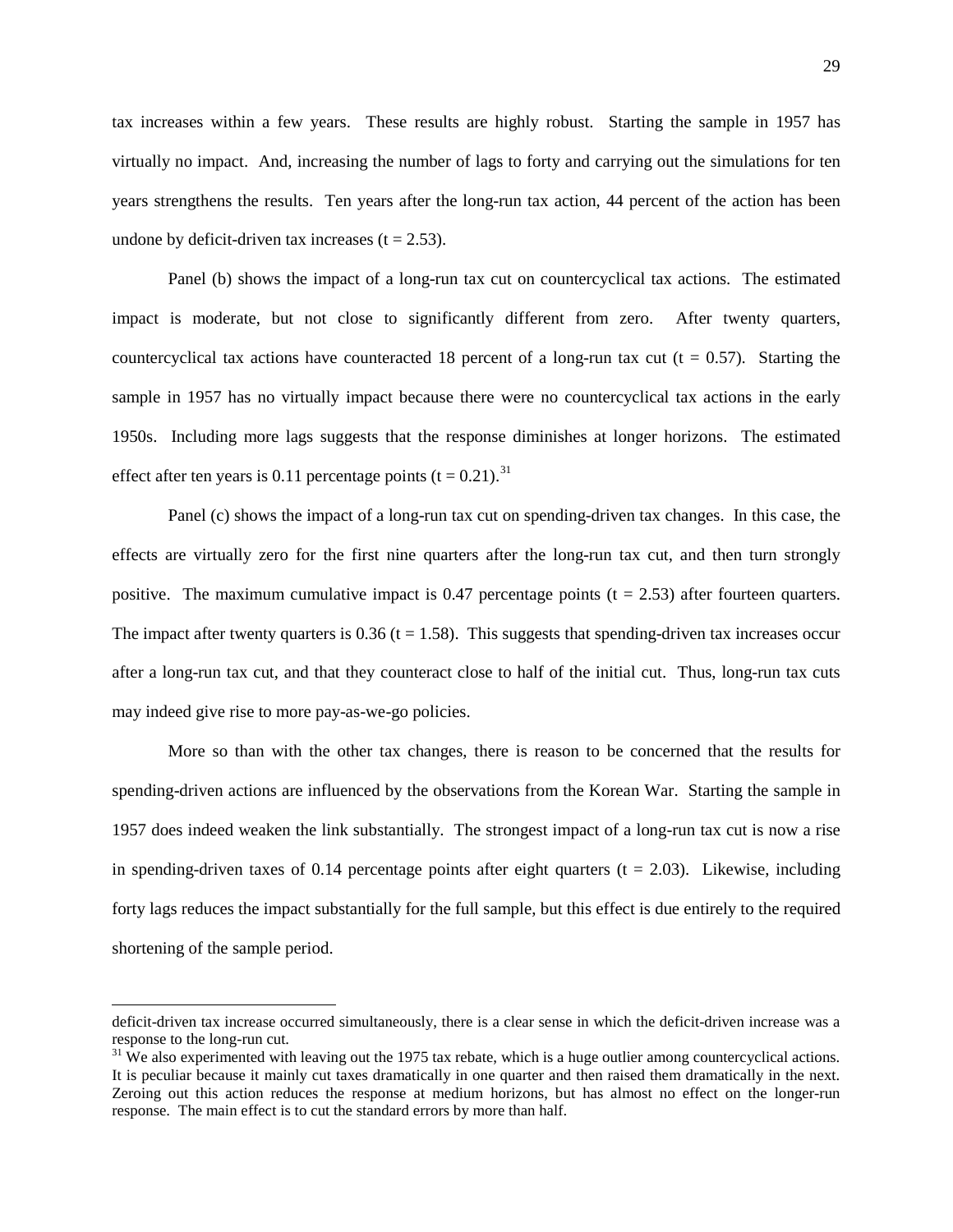Panel (d) shows the effect of a long-run tax cut on the other types of legislated tax changes combined. The effect is positive, large, and significant. The effect is 0.61 ( $t = 2.08$ ) after twelve quarters, 0.81 (t = 2.34) after sixteen, and 0.74 (t = 1.92) after twenty. This suggests that roughly three-quarters of a long-run tax cut is typically undone by legislated tax increases of various sorts within five years.

Figure 9 shows three robustness checks for the effect of a long-run tax cut on this composite of other tax changes. Panel (a) shows the impact of starting the sample in 1957. Both the maximum impact and the statistical significance are somewhat reduced by this change. The impact now peaks at 0.60 percentage points ( $t = 1.66$ ) after nineteen quarters. Panel (b) shows the effect of including forty lags of long-run tax changes. The required shortening of the sample reduces the estimated responses over the first twenty quarters somewhat. Thereafter, it moves irregularly upward. The response after 40 quarters is large (0.77), but not precisely estimated ( $t = 1.39$ ). Though they weaken the evidence slightly, these two robustness checks suggest that a large fraction of a long-run tax cut is typically reversed by legislated tax increases within the next few years.

Our final robustness check allows for more complicated dynamics. To do this, we estimate a bivariate VAR including our measure of long-run tax changes and the composite measure of the three other types of legislated tax changes. We include twelve lags of each series and estimate it over our baseline sample period of 1950Q1-2007Q4.<sup>[32](#page-31-0)</sup>

The response of other legislated tax changes to a long-run tax cut of one percent of GDP in this specification is shown in panel (c) of Figure 9. The results are again very similar to those from the singleequation specification. The response of other tax changes is strongly positive: the maximum effect is 0.78 percentage points ( $t = 2.22$ ) eighteen quarters after the shock. The effect diminishes slightly thereafter, but levels off at around 0.65. Thus, the VAR specification confirms that long-run tax cuts are

<span id="page-31-0"></span><sup>&</sup>lt;sup>32</sup> The experiment we can consider in this framework is again slightly different from that in the single-equation specification. When we look at the effect of an innovation to long-run tax changes in the VAR specification, we are no longer assuming that that the tax change is not followed by other long-run tax changes. Rather, we let the data say how long-run tax changes respond to the innovation. The cumulative response of long-run tax changes to a long-run tax cut of one percent of GDP levels off at around –1.2. This suggests that a long-run tax change is typically followed by subsequent long-run tax changes in the same direction. This is consistent with the fact that many long-run tax changes are legislated to take effect in a series of steps.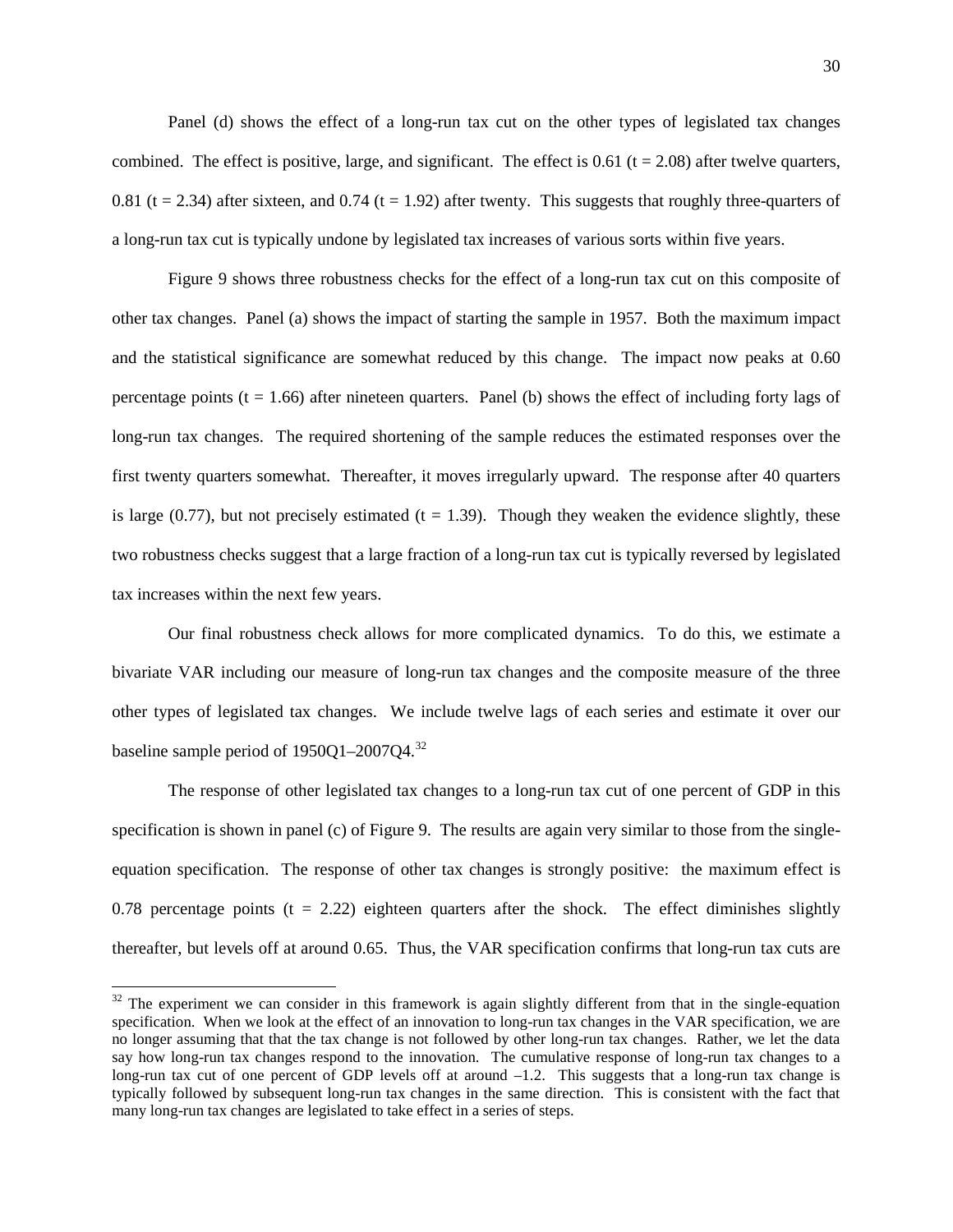substantially counteracted by other types of tax increases over the next several years.

## **C. Discussion**

The fact that policymakers have been able to largely reverse tax cuts helps to explain why the cuts have not reduced spending.<sup>[33](#page-32-0)</sup> To see this connection, note that there are two possible ways that a tax cut could reduce future spending. The first is through debt: by bequeathing greater debt to future policymakers, current policymakers restrict future policymakers' choice sets, which is likely to lead to some combination of higher taxes and lower spending. This is the mechanism emphasized in standard models of strategic budget deficits (for example, Tabellini and Alesina, 1990, and Persson and Svensson, 1989). The second is by leaving future policymakers with lower taxes. If increasing taxes is costly, this further reduces spending. This mechanism appears important in informal discussions of the starve the beast effect (see, for example, the quote from Ronald Reagan at the beginning of the paper, which seems to suggest a permanent reduction in government revenue).

If the costs of reversing a tax cut are small relative to the costs of cutting spending, then only the first channel is relevant. And, that channel is likely to be quantitatively small. Suppose, for example, a policymaker cuts taxes by two percent of GDP for five years. The result is a deficit that is higher than it otherwise would have been by about two percent of GDP for five years, and thus a stock of debt that is higher by about ten percent of GDP after five years. If the difference between the real interest rate and the economy's growth rate is two percentage points, then the interest costs associated with maintaining the debt-to-GDP ratio at its higher level are about 0.2 percent of GDP (2 percent times 10 percent). Thus, policymakers can keep the tax cut from raising the debt-to-GDP ratio further by first undoing the tax cut and then enacting a permanent spending reduction of 0.1 percent of GDP and an additional permanent tax increase of 0.1 percent of GDP. This corresponds to a spending reduction of about 0.5 percent—that is, only a quite small starve the beast effect.

If, however, undoing the tax cut is difficult, the effect is much stronger. In the extreme case

<span id="page-32-0"></span> $33$  We are grateful to Steven Davis for this point.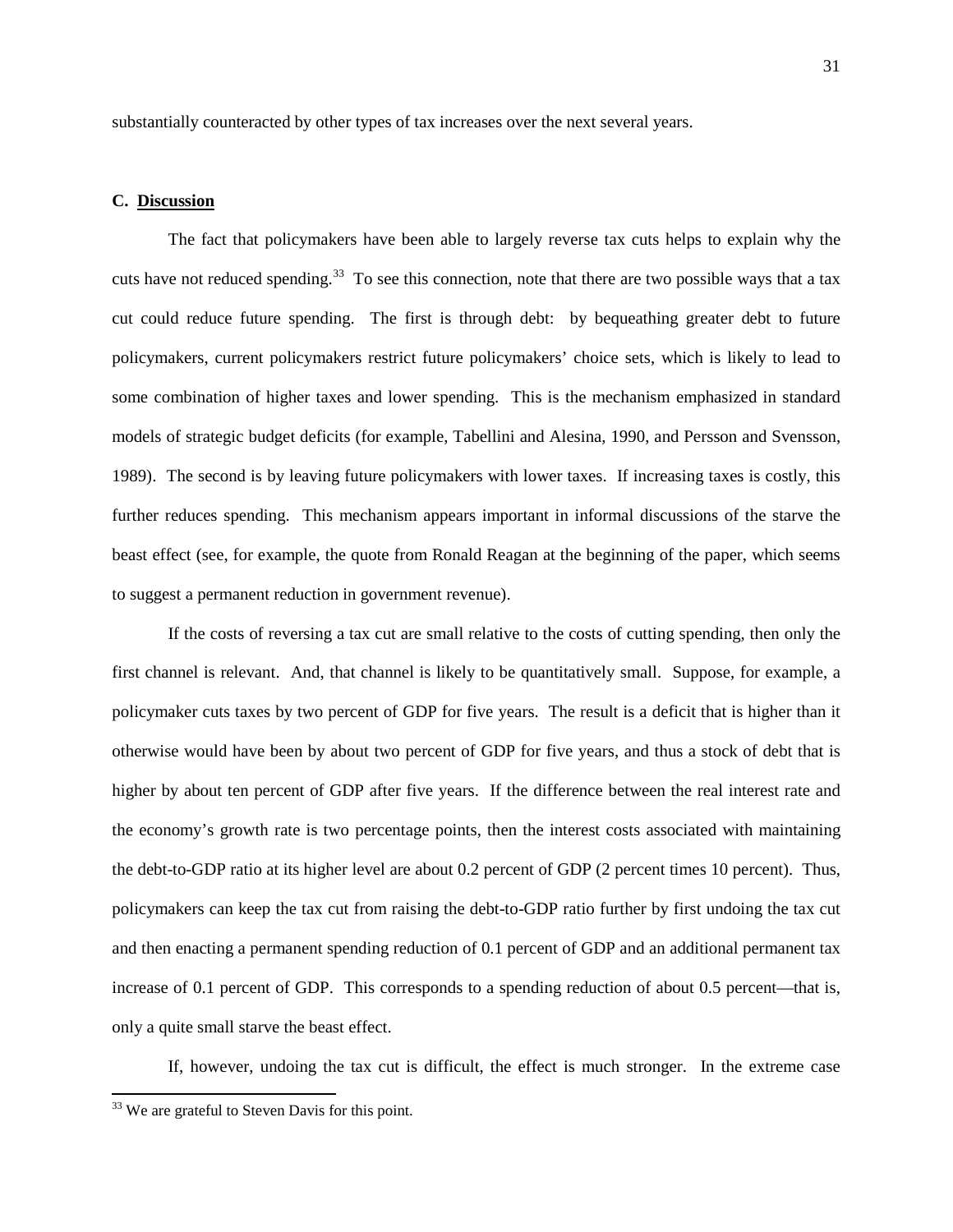where none of the tax cut can be reversed, satisfying the government budget constraint requires a spending cut equal to the tax cut (or by even more if there is a delay between the tax cut and the spending reduction, so that the amount of debt increases). The result is a spending reduction of about 10 percent.

Our results about the behavior of tax legislation following tax cuts suggest that the truth is closer to the first case than to the second. This suggests a critical reason for our failure to find a substantial starve the beast effect: adjustment on the tax side, although presumably not costless, appears feasible, making large adjustment on the spending side unnecessary.

We also find that the overall revenue rebound exceeds the portion due to legislated changes. That is, at least some of the rebound in revenues is the result of non-legislated changes. The key source of the non-legislated changes in revenues is almost certainly the effect of the tax cut on economic activity. In Romer and Romer (2009), we find that a tax cut of one percent of GDP increases real output by approximately three percent over the next three years. Since revenues are a function of income, this growth raises revenues.

There is, however, an important caveat to this finding that tax cuts partially pay for themselves through more rapid growth: some of the output response is almost surely a transitory departure of output from normal, not a permanent change in the economy's normal level of output. To the extent that this is the case, some of the rebound in revenues is also temporary. As a result, in the absence of further legislated changes, there may be some long-run budgetary shortfall in the wake of the tax cut.

Because of these complications, our results do not allow us to describe with complete confidence how the government budget constraint adjusts following a tax cut. But, we can say that we find no evidence of adjustment on the spending side, and considerable evidence of substantial adjustment on the tax side.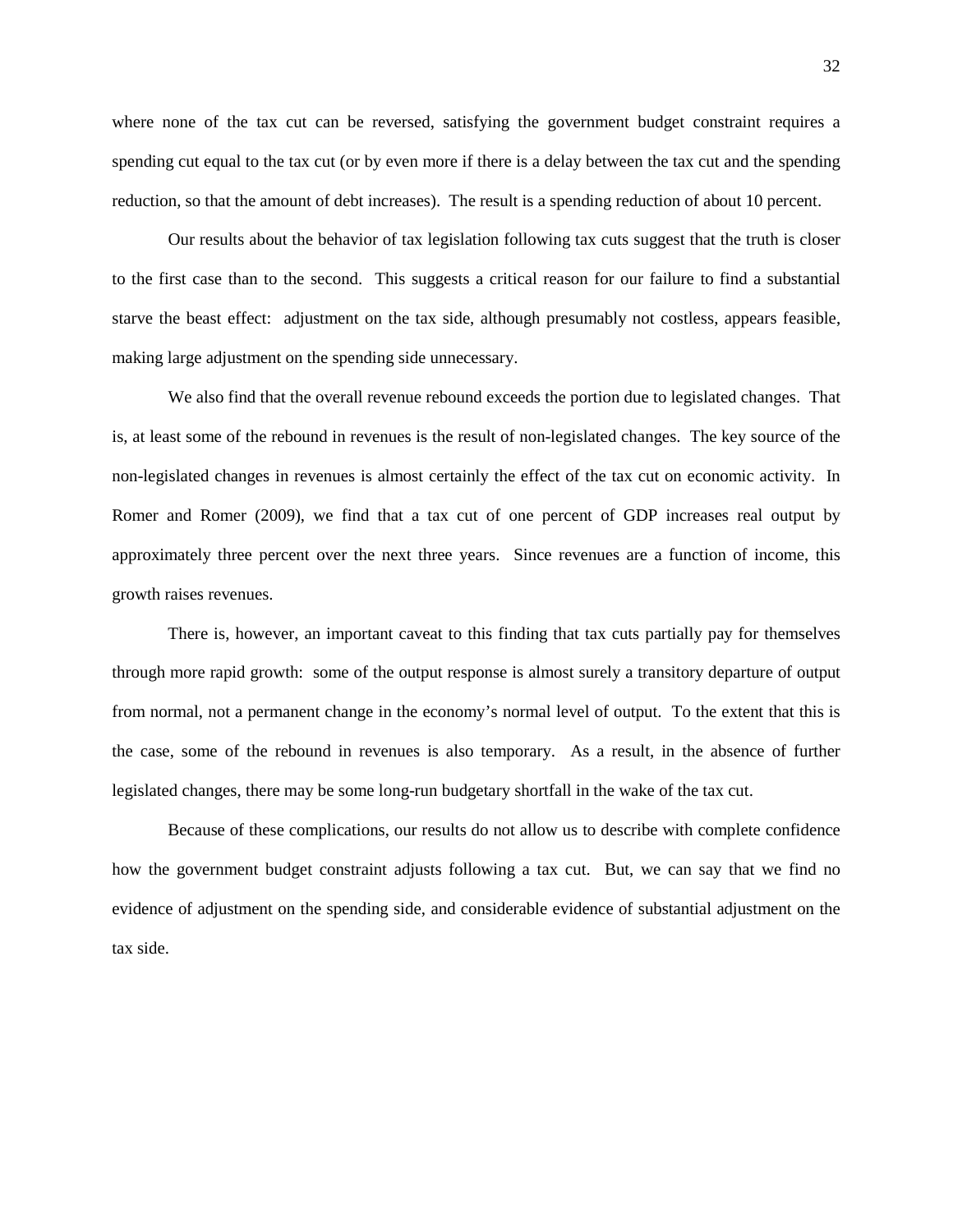#### **IV. SPENDING AND TAXES IN FOUR KEY EPISODES**

In this section, we examine the four episodes in our sample that stand out as having the largest long-run tax cuts. This examination serves several purposes. The first is to see whether the narrative record suggests that the tax cuts affected spending decisions. We examine the reasoning policymakers gave for their spending behavior, and so check whether tax cuts appear to have had an important effect on the decision-making process. To keep the narrative analysis manageable, we focus primarily on presidential documents and statements.<sup>[34](#page-34-0)</sup> However, in cases where Congressional views appear to be central or at odds with those of the executive branch, we also examine Congressional documents.

The second purpose is to check whether the regression results reflect consistent patterns in the data. Specifically, we look at the behavior of overall spending and its two broad components, defense purchases and nondefense spending, in each episode. This allows us to investigate whether the relationships shown by the regressions appear in the key episodes.

Our third purpose is to examine whether there are omitted variables or idiosyncratic shocks that account for the failure of spending to fall. We ask whether there were unusual developments in the episodes that had important impacts on spending. This analysis can suggest whether the regression results may be overstating (or understating) the evidence against the starve the beast hypothesis.

The final purpose is to address a similar set of issues concerning the tax side of the episodes. We look at what tax actions were taken following the tax cuts, and thus again check whether the regression results reflect consistent patterns. Perhaps more importantly, we examine the reasons policymakers gave for those actions to see to what extent they appear to have been responses to the cuts. As with spending, we also check whether idiosyncratic factors were an important determinant of tax changes in the episodes.

<span id="page-34-0"></span> <sup>34</sup> The key presidential documents that we use are the *Budget of the United States Government* (abbreviated as *Budget* in citations) and the *Economic Report of the President* (abbreviated as *Economic Report*). Presidential speeches are identified by their title and date as given in John Woolley and Gerhard Peters, *The American Presidency Project* (www.presidency.ucsb.edu).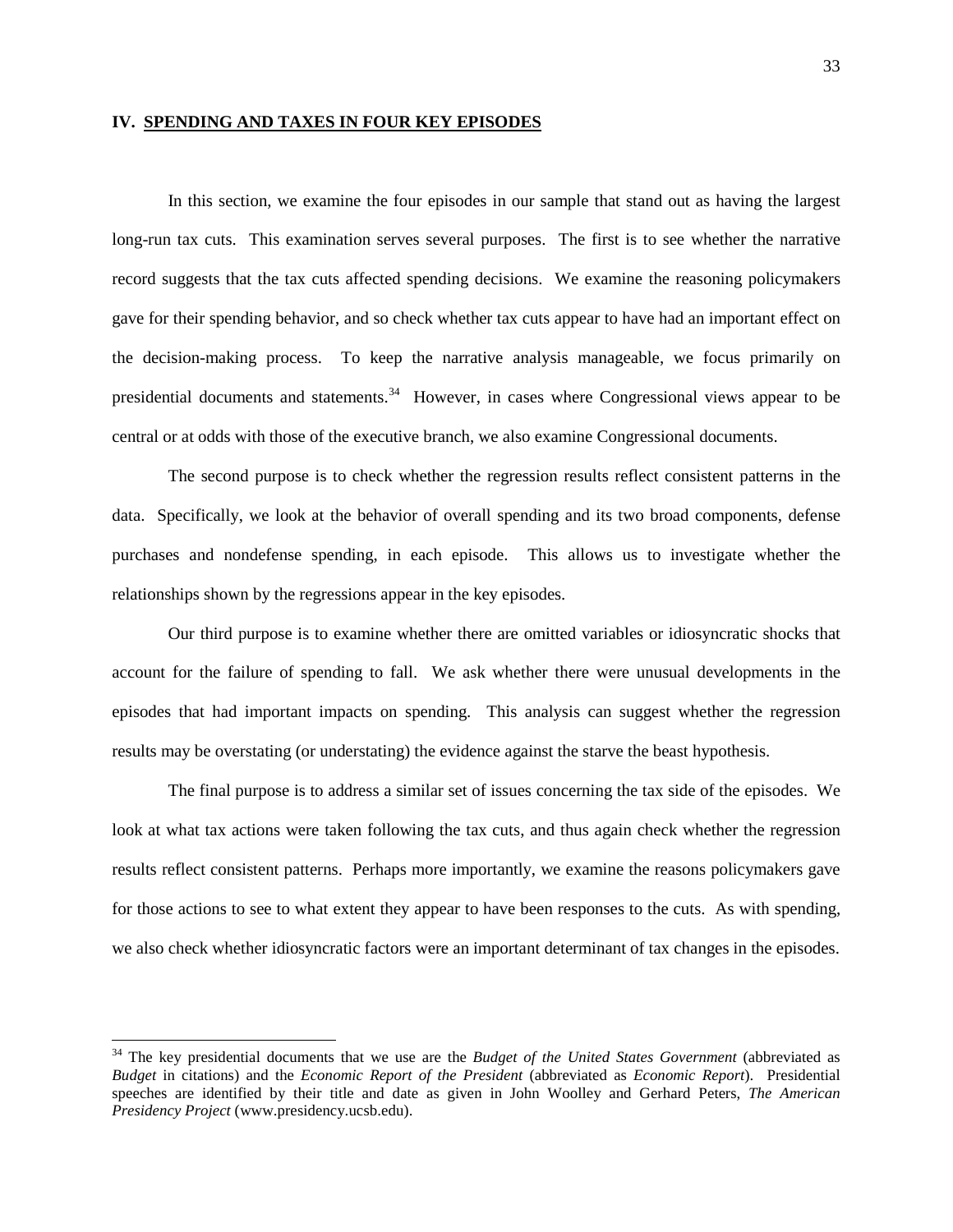## **A. The Revenue Act of 1948**

The Revenue Act of 1948 was passed over Harry Truman's veto in April 1948. The bill reduced revenues by 1.9 percent of GDP beginning in 1948Q2. The primary motivation for the cut was a desire to improve economic efficiency by reducing marginal tax rates. $35$ 

The tax cut was followed by a substantial reduction in revenues. Truman's view, however, was that government spending should be determined by considerations other than the level of revenues, and that tax policy should be adjusted accordingly. The 1950 *Economic Report* provided a clear statement of this belief:

In fields such as resource development, education, health, and social security, Government programs are essential elements of our economic strength. If we cut these programs below the requirements of an expanding economy, we should be weakening some of the most important factors which promote that expansion. Furthermore, we must maintain our programs for national security and international peace. …

Government revenue policy should take into account both the needs of sound Government finance and the needs of an expanding economy (p. 8).

Consistent with this view, Truman's main response to the tax cut was to propose a counteracting tax increase. He argued, "In a period of high prosperity it is not sound public policy for the Government to operate at a deficit. … I am, therefore, recommending new tax legislation to raise revenues by 4 billion dollars" (1950 *Budget*, p. M5). This increase would have offset 80 percent of the 1948 cut.

Nonetheless, the fall in revenues appears to have had a marginal effect on Truman's spending policies. In the 1949 *Midyear Economic Report of the President*, he explained, "When I submitted my budget for the fiscal year 1950 last January, the programs of expenditure that I then recommended were held to a minimum consistent with our basic needs in view of the inflationary strain upon materials and manpower then prevailing" (p. 7). Since Truman viewed the budget deficit as contributing to inflationary pressures (for example, Annual Message to the Congress on the State of the Union, 1/5/49, p. 3), this points to at least some effect of the tax cut on spending decisions.

On June 25, 1950, North Korea invaded South Korea. Once that occurred, taxes and the deficit

<span id="page-35-0"></span> $35$  Our descriptions in this section of the motivations for tax changes and our figures for their revenue effects are based on Romer and Romer (2008). The revenue estimates exclude the effects of retroactive features of the bills.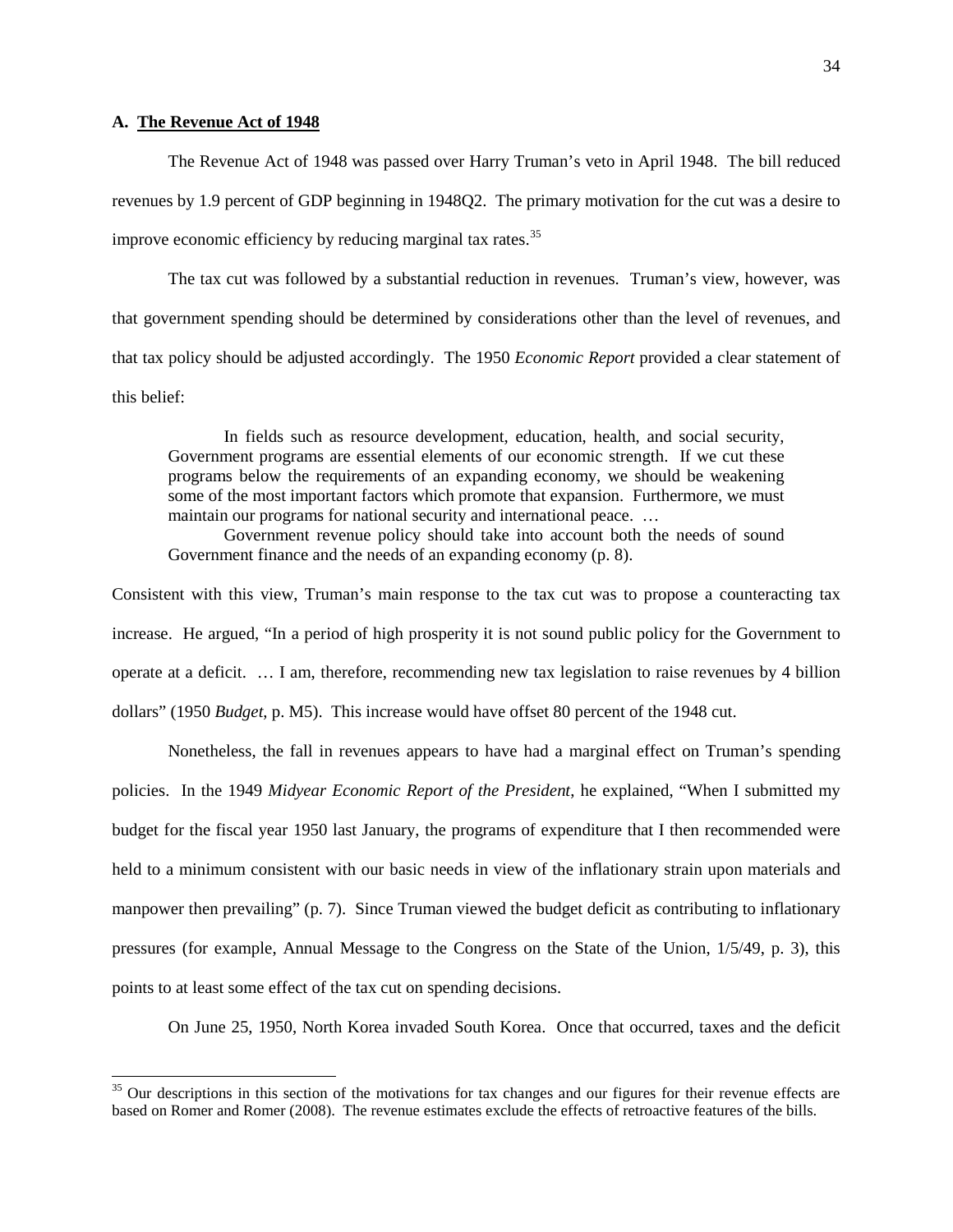essentially disappeared from Truman's discussions of spending. Even more so than in peacetime, his view was that spending should be determined by the country's needs, and taxes adjusted accordingly. For example, in his budget message in January 1951, Truman described the spending side of the budget and then stated, "I shall shortly recommend an increase in tax revenues in the conviction that we must attain a balanced budget to provide a sound financial basis for what may be an extended period of very high defense expenditures" (1952 *Budget*, p. M6).

Finally, although Congress's view of the tax cut was obviously very different from Truman's, Congress does not appear to have sought lower spending than the president. For example, in August 1948, Truman reported that although Congress had not appropriated the full amount he had requested for fiscal 1948 and 1949, this shortfall was offset by two factors: some spending had been authorized but not yet appropriated, and several pieces of legislation had been enacted that would require higher spending, but no spending had yet been authorized. As a result, he expected spending in fiscal 1949 to be significantly higher than what he had requested in January (Statement by the President: The Midyear Review of the Budget, 8/15/48, p. 3). Thus, there is no evidence of a starve the beast effect operating through Congressional actions.

Panel (a) of Figure 10 shows the behavior of real government spending in this episode. It plots the logarithms of our measure of total expenditures and the two categories of spending, national defense purchases and nondefense spending. As in Section II, we define nondefense spending as the difference between our measure of total expenditures and national defense purchases; the two main components of this measure are nondefense purchases and current transfer payments. The vertical line shows the quarter in which the tax cut took effect. Several things are apparent. First, and most important, there was no discernable slowdown in overall spending or either of the components. Indeed, the growth of overall spending increased after the tax cut. Total expenditures, which had been essentially flat before the tax cut, rose by 16 percent in the two years between the cut and the start of the war.<sup>[36](#page-36-0)</sup> Second, there was a substantial one-time spike in nondefense spending in 1950Q1. This rise reflected a one-time dividend

<span id="page-36-0"></span><sup>&</sup>lt;sup>36</sup> Percentage changes are computed as changes in logarithms.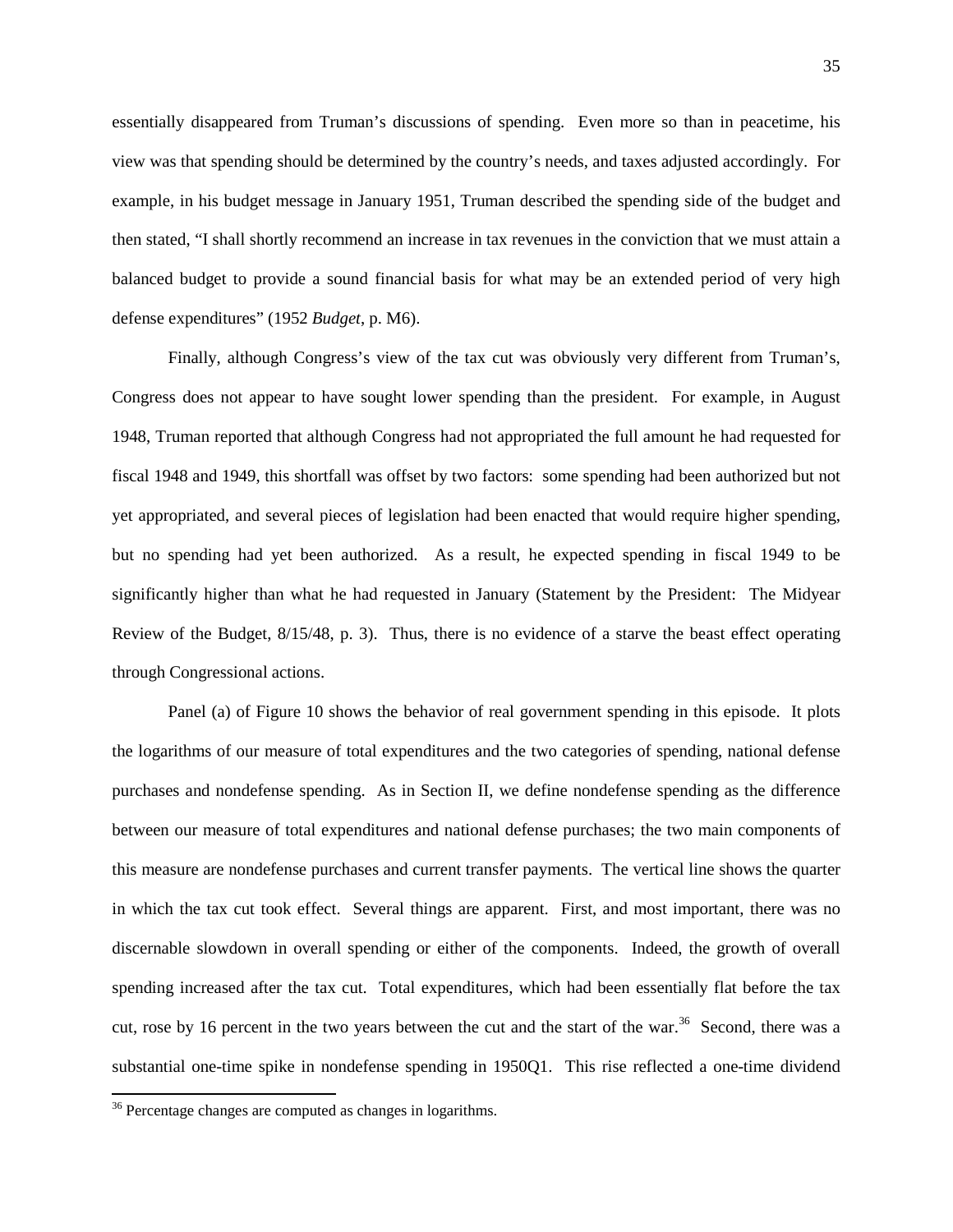payment from the trust fund for National Service Life Insurance (the government insurance program for military personnel). These payments were the result of a large accumulation of assets in the trust fund, which could not be used for other purposes (Hines, 1943; *Survey of Current Business*, March 1950, pp. 1- 3, and August 1950, p. 7). Third, there was a sharp rise both in defense spending and in overall spending after the outbreak of the war.

Both the National Service Life Insurance dividend payment and the increased military spending after the start of the war clearly reflected unusual developments, not just the normal response of spending to tax cuts. The occurrence of these idiosyncratic upward influences on spending works in the direction of causing the regressions to overstate the impact of tax cuts on subsequent spending increases.

There was also an important unusual development operating in the opposite direction. The Social Security Amendments of 1950 almost doubled Social Security benefits starting in September 1950 and substantially increased the coverage of the system beginning in January 1951 (*Social Security Bulletin*, October 1950, pp. 3-14). Because Social Security benefits were initially small, these changes had little immediate impact on overall spending. Nonetheless, the rise in the benefit base and the expansion of coverage contributed significantly to the growth of spending over time. The fact that these delayed spending effects are not captured in our regressions operates in the direction of causing the regressions to understate the impact of tax cuts on later spending increases.

On the tax side, the 1948 tax cut was followed by a series of tax increases that were largely spending-driven. The first, and least important, was an increase in Social Security taxes of 0.3 percent of GDP in 1950Q1 that had been legislated before the tax cut was passed. After that, there were larger tax actions. The Social Security Amendments of 1950 increased the base of the payroll tax from \$3000 to \$3600 effective at the beginning of 1951 and called for a gradual increase in the combined Social Security tax rate from 3 percent to 6½ percent over the next two decades (*Social Security Bulletin*, October 1950, pp. 3-14). And three bills in 1950 and 1951 to finance the Korean War increased taxes by a combined 4.2 percent of GDP.

The move to spending-driven tax increases in the early 1950s was clearly a policy decision. In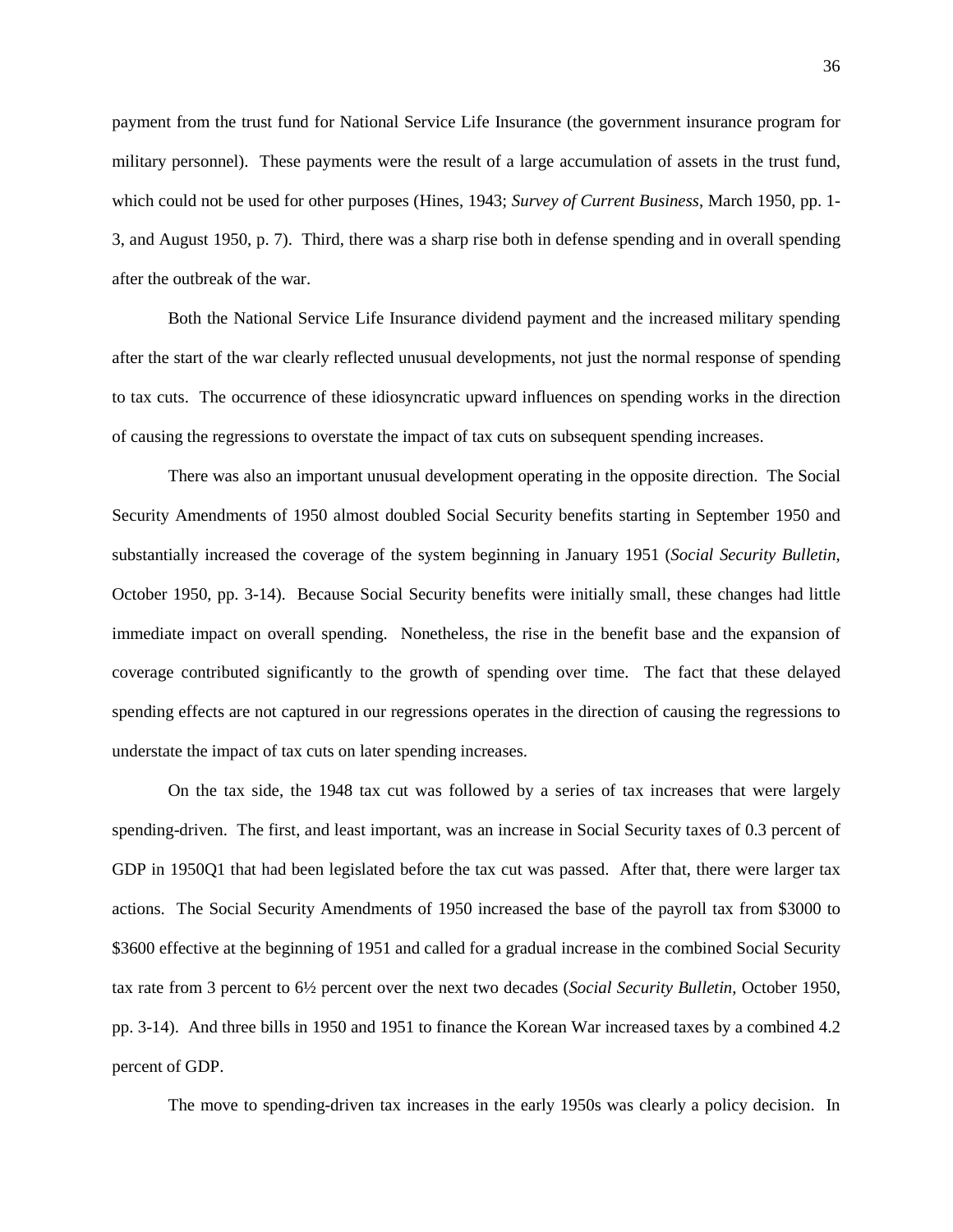the case of Social Security, policymakers were grappling with the issue of how to finance the system. A special Congressional commission and the Social Security Administration both recommended that Social Security taxes be limited and that the system move toward increasing reliance on general revenues. Instead, however, the 1950 amendments repealed the provision of the Social Security Act that permitted financing from general revenues and made the system entirely self-financing (*Social Security Bulletin*, May 1948, pp. 21-28; February 1949, pp. 3-9; October 1950, pp. 3-14). However, there is no direct evidence that the 1948 tax cut played a causal role in this decision.

In the case of the Korean War, the extent of the government's reliance on contemporaneous tax increases is remarkable: total government expenditures as a share of GDP rose by 6.0 percentage points from 1950Q2 to its peak in 1952Q3, only moderately more than the expected revenue effects of the tax increases to finance the war. Moreover, Truman explicitly cited the deficit as a reason for this heavy reliance on tax finance. Soon after the start of the war, he wrote to Congressional leaders:

We embark on these enlarged expenditures at a time when the Federal budget is already out of balance. This makes it imperative that we increase tax revenues promptly lest a growing deficit create new inflationary forces detrimental to our defense effort.

We must make every effort to finance the greatest possible amount of needed expenditures by taxation (Letter to the Chairman, Senate Committee on Finance, on the Need for an Increase in Taxes, 7/25/50, p. 1).

Thus, the Korean War tax increases were in part a response to the 1948 tax cut.

#### **B. The Revenue Act of 1964**

Lyndon Johnson signed the Revenue Act of 1964 in February 1964. It reduced revenues by 1.3 percent of GDP in 1964Q2 and by another 0.6 percent in 1965Q1. The key motivation for the tax cut was a desire to increase long-run growth.

Because of very rapid growth, revenues recovered quickly after the tax cut. As a result, there were no immediate budget deficits to trigger a starve the beast type of response. Nevertheless, policymakers' statements and behavior can provide some evidence concerning this mechanism.

At almost the same time that he signed the tax bill, Johnson began to propose drastic increases in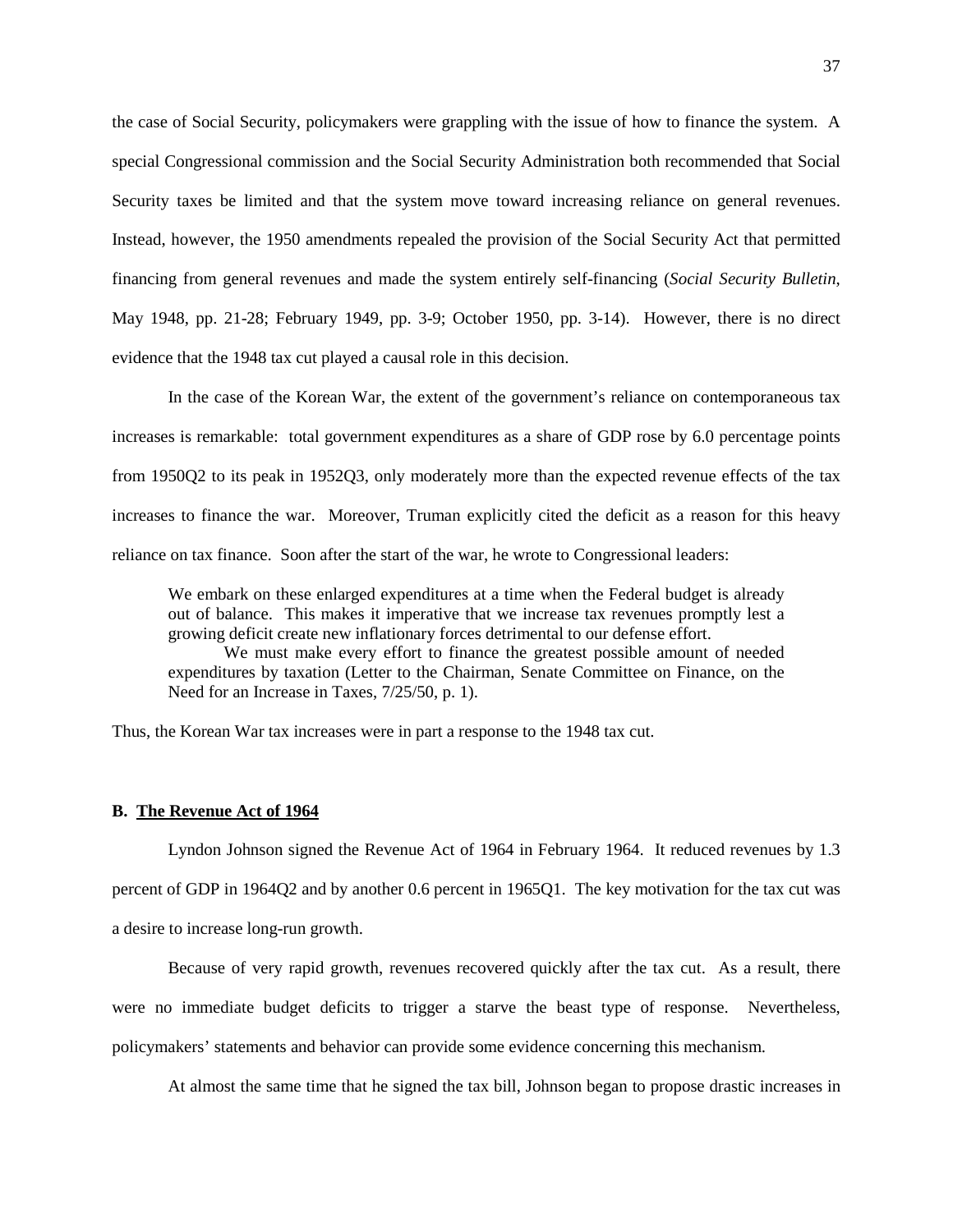spending. In February 1964 he gave a speech proposing federal hospital insurance for the elderly and other health initiatives (Special Message to the Congress on the Nation's Health, 2/10/64). In May 1964, he gave his speech on "the Great Society" that called for elimination of poverty, urban renewal, pollution reduction, and education expansion (Remarks at the University of Michigan, 5/22/64). Over the next year, a number of spending increases directed at achieving these goals were passed. The most significant was the dramatic expansion of benefits and the introduction of Medicare contained in the Social Security Amendments of 1965.

The administration believed that spending should be determined by necessity and efficiency. For example, the 1967 *Economic Report* stated: "most economists now agree that the selection of appropriate expenditure levels … should be made in light of the relative merits of alternative programs, and of the benefits of added public expenditures, compared with private ones, at the margin. … [I]t is preferable to emphasize changes in tax rates (suitably coordinated with changes in monetary policy) for stabilization purposes" (p. 68). The narrative record in this episode is striking in the degree to which revenues were not mentioned as a determinant of expenditures.

Defense spending increased substantially starting in mid-1965 because of escalation of the war in Vietnam. Johnson argued forcefully against allowing budgetary concerns to stop the rise in nondefense spending. He stated:

There are men who cry out: We must sacrifice. Well, let us rather ask them: Who will they sacrifice? Are they going to sacrifice the children who seek the learning, or the sick who need medical care, or the families who dwell in squalor now brightened by the hope of home? …

I believe that we can continue the Great Society while we fight in Vietnam (Annual Message to the Congress on the State of the Union, 1/12/66, p. 2).

Congress went along with his calls for increased spending. For example, the Social Security Amendments of 1967 brought about another substantial increase in benefits and a significant increase in coverage. Thus, the rise in spending following the tax cut was in not just the consequence of the war.

Beginning in early 1966, policymakers began to worry that the economy was overheating. In addition, by late 1966, the deficit had increased substantially. Nevertheless, the administration did not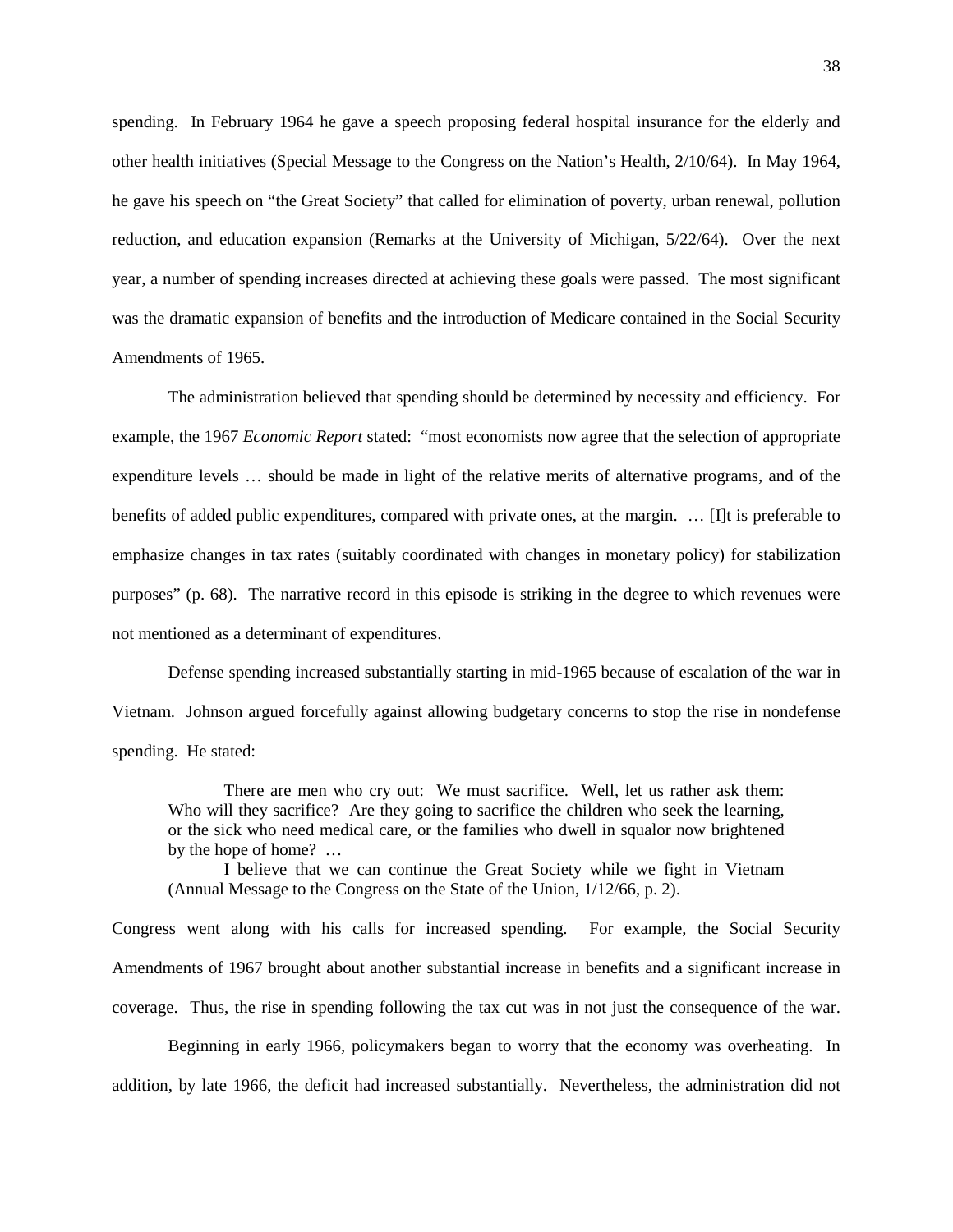call for substantial spending reductions. Federal expenditures were expected to rise by \$15 billion in 1968 (1968 *Economic Report*, p. 54). Instead, the administration concluded: "the cost of meeting our most pressing defense and civilian requirements cannot be responsibly financed without a temporary tax increase" (1969 *Budget*, p. 8).

Over the president's objection, Congress included a \$6 billion spending reduction (relative to projected) in the 1968 bill imposing a ten-percent temporary tax surcharge. Congress pressed for the spending cuts not because revenues had declined, but because it felt it was unfair to take all of the needed macroeconomic restraint in the form of higher taxes. A number of senators expressed sentiments similar to that of Senator Byrd, who stated: "Before any new tax burden … is placed upon the American taxpayer, the executive branch and the legislative branch should reduce, and eliminate where possible, all nonessential expenditures" (*Congressional Record*, 90<sup>th</sup> Congress, 2<sup>d</sup> Session, Volume 114—Part 7, 4/2/68, p. 8561). The tax cut was surely one factor contributing to the overheating that motivated the tax surcharge. Therefore, although policymakers did not draw a direct link between the tax cut and the spending cut, the spending reduction is the one development in this episode that could suggest some connection between tax cuts and subsequent spending decisions.

The actual behavior of spending following the 1964 tax cut is completely consistent with policymakers' stated positions. Panel (b) of Figure 10 shows that total expenditures were basically constant during the first year after the tax cut, but then rose dramatically. Total expenditures increased by 27 percent in the five years after the tax cut. This is noticeably greater than the 18 percent growth in the five years before the cut. The rise in defense purchases was one source of the increase. However, nondefense spending, fueled by a large increase in transfer payments, increased even more rapidly.

Special factors clearly played a role in the behavior of spending. Much of the rise in defense expenditures was related to the Vietnam War. To the extent that defense spending truly was nondiscretionary, some of the rise in spending reflects this exogenous shock rather than a failure of the starve the beast phenomenon. At the same time, the immediate increase in spending called for by the Social Security Amendments of 1965 and 1967 in a fundamental way underestimates the true rise in spending.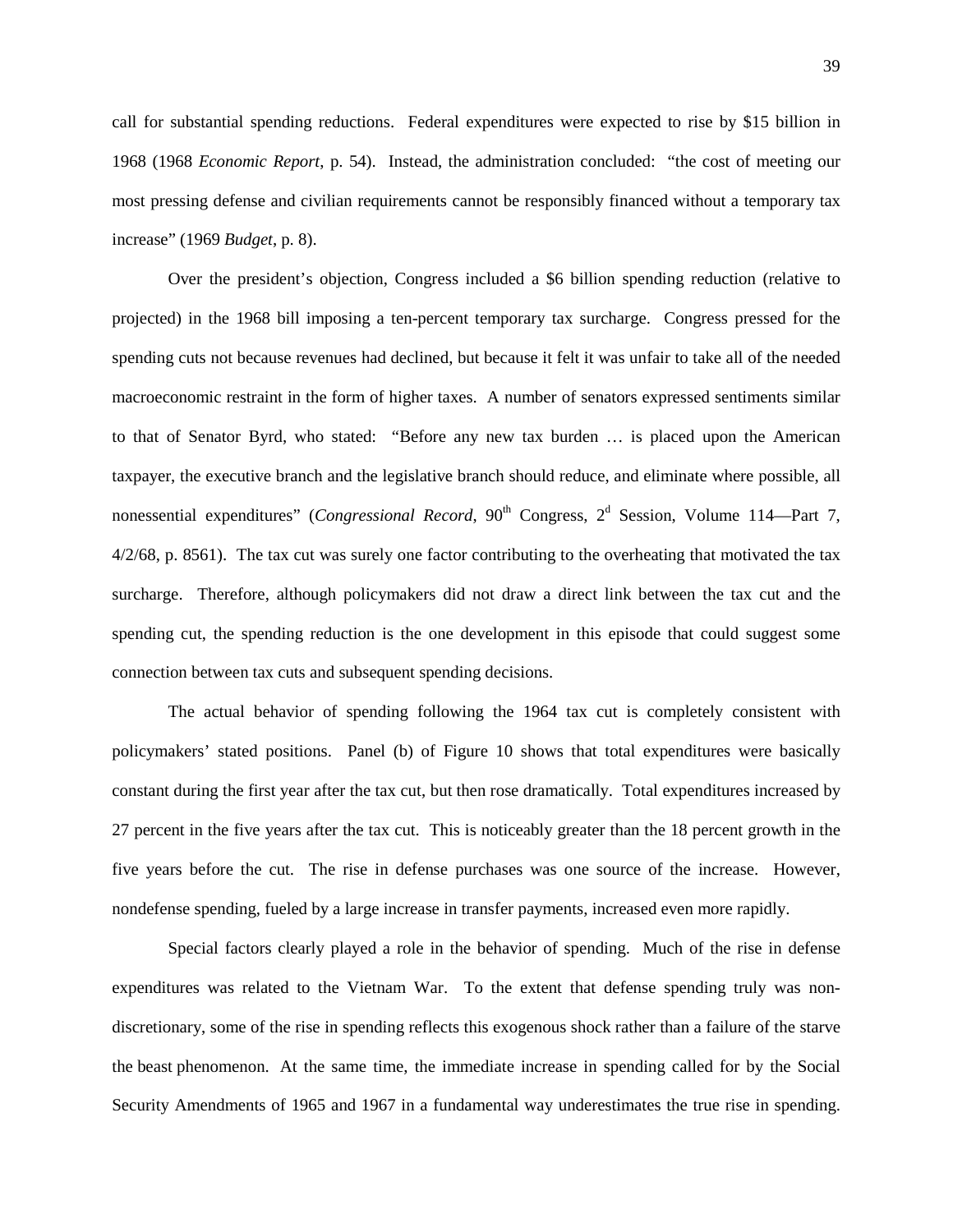The creation of the Medicare program and the increases in Social Security benefits and coverage put in place an enormous stream of future spending. So, the present value increase in spending that was passed in the wake of the 1964 tax cut was unquestionably huge.

Policymakers' statements and actions on taxes in this episode are striking. In 1965, the Johnson administration proposed (and succeeded in passing) two significant tax actions. One was the Excise Tax Reduction Act of 1965. The administration viewed this tax cut as a continuation of the 1964 action. In this case, the serial correlation of tax changes reflected serial correlation in views about appropriate policy. The second was the Social Security Amendments of 1965, which included a substantial increase in payroll taxes to pay for an equally substantial increase in benefits, including hospital insurance for the elderly. This tax increase appears to have had little to do with the 1964 tax cut. Policymakers paid for the desired expansion of benefits through expansion of taxes because the decision had been made in the early 1950s that the Social Security system should be self-financing.<sup>[37](#page-41-0)</sup>

The overheating of the economy beginning in 1966 led policymakers to advocate tax increases. The Tax Adjustment Act of 1966 (enacted in March 1966) rescinded the excise tax reduction that had just occurred the previous January. Public Law 89-800 (enacted in November 1966) suspended the investment tax credit. Together, the two tax increases were expected to raise revenues by 0.3 percent of GDP.  $38$ 

By far the largest tax increase in the immediate post-1964 period was the 1968 surcharge. The administration first proposed a six-percent surcharge in January 1967. In August 1967, Johnson stated: "If left untended, this deficit could cause … [a] spiral of ruinous inflation" and "[b]rutally higher interest rates" (Special Message to the Congress: The State of the Budget and the Economy, 8/3/67, p. 1). He requested that the surcharge be increased to ten percent, which was the level ultimately included in the

<span id="page-41-0"></span><sup>&</sup>lt;sup>37</sup> The Social Security Amendments of 1967, enacted in January 1968, also raised taxes substantially to pay for another increase in benefits and coverage.

<span id="page-41-1"></span> $38$  Public Law 90-26 (enacted in June 1967) restored the investment tax credit. As discussed in Romer and Romer (2008), the motivation for this change involved the conditions in a particular sector (the capital goods market), and concern about longer-run incentives for investment. It does not appear to have been motivated by the 1964 tax cut or short-run macroeconomic conditions.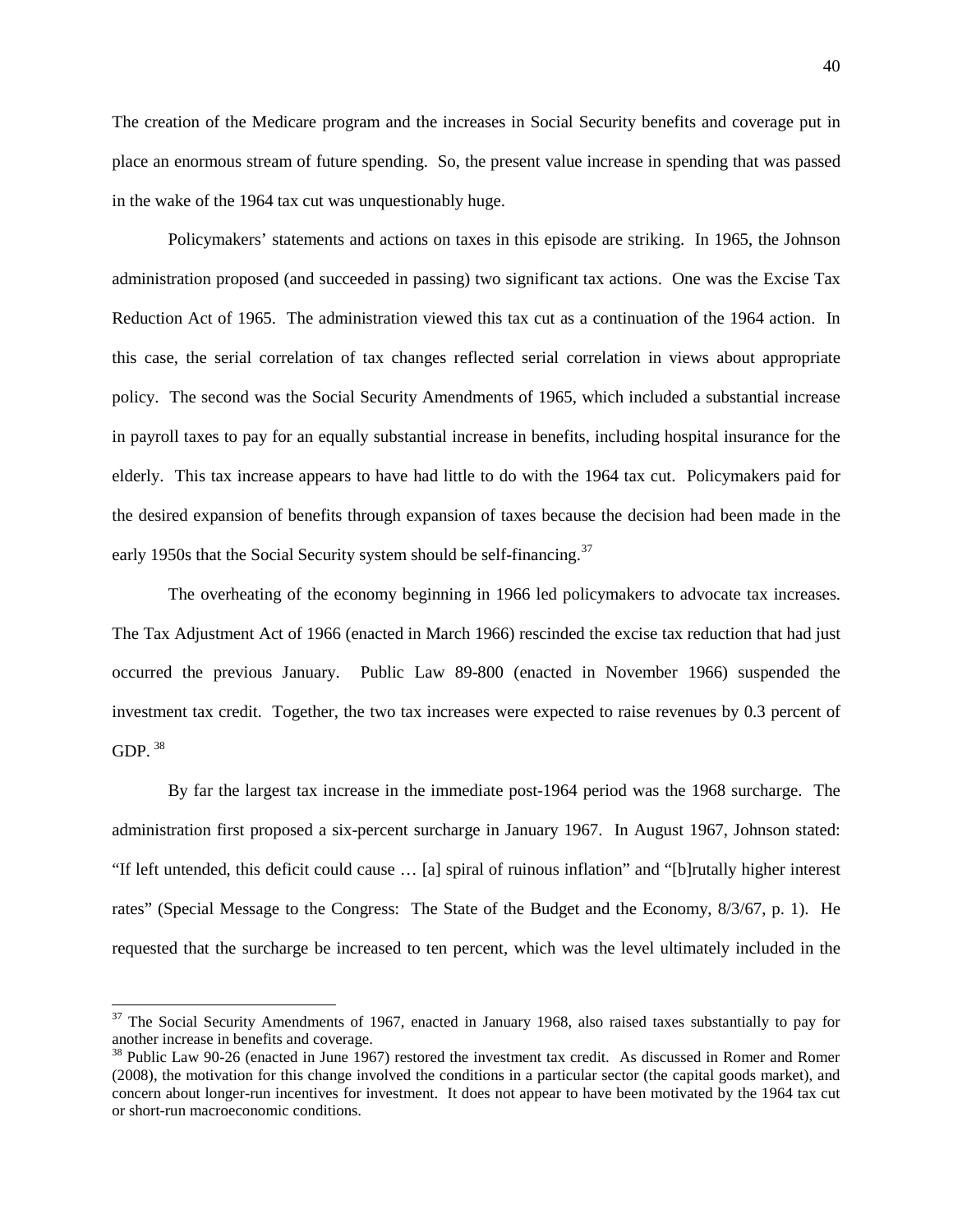Revenue and Expenditure Control Act of 1968. The act increased taxes by 0.9 percent of GDP in 1968Q3 and by another 0.2 percent in 1969Q1. Johnson was explicit that the surcharge was undoing part of the 1964 tax cut. In the Statement by the President Upon Signing the Tax Bill, he stated: "This temporary surcharge will return to the Treasury about half the tax cuts I signed into law in 1964 and 1965" (6/28/68, p.1). This action, combined with the continued rise in expenditures, is a vivid example that what typically gives in response to a tax cut is not spending but the tax cut itself.

#### **C. The Economic Recovery Tax Act of 1981**

A very large long-run tax cut was enacted in August 1981, shortly after Ronald Reagan took office. The cut lowered taxes by a combined 4.5 percent of GDP in a series of steps.

Reagan was a strong advocate of spending reductions throughout his presidency. For example, in a speech presenting his economic program, he identified "reducing the growth in government spending and taxing" as a central goal, and he argued that "[s]pending by government must be limited to those functions which are the proper province of government" (Address Before a Joint Session of the Congress on the Program for Economic Recovery, 2/18/81, pp. 1, 5). Similarly, in his first budget message, in February 1982, he listed "[r]educing the growth of overall Federal spending by eliminating Federal activities that overstep the proper sphere of Federal Government responsibilities" as one of his fundamental economic goals (1983 *Budget*, p. M4).

The tax cut was followed by a substantial fall in revenues and a large rise in the deficit. As the deficit increased, Reagan often cited it as a further reason for restraining spending. For example, in his February 1986 budget message, he said, "there is a major threat looming on the horizon: the Federal deficit" (1987 *Budget*, p. M-4). He went on to say: "Spending is the problem—not taxes—and spending must be cut. The program of spending cuts and other reforms contained in my budget will lead to a balanced budget at the end of five years" (p. M-5). Similarly, his February 1988 budget message stated:

Last year, members of my Administration worked with the Leaders of Congress to develop a 2-year plan of deficit reduction—the Bipartisan Budget Agreement. … The Bipartisan Budget Agreement reflects give and take on all sides. I agreed to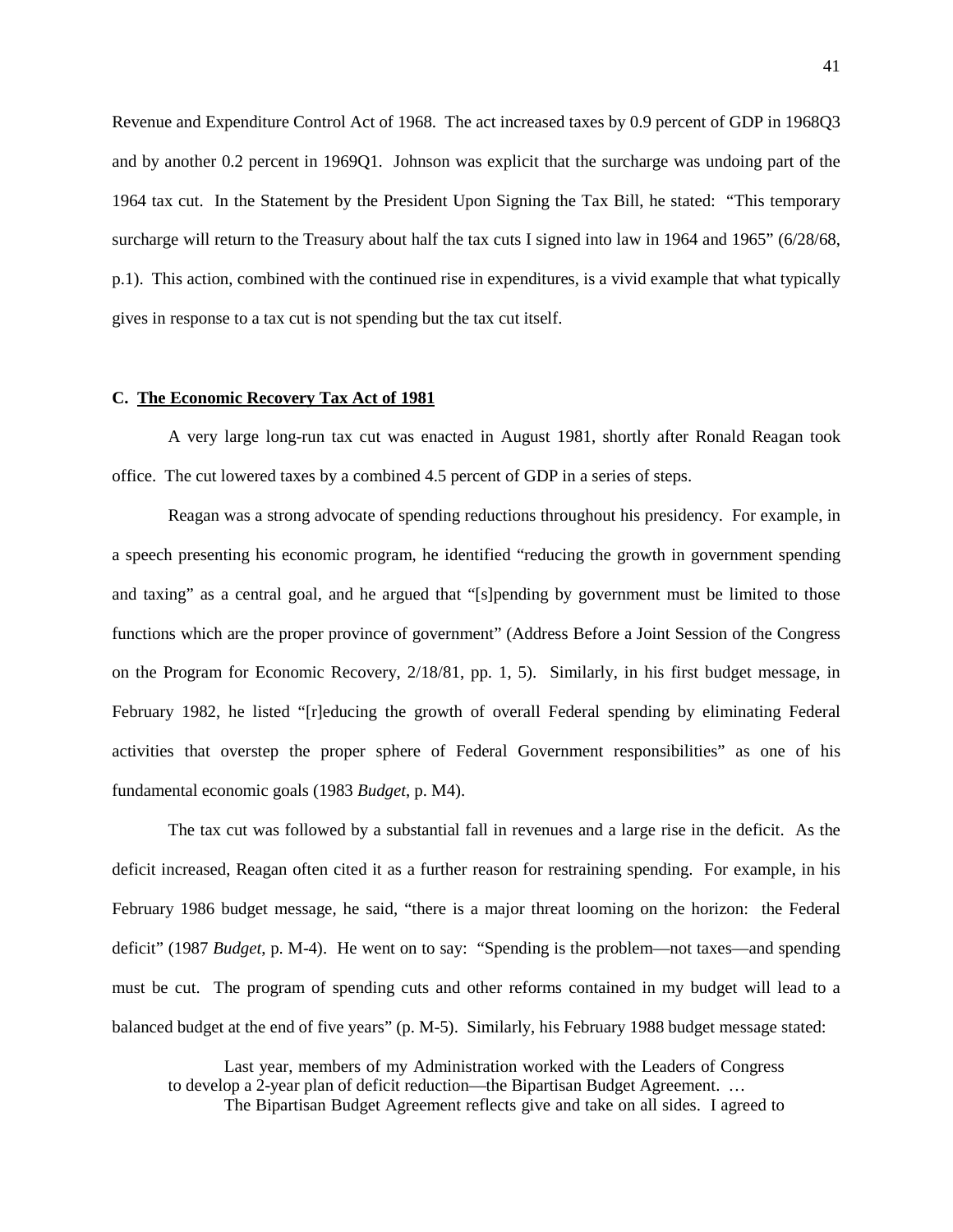some \$29 billion in additional revenues and \$13 billion less than I had requested in defense funding over 2 years. However, because of a willingness of all sides to compromise, an agreement was reached that pared \$30 billion from the deficit projected for 1988 and \$46 billion from that projected for 1989 (1989 *Budget*, p. 1-6).

Thus, the narrative record from this episode provides some evidence that revenue declines affected spending decisions.

Panel (c) of Figure 10 plots the behavior of government spending around the 1981 tax cut. The vertical line is drawn in 1981Q3, the date of the first of the series of cuts. Despite what is suggested by the narrative evidence, the growth of overall spending did not fall, but actually rose. In the five years following the tax cut, total expenditures grew by 23 percent, substantially above the 14 percent growth in the five years before the cut. This overall increase in spending growth reflects a combination of a large rise in the growth of defense spending and a more moderate rise in the growth of nondefense spending.

There were two important unusual spending developments in this episode. First, the tax cuts coincided with a shift in political power toward supporters of lower spending. Reagan's goal of restraining government spending was not shared by his predecessor. For example, in his final budget message, Jimmy Carter, while advocating "budget restraint," stated, "The growth of budget outlays is puzzling to many Americans, but it arises from valid social and national security concerns" (1982 Budget, pp. M4-M5). There was also a large swing in the balance of political power in Congress toward advocates of spending restraint at the time of Reagan's election. Thus, there was clearly an omitted variable acting to reduce spending in this episode.<sup>[39](#page-43-0)</sup>

Second, the heightening of the cold war acted to increase defense spending. Ramey and Shapiro (1998), for example, identify the Soviet invasion of Afghanistan at the end of 1979 as an exogenous positive shock to defense spending. This factor operates in the opposite direction of the political shift toward supporters of lower spending.

The tax cuts were followed by two types of tax increases. First, the Social Security Amendments

<span id="page-43-0"></span><sup>&</sup>lt;sup>39</sup> Although Reagan supported spending reduction in general, he favored higher defense spending. He had campaigned on a need to rebuild the military and identified "strengthening the Nation's defenses" as one of his key goals (1983 *Budget*, p. M4).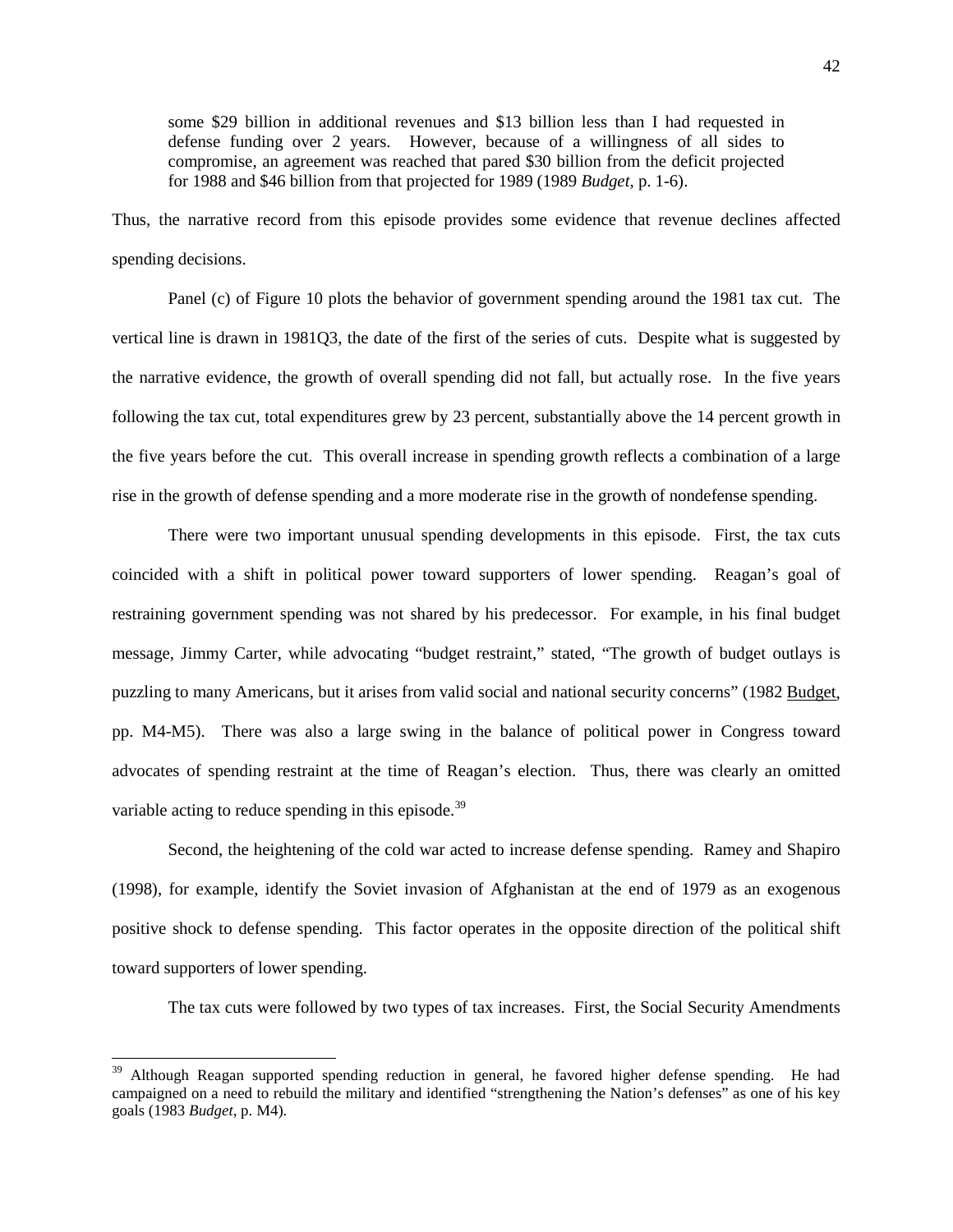of 1983 called for a series of tax increases from 1984 to 1990 to improve the solvency of the Social Security system. These increases appear to have been largely a continuing consequence of the 1950 decision to make the Social Security program self-financing.

Second, there was a series of tax increases that were explicitly motivated by a desire to reduce the budget deficits that developed followed the tax cuts. These included the Tax Equity and Fiscal Responsibility Act of 1982, which undid some of the provisions of the 1981 act; the Deficit Reduction Act of 1984; the Omnibus Budget Reconciliation Act of 1987; and the Omnibus Budget Reconciliation Act of 1990. For example, in a national address on the 1982 act, Reagan stated that it reflected a choice to "reduce deficits and interest rates by raising revenue from those who are not now paying their fair share," rather than to "accept bigger budget deficits, higher interest rates, and higher unemployment" (Address to the Nation on Federal Tax and Budget Reconciliation Legislation, 8/16/82, p. 4). Similarly, the 1989 *Budget* reported that the 1987 act was enacted "[i]n conformance with the Bipartisan Budget Agreement" (p. 4-5), which, as described above, was motivated by concern about the deficit. The 1982 and 1984 actions alone increased taxes by 1.0 percent of GDP. Thus, these tax increases were a fairly direct response to the earlier tax cut.

# **D. The Economic Growth and Tax Relief Reconciliation Act of 2001 and the Jobs and Growth Tax Relief Reconciliation Act of 2003**

Two long-run tax cuts were passed early in the administration of George W. Bush. The Economic Growth and Tax Relief Reconciliation Act of 2001, enacted in June 2001, included a long-run tax cut of 0.8 percent of GDP in 2002Q1, as well as a large countercyclical tax cut in 2001Q3. The Jobs and Growth Tax Relief Reconciliation Act of 2003, enacted in May 2003, included a long-run cut of 1.1 percent of GDP in 2003Q3.

These tax cuts do not appear to have had any substantial impact on the administration's view of appropriate spending. Throughout the episode, both spending restraint and either preserving the surplus or reducing the deficit received some attention. But, the discussions of spending did not change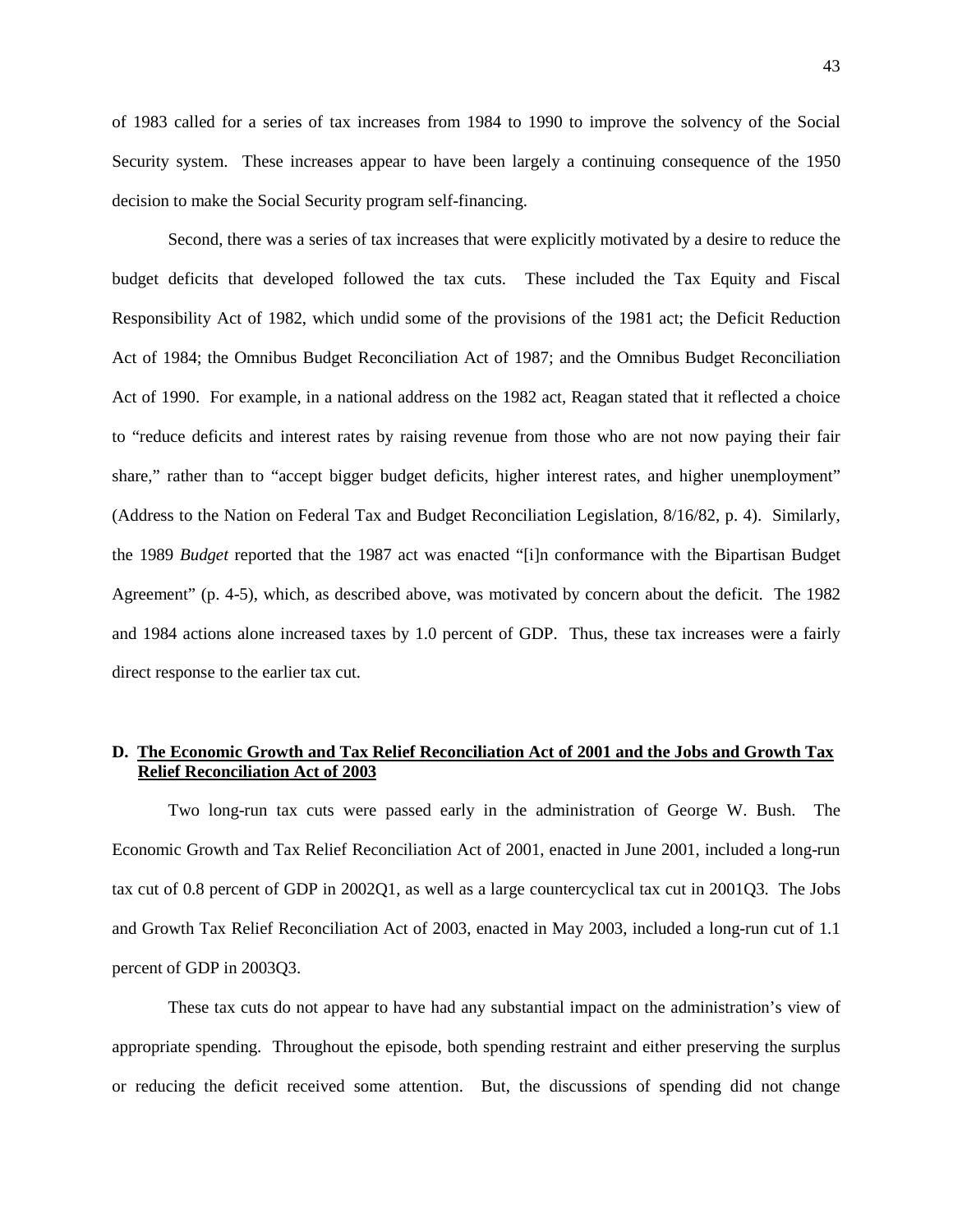appreciably in response either to the tax cuts or to the subsequent deterioration of the budget situation.

The administration's first budget proposals, which predated the tax cuts, put some emphasis on spending restraint and on paying down debt. The president's first budget document, for example, stated that the budget would "Moderate Growth in Government and Fund National Priorities" and achieve "Debt Reduction" (A Blueprint for New Beginnings: A Responsible Budget for America's Priorities, 2/28/01, p. 7).<sup>[40](#page-45-0)</sup> It also said that "[t]he President's Budget commits to using today's surpluses to reduce the Federal Government's publicly held debt so that future generations are not shackled with the responsibility of paying for the current generation's overspending" (p. 22), and that "we must ensure that we rein in excessive Government spending" (p. 23).

In the immediate aftermath of the attacks of September 11, 2001, discussions of budget policy placed less emphasis on spending restraint (see, for example, Address Before a Joint Session of the Congress on the State of the Union, 1/29/02, p. 4). Later presidential statements, however, returned to calls for spending restraint similar to those in 2001. For example, in his 2004 State of the Union Address, Bush stated: "I will send you a budget that funds the war, protects the homeland, and meets important domestic needs while limiting the growth in discretionary spending …. By doing so, we can cut the deficit in half over the next 5 years" (Address Before a Joint Session of the Congress on the State of the Union, 1/20/04, p. 5). Similarly, in the 2007 State of the Union Address, he said, "What we need is spending discipline .... I will submit a budget that eliminates the Federal deficit within the next 5 years" (Address Before a Joint Session of the Congress on the State of the Union, 1/23/07, p. 1). While these statements were very similar to those before the tax cuts, actual budget conditions had changed substantially: revenues had fallen and the overall budget had shifted from surplus to deficit. The similarity in the rhetoric despite the large changes in the deficit suggests that there was not a link between the level of revenues and the perceived need for spending restraint.

Panel (d) of Figure 10 plots the behavior of the major categories of spending in this episode. The

<span id="page-45-0"></span> $^{40}$  This document was not part of the president's formal 2002 budget, which was not submitted until April 2001. However, it is included with the other 2002 budget documents on the Government Printing Office website. See http://www.gpoaccess.gov/usbudget/fy02/index.html.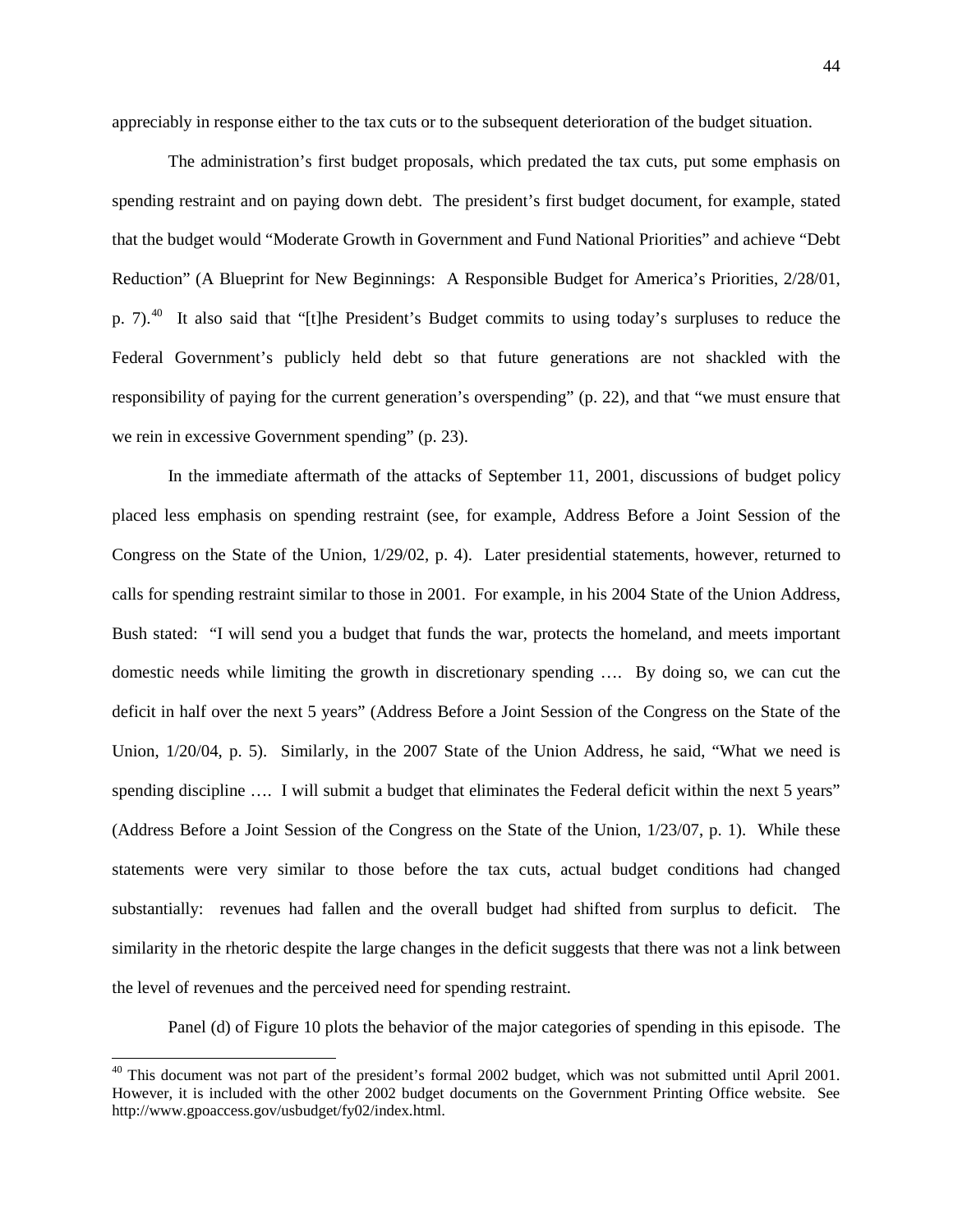two vertical lines show the dates that the two tax cuts first took effect. As in the other episodes, overall spending growth did not slow. In the five years following the first cut in 2001Q3, spending grew by 22 percent, substantially larger than the 14 percent growth in the five years before the cut. The growth in spending following the tax cut was greatest in defense: national defense purchases rose by 33 percent in the five years after the tax cut, while nondefense spending rose by 19 percent.

The events of September 11, 2001 were clearly an important outside influence on spending. Some of the behavior of total expenditures surely reflects the impact of this development rather than the effect of the tax cuts. On the other hand, there was one important spending action that is not well reflected in our spending measures. The addition of prescription drug coverage to Medicare, enacted in December 2003, was expected to have only a modest short-run effect on spending but to raise its path substantially over time. Thus, although the change was enacted soon after the tax cuts, most of its impact on spending will almost surely come after the period considered in our regressions.

One notable feature of this episode is that the tax cuts were not soon followed by counteracting tax increases. A modest countercyclical tax cut was enacted in March 2002, in the wake of the September 11 attacks. The only important tax increase was that the bonus depreciation provisions included in the 2002 bill, and then expanded and slightly extended as part of the 2003 tax bill, were allowed to expire as scheduled at the end of 2004. Thus the issue of how the government will eventually deal with the loss of revenues from the 2001 and 2003 tax cuts remains open.

#### **E. Assessment**

Examination of the four episodes of major long-run tax cuts reinforces the findings from the statistical work: there is little evidence of a starve the beast effect. The one aspect of the episodes that is somewhat consistent with the hypothesis that tax cuts reduce government spending is the narrative record of the budget process. Although the presidents in two of the episodes (Johnson and Bush) appear to have paid little attention to the impact of the tax cuts on revenues in formulating their budget policies, the presidents in the other two (Truman and Reagan) cited the level of revenues as a consideration in budget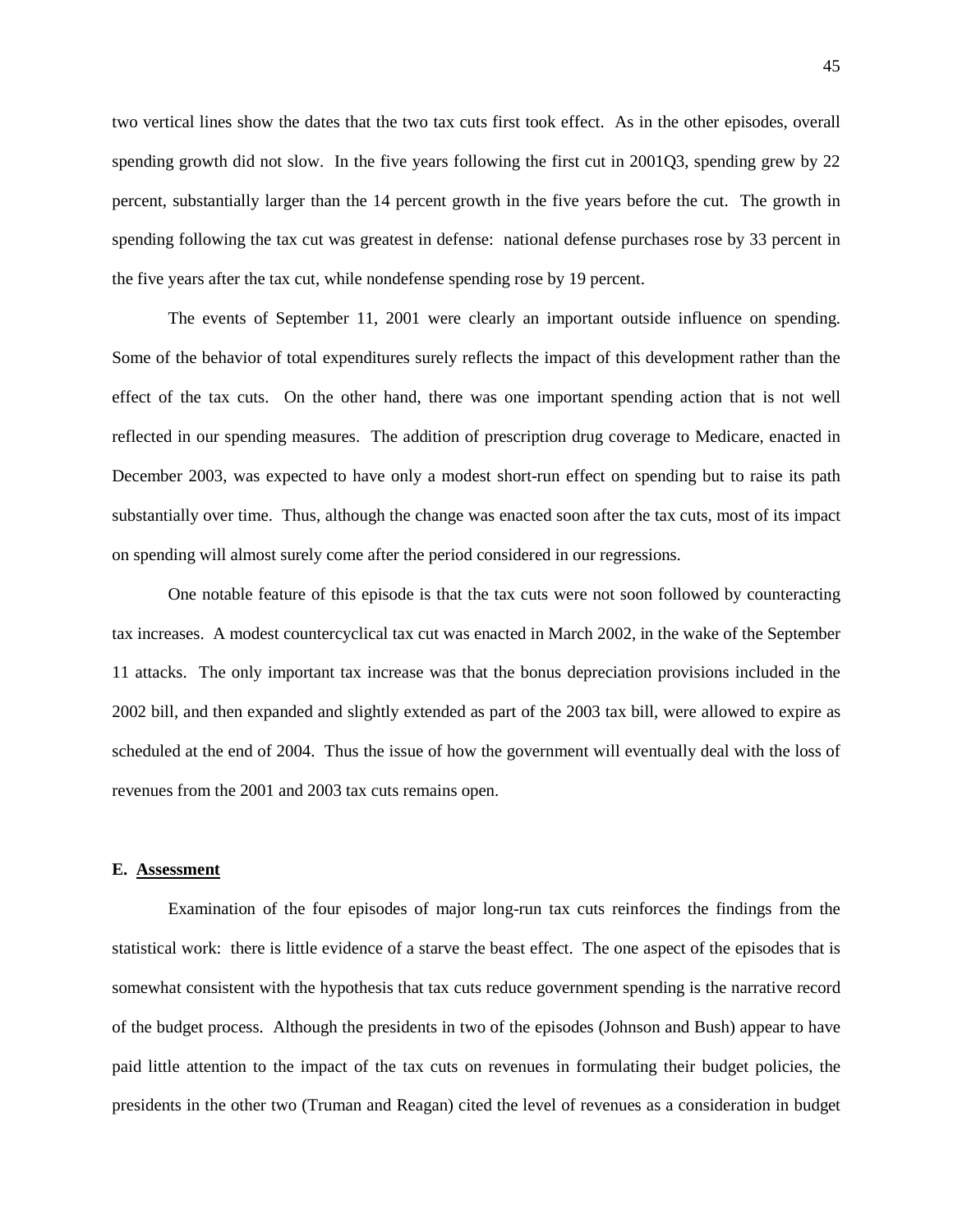policy. Even in these cases, however, other factors were clearly much more important, and to a considerable extent the concern over revenues led not to advocacy of spending reductions, but to support for (or acceptance of) tax increases.

The actual behavior of spending in all four episodes provides no support for the starve the beast hypothesis. In no episode was there a discernible slowdown in spending following the tax cut. Indeed, in all of the episodes, there was an acceleration of spending. This is similar to the overall statistical finding of a positive (though only marginally significant) effect of tax cuts on spending, and suggests that the regression results reflect a consistent pattern in the data rather than the effects of outliers.

Examination of other influences on spending in the episodes does not change these conclusions. On the one hand, there was an important external development in each episode that acted to raise defense spending. By itself, this pattern would suggest that the regressions might overestimate the positive effects of tax cuts on spending. Two considerations, however, point in the opposite direction.<sup>[41](#page-47-0)</sup> First, the largest tax cut (1981) coincided with the election of a president who had a strong commitment to reducing the size of government. This suggests that the positive impact of tax cuts on spending might be even larger than that implied by the regressions. Second, there were significant actions taken in the episodes to increase spending that had important effects after the five-year window considered in our baseline regressions. For example, in two of the episodes (1964 and 2001/03), the government enacted major changes in the provision of medical care for the elderly that had very large implications for the long-term path of government spending. Since our regressions miss much of the effects of these actions, this too suggests that the regressions may underestimate the extent to which tax cuts increase spending. Thus, examination of other factors affecting spending in the episodes suggests that on net the regressions do not overstate the evidence against the starve the beast hypothesis.

The behavior of subsequent tax changes in the episodes is consistent with the regression results. In three of the cases, there were substantial tax increases within five years that offset a substantial fraction

<span id="page-47-0"></span><sup>&</sup>lt;sup>41</sup> In addition, recall that our statistical results are robust to controlling for a measure of exogenous shocks to defense spending, and that even excluding defense spending entirely provides little evidence for the starve the beast hypothesis.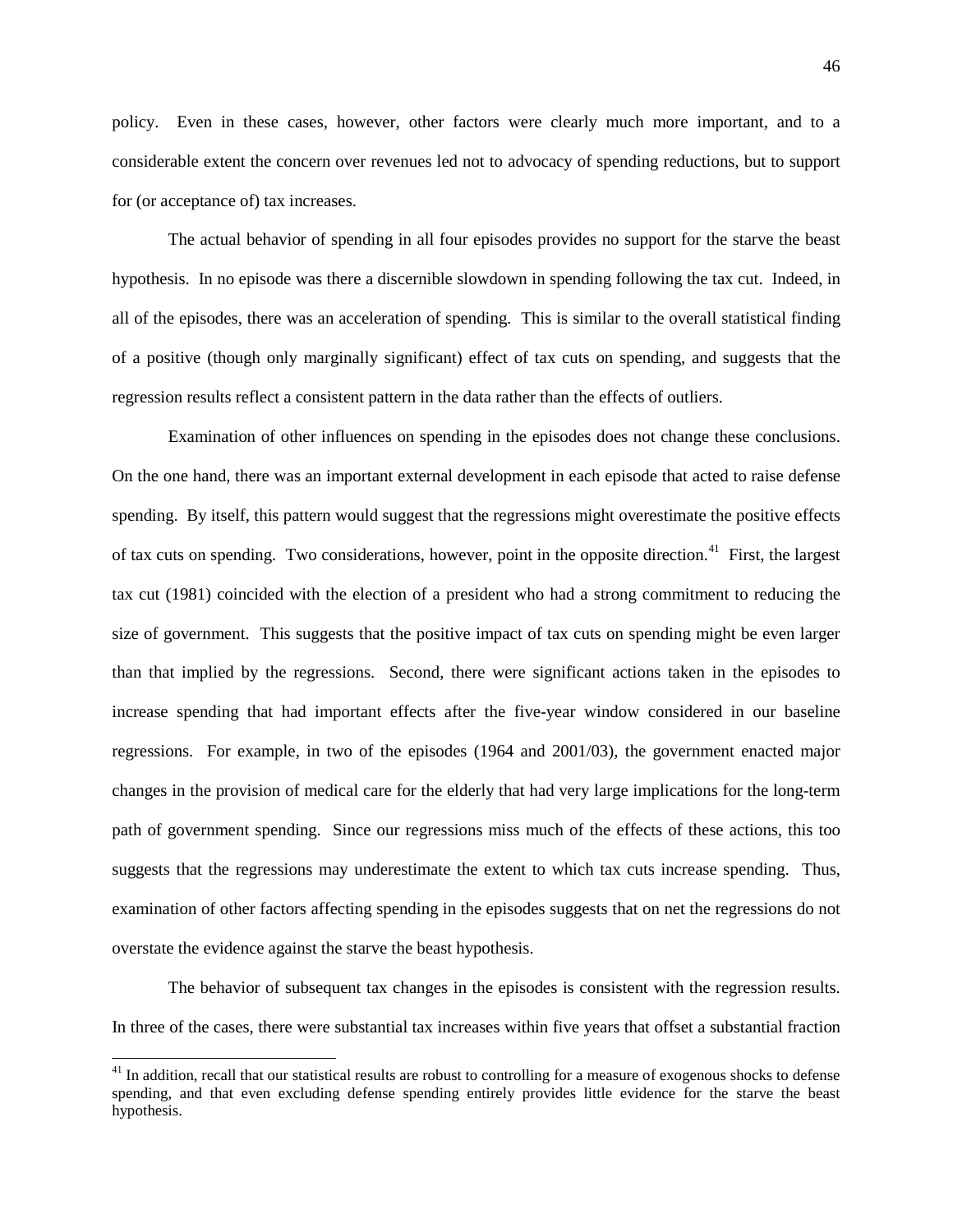of the initial tax cut. Perhaps more striking is what policymakers said about the tax increases. In all three cases they referred directly to the need to raise taxes to counter the macroeconomic and budgetary effects of the original tax cuts. And in two cases (1948 and 1964), the president said explicitly that raising taxes was preferable to cutting spending.

## **V. CONCLUSIONS**

The starve the beast hypothesis—the idea that tax cuts restrain government spending—is a central argument for tax reduction. Despite its importance, however, the hypothesis has been subject to few tests, and the tests that have been done have important limitations.

This paper tests the starve the beast hypothesis by examining the behavior of government spending following tax changes motivated by long-run considerations. Because these tax changes are not motivated by factors that are likely to have an important direct effect on government spending, they are the most appropriate for testing the theory. The results provide no evidence of a starve the beast effect: following long-run tax cuts, government spending does not fall. Indeed, if anything, spending rises, providing some support for the alternative view of fiscal illusion or shared fiscal irresponsibility. The lack of support for a starve the beast effect is highly robust. Detailed examination of the four largest postwar episodes of long-run tax cuts reinforces the statistical findings.

We also identify a potentially powerful source of bias in tests of the starve the beast hypothesis that use data on overall revenues and spending. Some tax changes are explicitly motivated by contemporaneous or planned changes in spending. Not surprisingly, these tax changes are followed by large spending changes in the same direction. Causation, however, runs from the decisions to raise spending to the tax changes. For the full postwar sample, this type of tax change is sufficiently common that it causes the overall relationship between tax revenues and spending to be significantly positive. Excluding these spending-driven changes makes the relationship negative and marginally significant.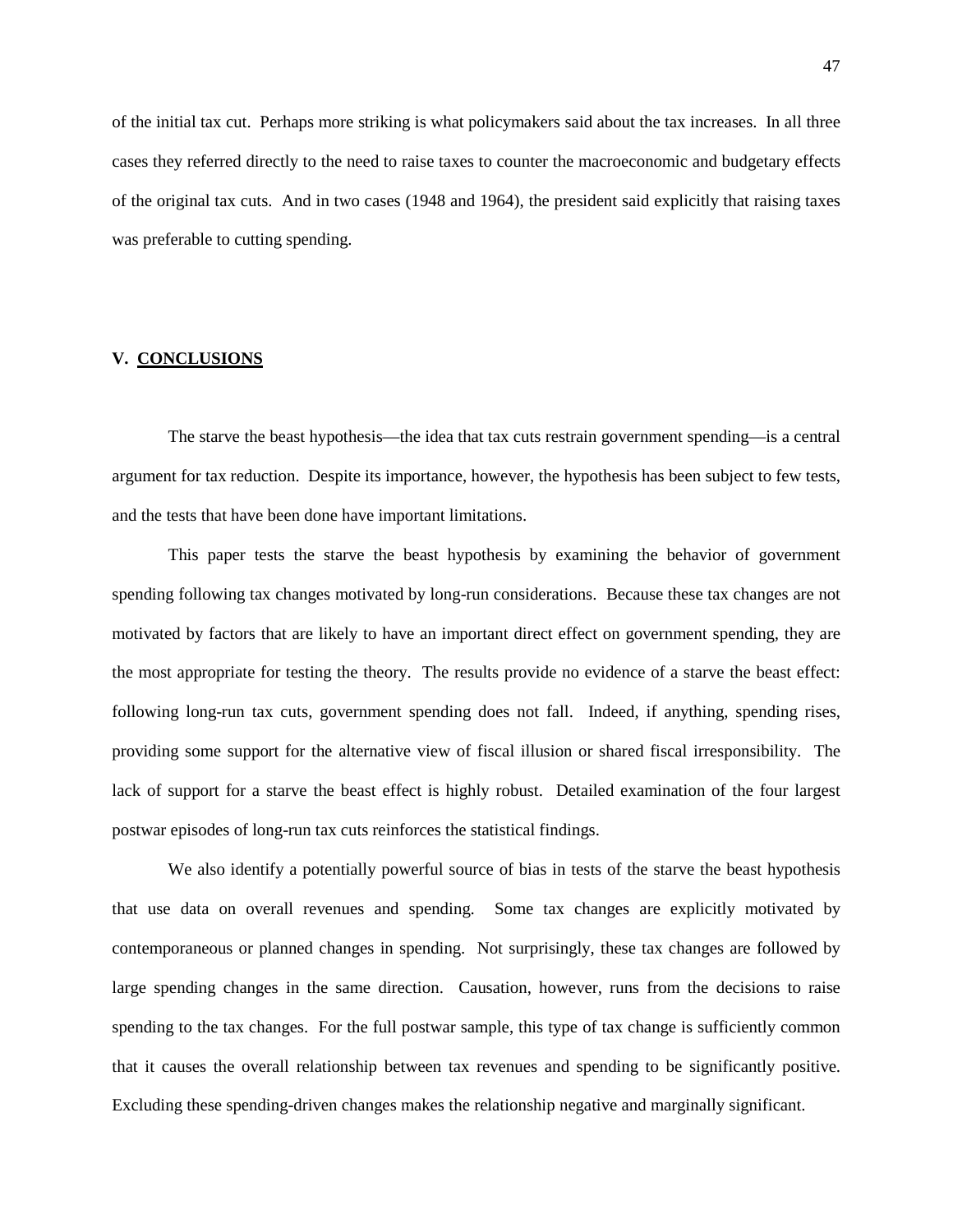The fact that tax cuts do not lead to spending reductions raises the question of how the government budget constraint is ultimately satisfied. We find that long-run tax cuts are offset by legislated and non-legislated tax increases over the next several years. The fact that policymakers are able to make changes on the tax sides helps to explain why they do not appear to make large changes on the spending side.

Of course, failing to find support for the starve the beast hypothesis is not the same as definitively refuting it. There are several ways in which our results are not inconsistent with the presence of at least some starve the beast effect. First, our failure to find a starve the beast effect for the postwar U.S. federal government does not mean it is not important in other times and places. Second, the case that focusing on tax changes taken for long-run purposes yields unbiased estimates is not airtight. As we describe, however, the most likely direction of bias is in favor of the starve the beast hypothesis, not against it. Third, because our estimates are not highly precise, the hypothesis that tax cuts exert some restraining influence on spending usually cannot be rejected. Fourth, some of our evidence (the statistical examination of nondefense spending and the narrative evidence for the 1948 and 1981 episodes) provides some hints of support for a small starve the beast effect.

Finally, although we find that the fall in revenues caused by a tax cut disappears after a few years, some of this disappearance is most likely the result of a temporary output boom. Thus, we do not completely resolve the issue of how the government restores long-run budget balance. Since the government's long-run budgetary situation deteriorated substantially over the period we consider, to some extent this limitation is inherent: not all of the offsetting actions have yet occurred. It is possible that some of the remaining adjustment will take place on the spending side.

Taken together, these caveats imply that one cannot necessarily conclude that tax cuts do not restrain government spending at all. But it remains the case that, over the period we consider, there is virtually no evidence of such an effect.

The finding that tax cuts do not appear to substantially restrain government spending could obviously have implications for policy. At the very least, policymakers should be aware that the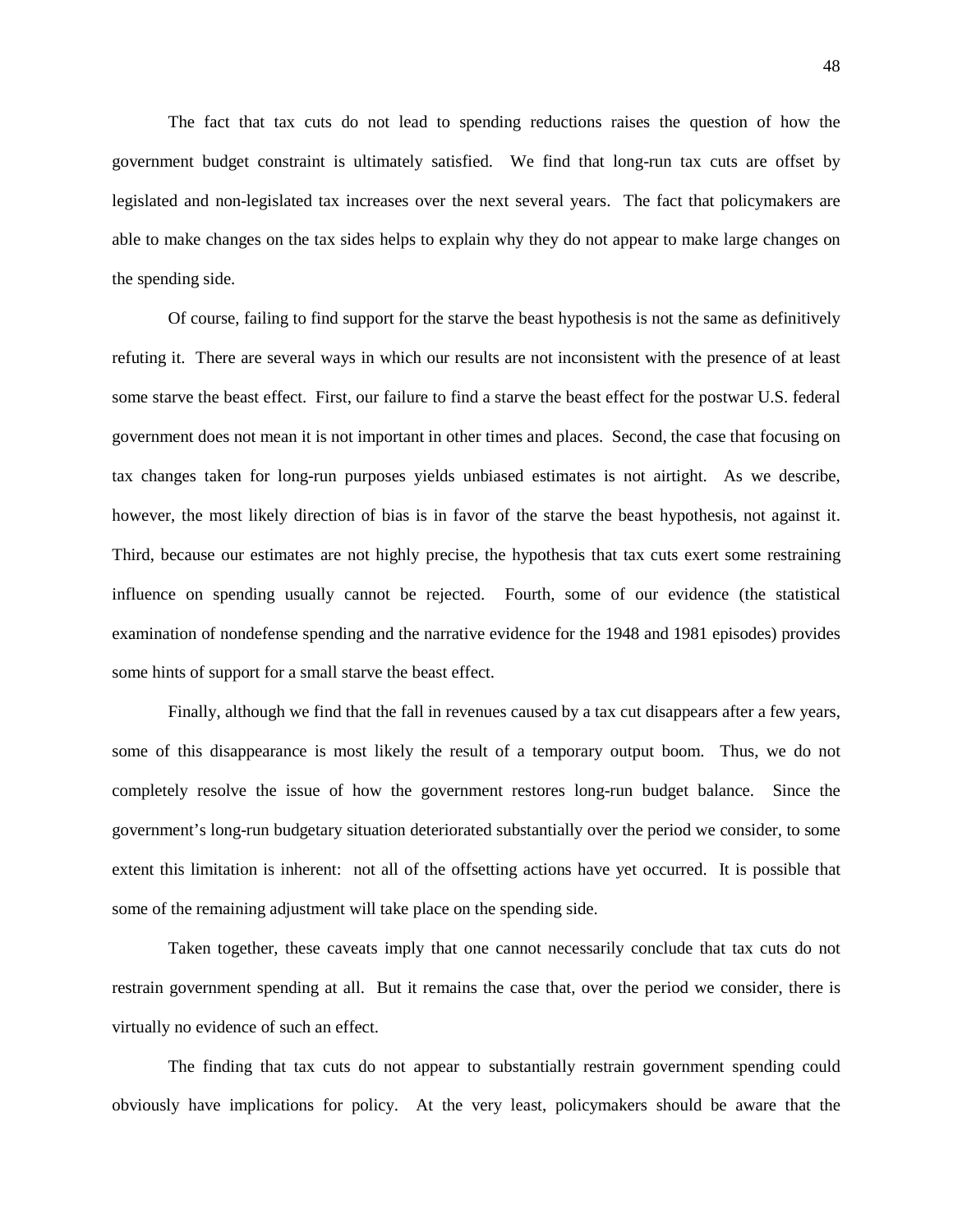historical experience suggests that tax cuts tend to lead to tax increases rather than to spending cuts.

The finding also has implications for models that assume the existence of a starve the beast effect. For example, Bohn (1992) argues that one reason for Ricardian equivalence to fail is that a tax cut implies that government spending will be lower; as a result, a tax cut leads households to reduce their estimates of the present value of their present and future liabilities, and so to increase their consumption. Similarly, a restraining effect of tax cuts on government spending plays a central role in the theories of strategic debt accumulation of Persson and Svensson (1989), Tabellini and Alesina (1990), and others. If decisionmakers understand that tax cuts do not in fact lead to substantial reductions in government spending, these mechanisms are much less important. Thus, better estimates of the effects of tax cuts on spending may require changes to the modeling of a wide range of issues.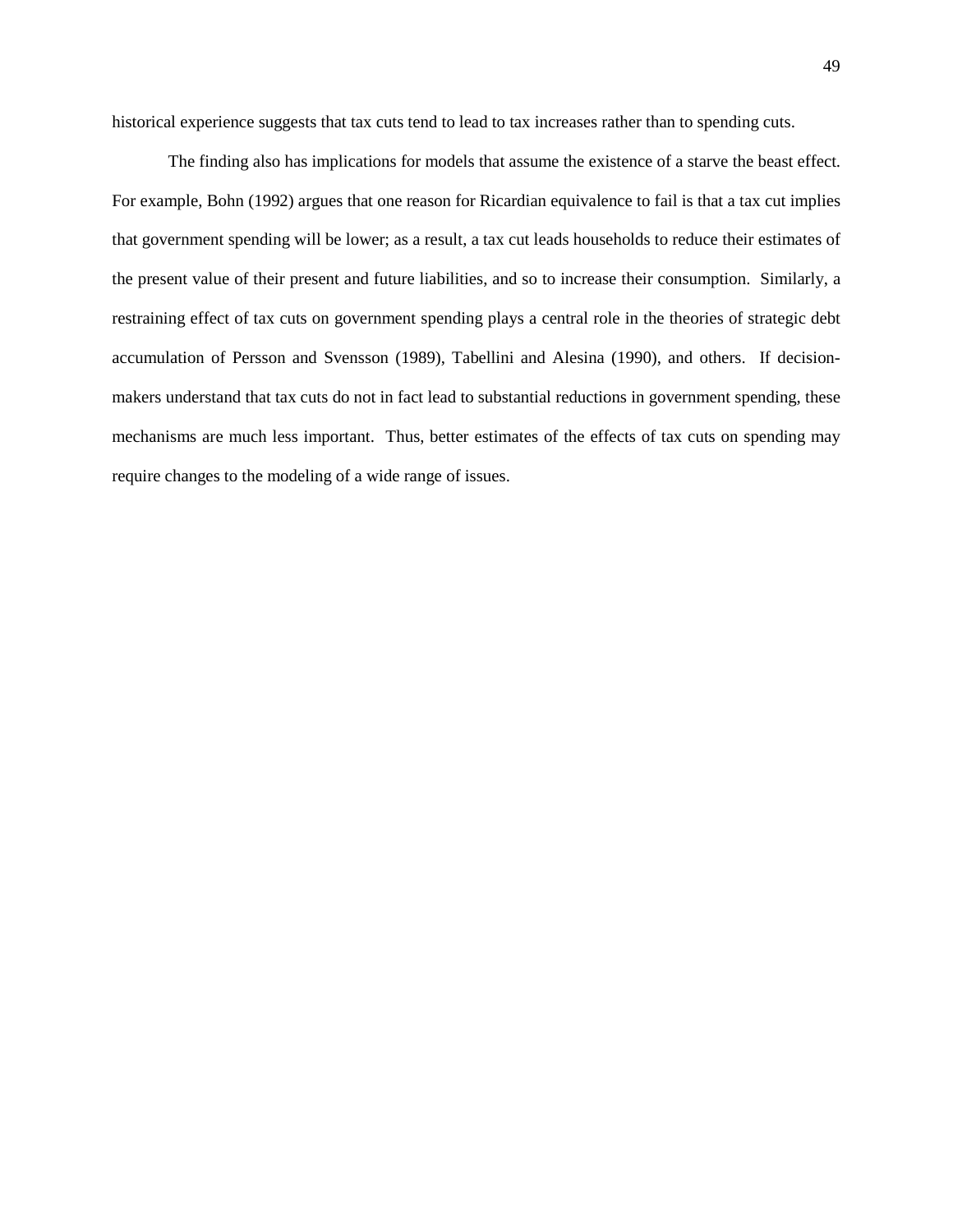#### **REFERENCES**

- Anderson, William, Myles S. Wallace, and John T. Warner. 1986. "Government Spending and Taxation: What Causes What?" *Southern Economic Journal* 52 (January): 630-639.
- Auerbach, Alan J. 2000. "Formation of Fiscal Policy: The Experience of the Past Twenty-Five Years." Federal Reserve Bank of New York *Economic Policy Review* 6 (April): 9-23.
- Auerbach, Alan J. 2003. "Fiscal Policy, Past and Present." *Brookings Papers on Economic Activity*, no. 1, pp. 75-138.
- Barro, Robert J. 2003. "There's a Lot to Like about Bush's Tax Plan." *Business Week*, February 24, p. 28.
- Becker, Gary S., Edward P. Lazear, and Kevin M. Murphy. 2003. "The Double Benefit of Tax Cuts." *Wall Street Journal*, October 7, p. A20.
- Becker, Gary S., and Casey B. Mulligan. 2003. "Deadweight Costs and the Size of Government." *Journal of Law and Economics* 46 (October): 293-340.
- Blanchard, Olivier, and Roberto Perotti. 2002. "An Empirical Characterization of the Dynamic Effects of Changes in Government Spending and Taxes on Output." *Quarterly Journal of Economics* 117 (November): 1329-1368.
- Bohn, Henning. 1991. "Budget Balance through Revenue or Spending Adjustments? Some Historical Evidence for the United States." *Journal of Monetary Economics* 27 (June): 333-359.
- Bohn, Henning. 1992. "Endogenous Government Spending and Ricardian Equivalence." *Economic Journal* 102 (May): 588-597.
- *Budget of the United States Government*. U.S. Office of Management and Budget. Various years.
- Buchanan, James M., and Richard E. Wagner. 1977. *Democracy in Deficit: The Political Legacy of Lord Keynes*. New York: Academic Press.
- Calomiris, Charles W., and Kevin A. Hassett. 2002. "Marginal Tax Rate Cuts and the Public Tax Debate." *National Tax Journal* 55 (March): 119-131.
- *Congressional Record*. U.S. Congress. Various issues.
- *Economic Report of the President*. U.S. Office of the President. Various years.
- Friedman, Milton. 1967. "Fiscal Responsibility." *Newsweek*, August 7, p. 68.
- Gale, William G., and Peter R. Orszag. 2004. "Bush Administration Tax Policy: Starving the Beast?" *Tax Notes* 105 (November): 999-1002.
- Hines, Frank T. 1943. "National Service Life Insurance." *Annals of the American Academy of Political and Social Science* 227 (May): 83-93.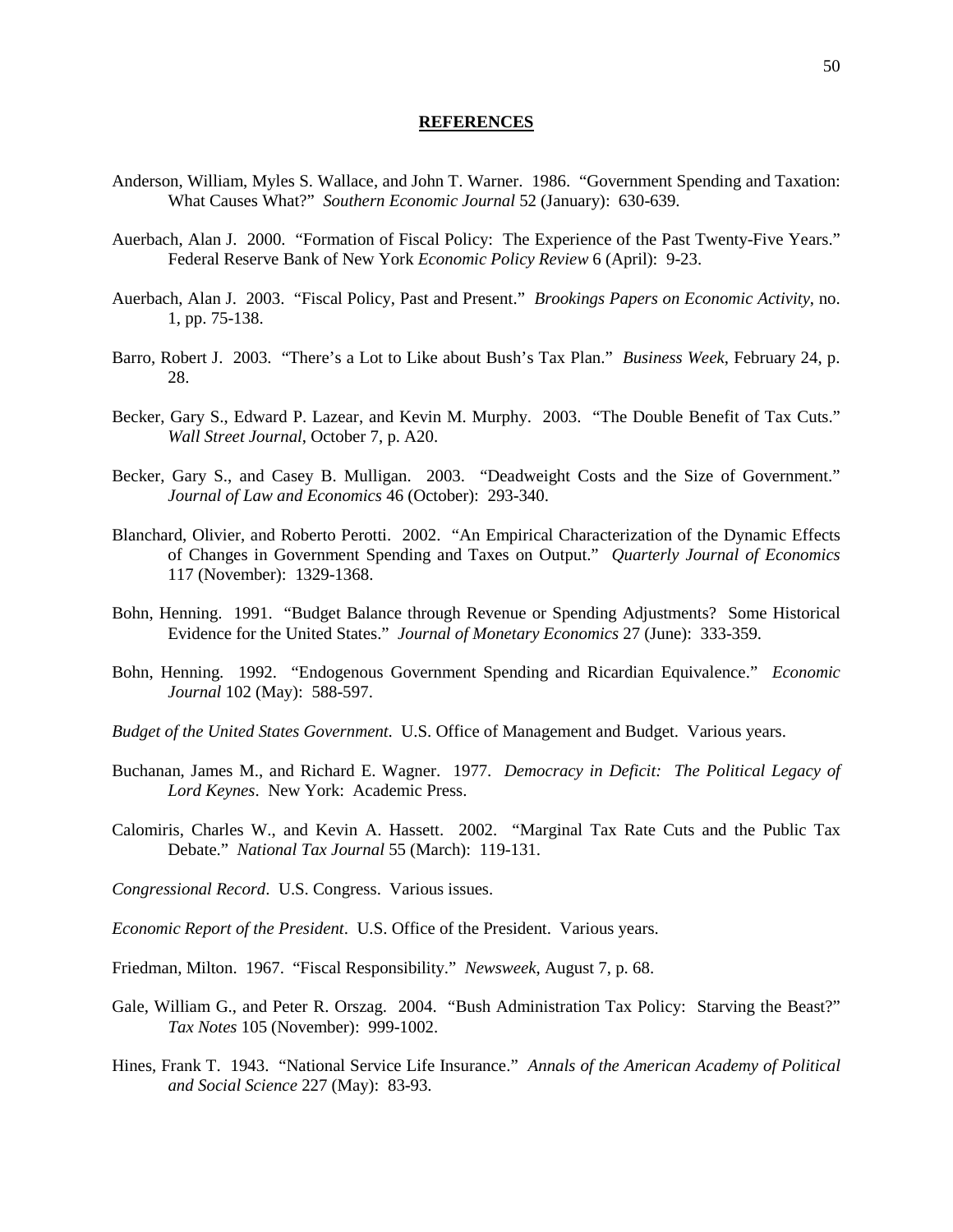- Miller, Stephen M., and Frank S. Russek. 1990. "Co-Integration and Error-Correction Models: The Temporal Causality between Government Taxes and Spending." *Southern Economic Journal* 57 (July): 221-229.
- Niskanen, William A. 1978. "Deficits, Government Spending, and Inflation: What Is the Evidence?" *Journal of Monetary Economics* 4 (August): 591-602.
- Persson, Torsten, and Lars E. O. Svensson. 1989. "Why a Stubborn Conservative Would Run a Deficit: Policy with Time-Inconsistent Preferences." *Quarterly Journal of Economics* 104 (May): 325- 345.
- Ram, Rati. 1988. "Additional Evidence on Causality between Government Revenues and Government Expenditure." *Southern Economic Journal* 54 (January): 763-769.
- Ramey, Valerie A. 2008. "Identifying Government Spending Shocks: It's All in the Timing." Unpublished manuscript, University of California, San Diego (June).
- Ramey, Valerie A., and Matthew D. Shapiro. 1998. "Costly Capital Reallocation and the Effects of Government Spending." *Carnegie-Rochester Conference Series on Public Policy* 48 (June): 145-194.
- Romer, Christina D., and David H. Romer. 2008. "A Narrative Analysis of Postwar Tax Changes." Unpublished manuscript, University of California, Berkeley (November).
- Romer, Christina D., and David H. Romer. 2009. "The Macroeconomic Effects of Tax Changes: Estimates Based on a New Measure of Fiscal Shocks." Unpublished manuscript, University of California, Berkeley (April). *American Economic Review*, forthcoming.
- *Social Security Bulletin*. Social Security Administration. Various issues.
- *Survey of Current Business*. Bureau of Economic Analysis. Various issues.
- Tabellini, Guido, and Alberto Alesina. 1990. "Voting on the Budget Deficit." *American Economic Review* 80 (March): 37-49.
- von Furstenberg, George M., R. Jeffrey Green, and Jin-Ho Jeong. 1986. "Tax and Spend, or Spend and Tax?" *Review of Economics and Statistics* 68 (May): 179-188.

Woolley, John, and Gerhard Peters. *The American Presidency Project* (www.presidency.ucsb.edu).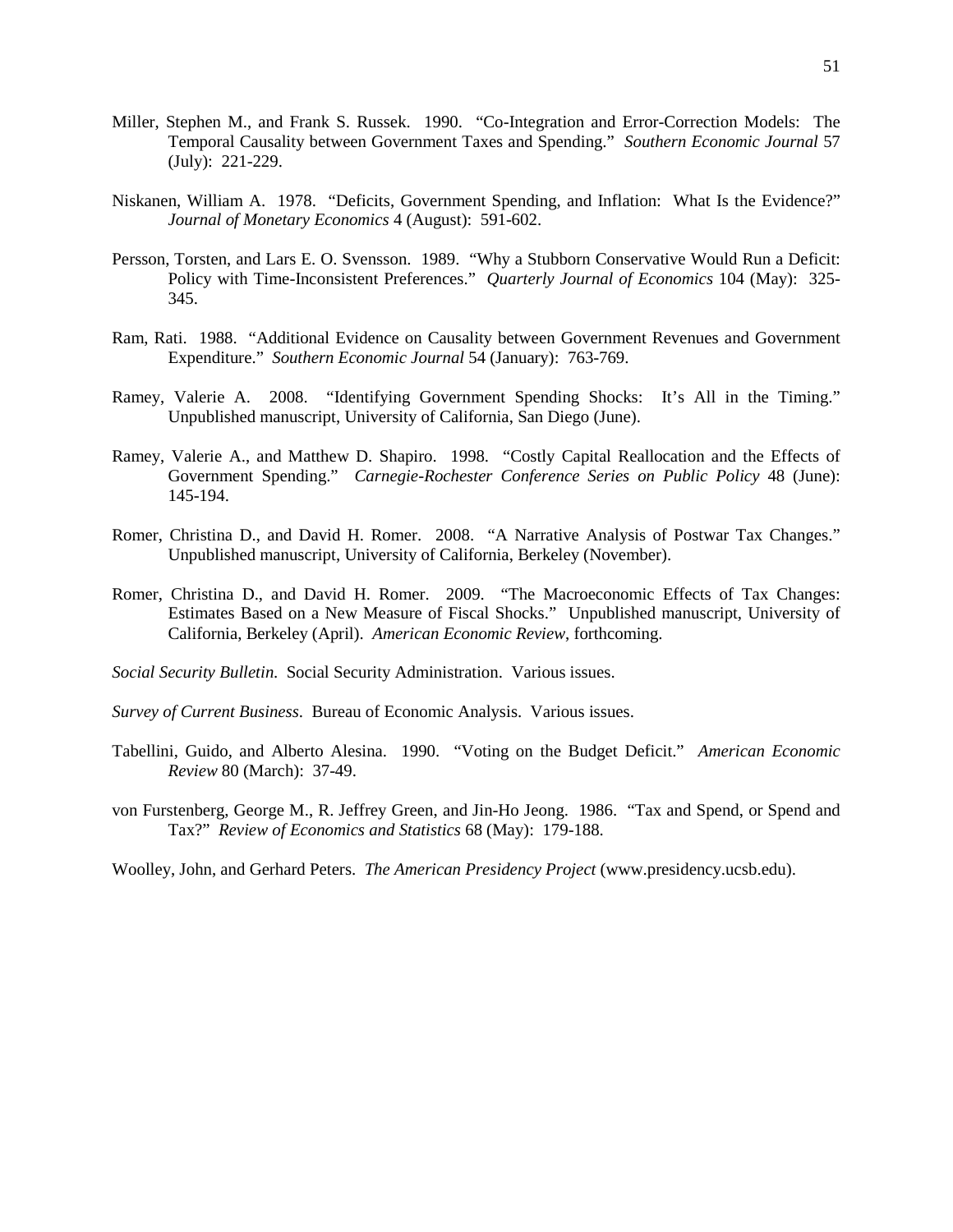| Variable         | Coefficient      |
|------------------|------------------|
| Constant         | 0.72(0.25)       |
| Tax Change:      |                  |
| Lag <sub>0</sub> | 0.24(0.85)       |
| Lag1             | 0.40(0.85)       |
| Lag <sub>2</sub> | $-0.11(0.85)$    |
| Lag 3            | $-0.28$ $(0.83)$ |
| Lag <sub>4</sub> | $-0.92$ $(0.87)$ |
| Lag <sub>5</sub> | $-1.50(0.87)$    |
| Lag 6            | 0.31(0.87)       |
| Lag <sub>7</sub> | $-1.42(0.75)$    |
| Lag <sub>8</sub> | 2.63(0.75)       |
| Lag 9            | 2.52(0.75)       |
| Lag $10$         | $-0.98$ $(0.75)$ |
| Lag 11           | $-1.53$ (0.74)   |
| Lag $12$         | $-2.19(0.76)$    |
| Lag 13           | $-2.13(0.76)$    |
| Lag 14           | $-1.11(0.76)$    |
| Lag 15           | 0.47(0.76)       |
| Lag $16$         | 0.02(0.76)       |
| Lag 17           | $-0.11(0.74)$    |
| Lag 18           | 0.51(0.78)       |
| Lag 19           | $0.86$ $(0.78)$  |
| Lag $20$         | 0.20(0.78)       |
| $R^2$            | 0.20             |
| D.W.             | 1.90             |
| s.e.e.           | 2.72             |

Table 1 Estimated Impact of Tax Changes on Total Expenditures

Note: Estimates of equation (1) in the text using long-run tax changes and total gross expenditures less interest payments. The sample period is 1950Q1–2007Q4. The numbers in parentheses are standard errors.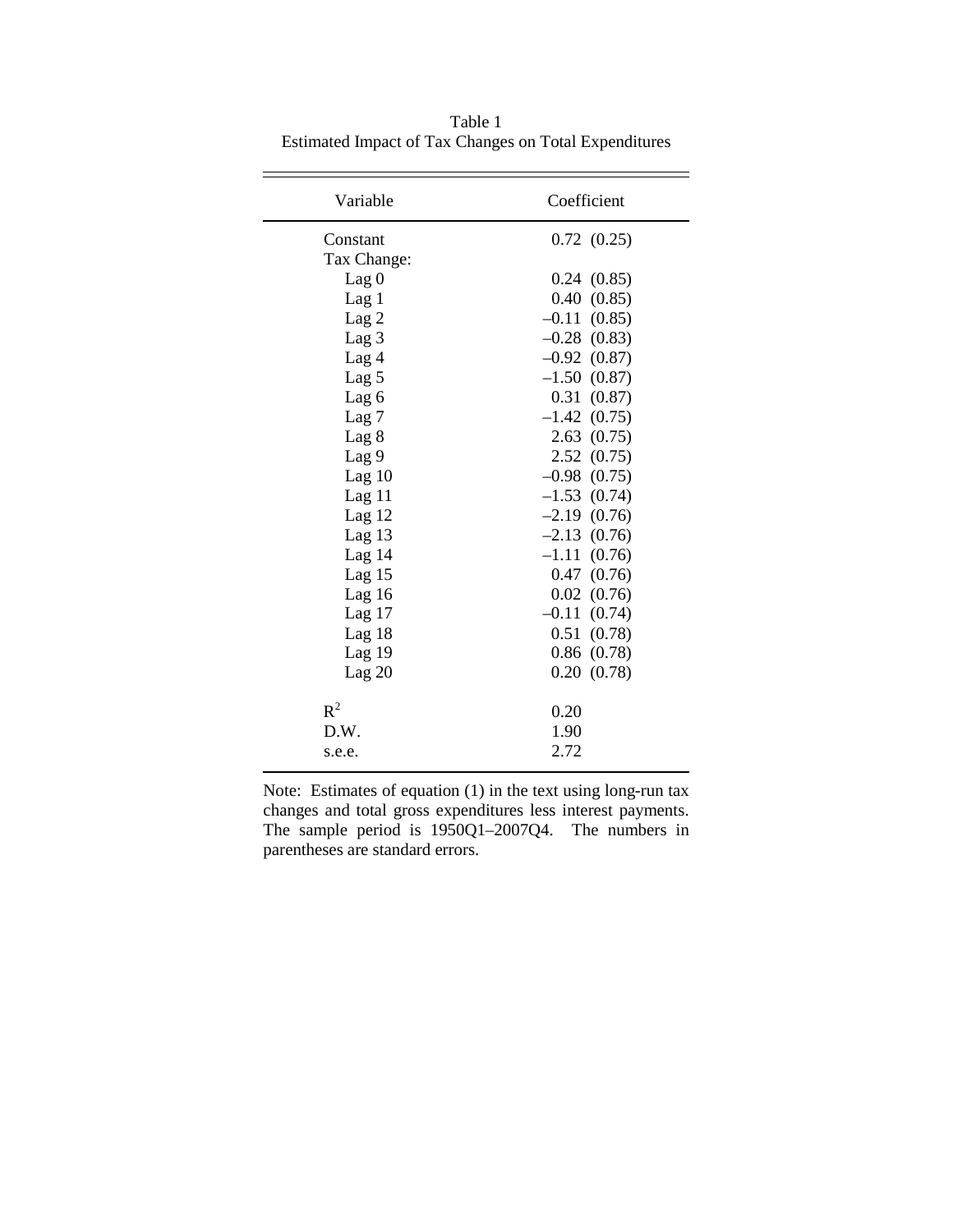Figure 1 Legislated Tax Changes Classified by Motivation



a. Long-RunTax Changes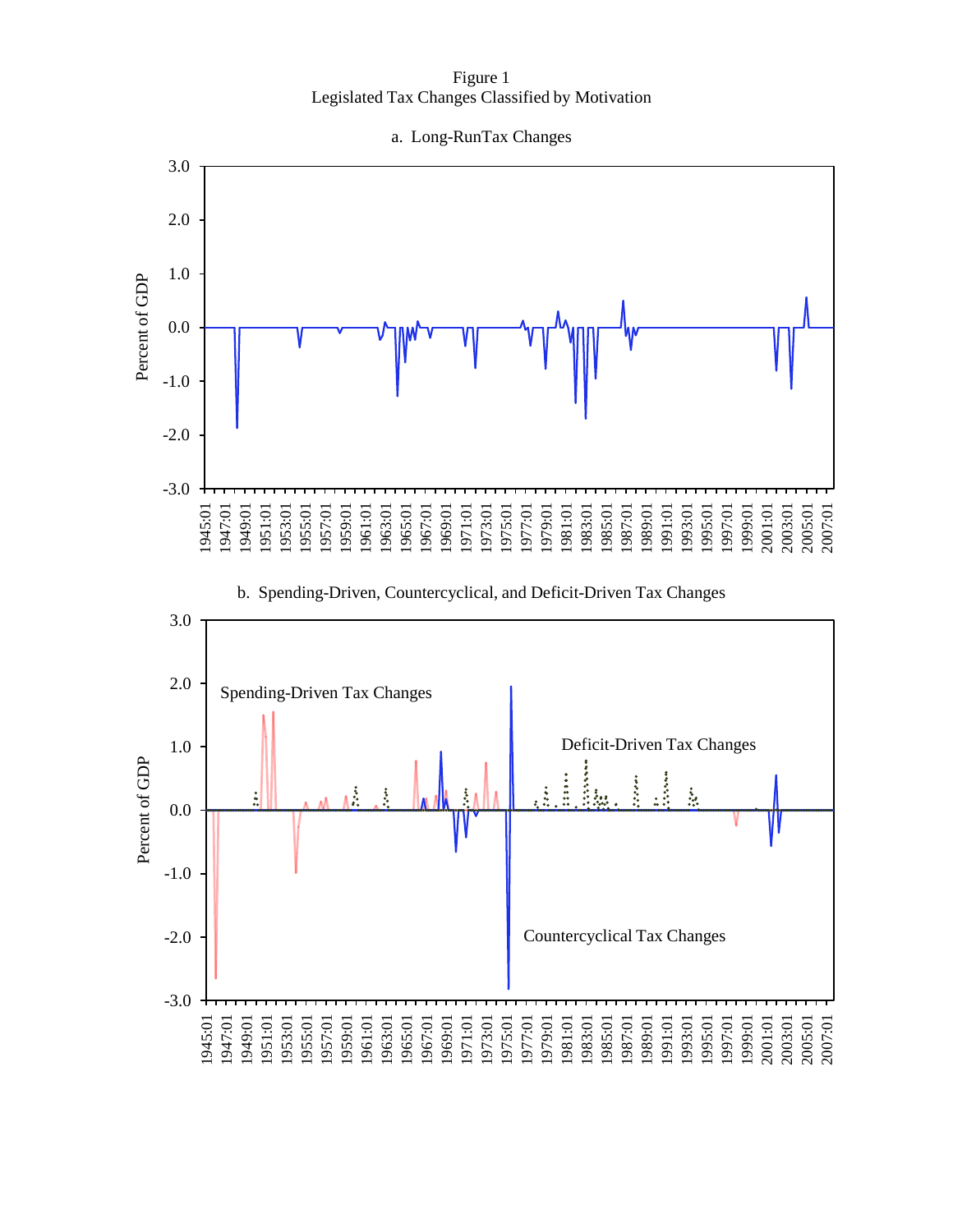Figure 2 Estimated Impact of a Tax Cut of 1% of GDP on Total Expenditures Baseline Specification

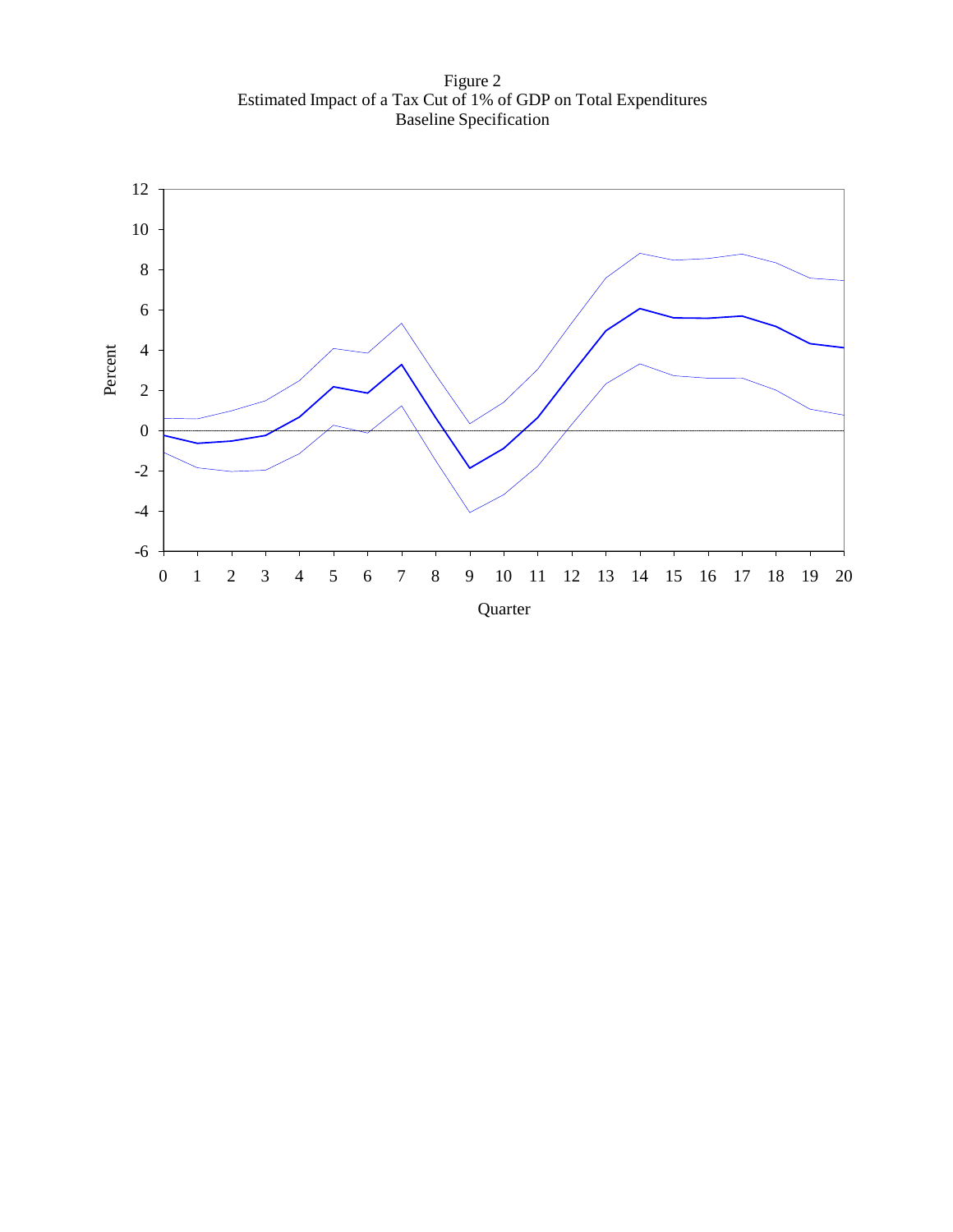Figure 3 Estimated Impact of a Tax Cut of 1% of GDP on Total Expenditures with Richer Dynamics



a. Including 40 Lags of Tax Changes

b. Using a Two-Variable VAR

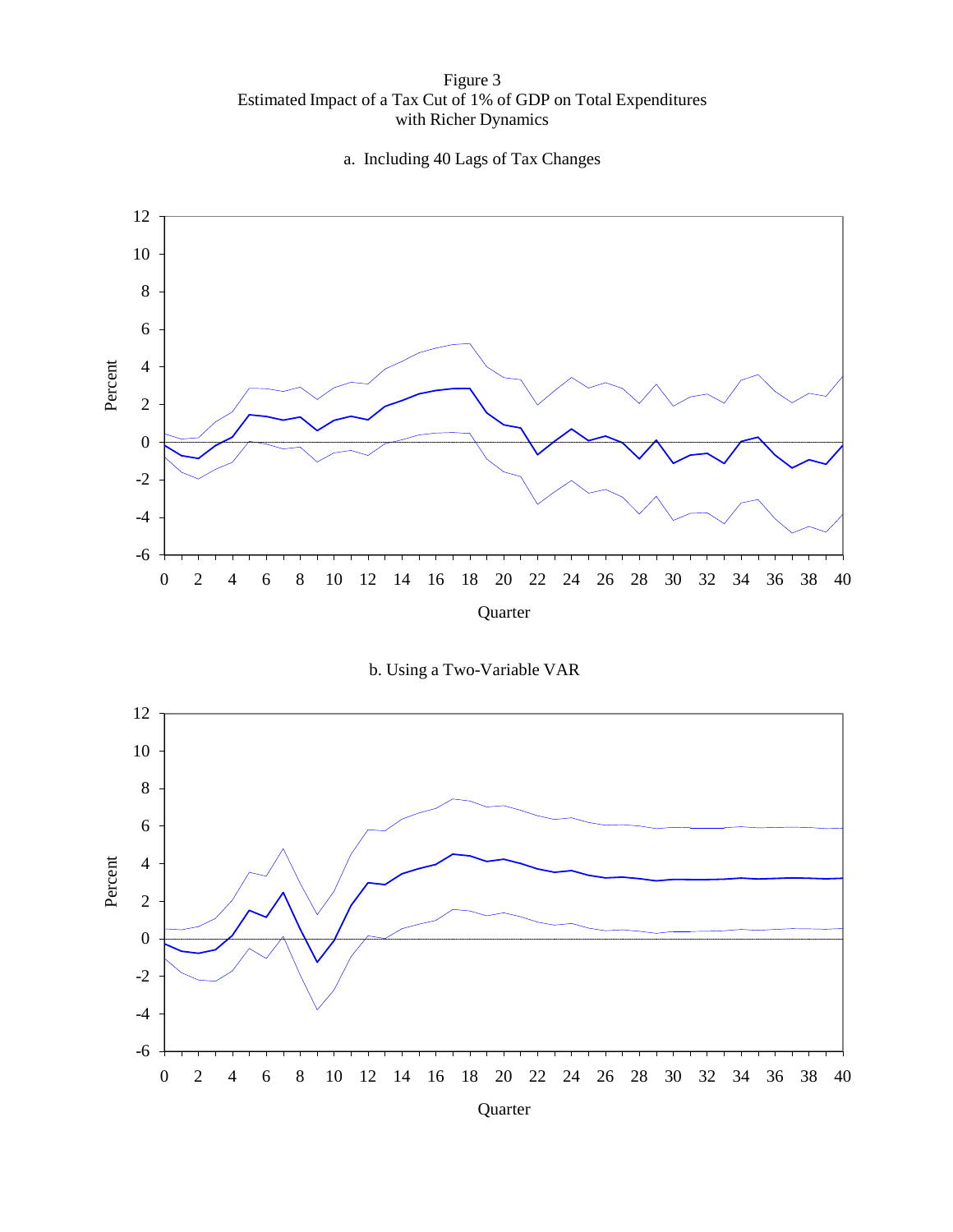Figure 4 Estimated Impact of a Tax Cut of 1% of GDP on Total Expenditures in Multivariate VARs



a. 3-Variable VAR (Taxes, Spending, Debt)

b. 4-Variable VAR (Taxes, Spending, Debt, Receipts)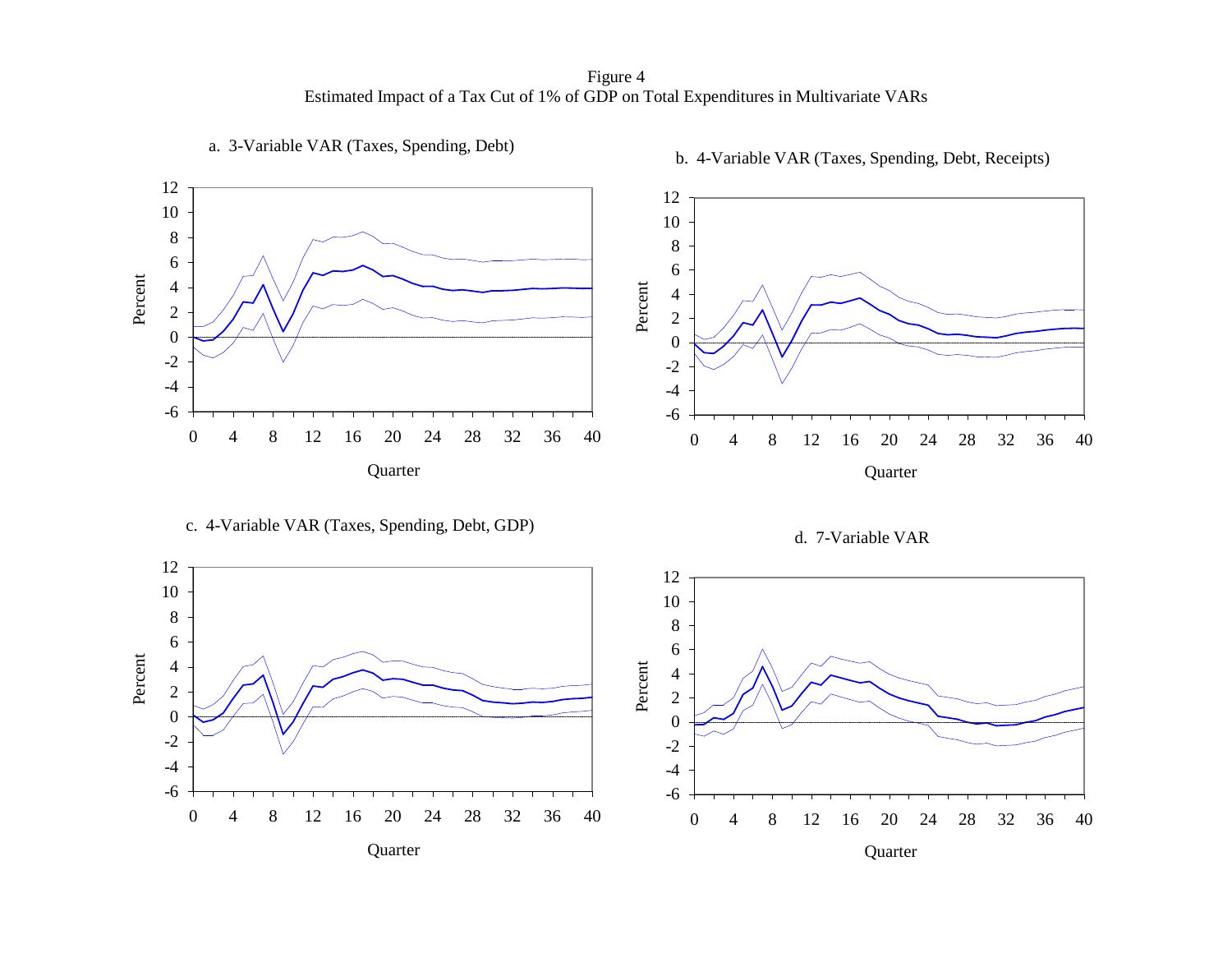Figure 5 Estimated Impact of a Tax Cut of 1% of GDP on Total Expenditures Using Different Specifications



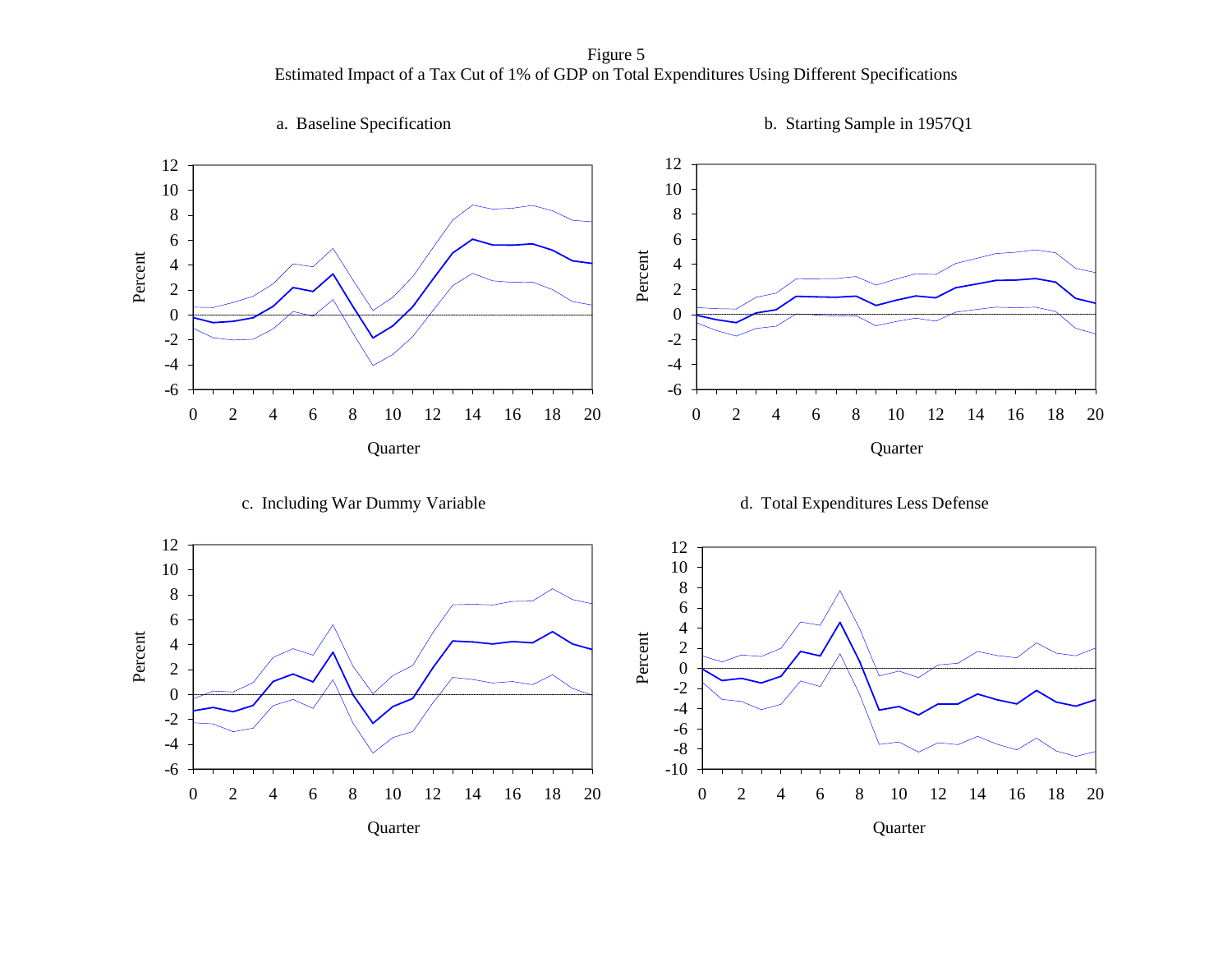Figure 5 (continued) Estimated Impact of a Tax Cut of 1% of GDP on Total Expenditures Using Different Specifications



# e. Including Democratic Dummy Variable

f. Using PDV Measure of Tax Changes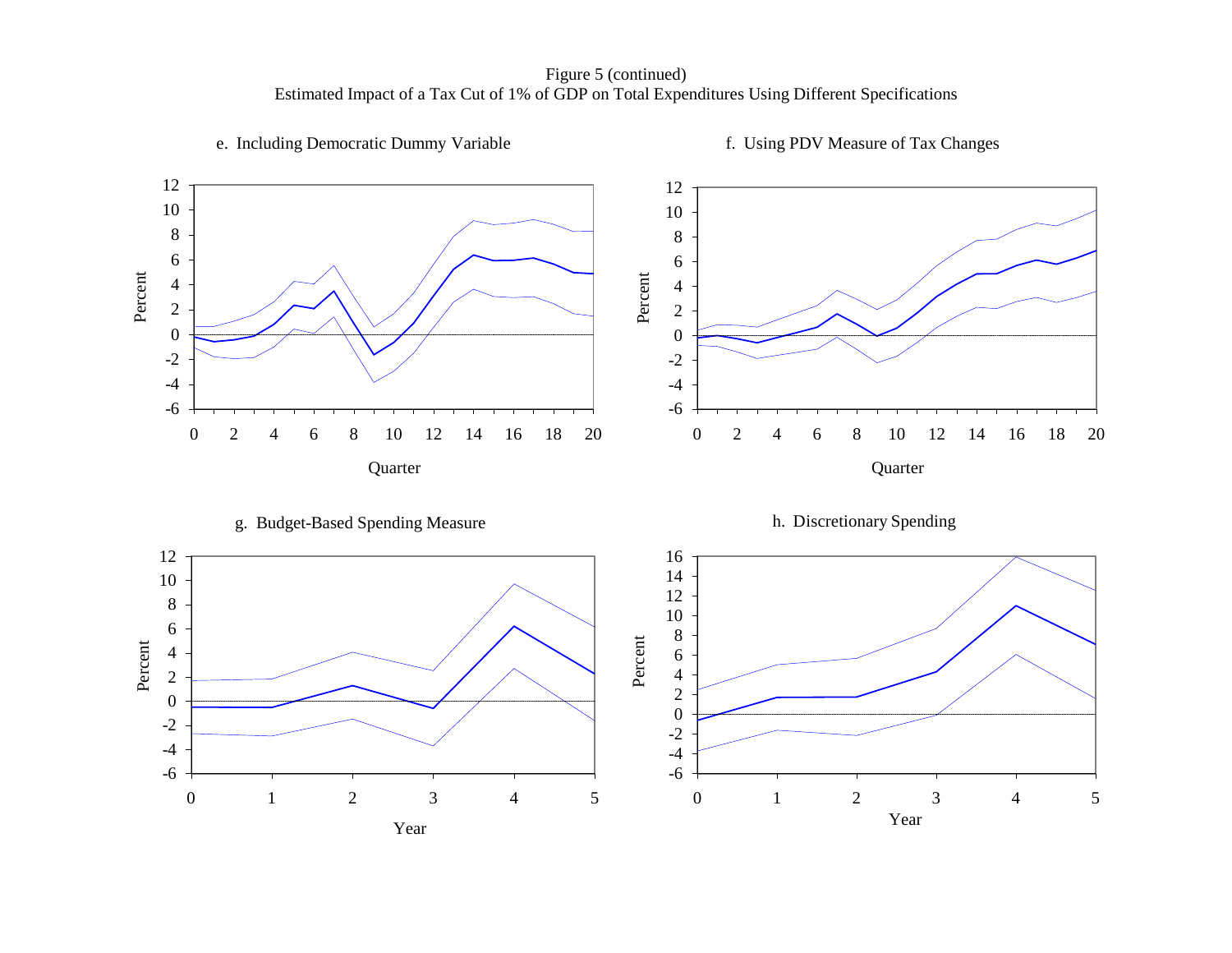Figure 5 (continued) Estimated Impact of a Tax Cut of 1% of GDP on Total Expenditures Using Different Specifications

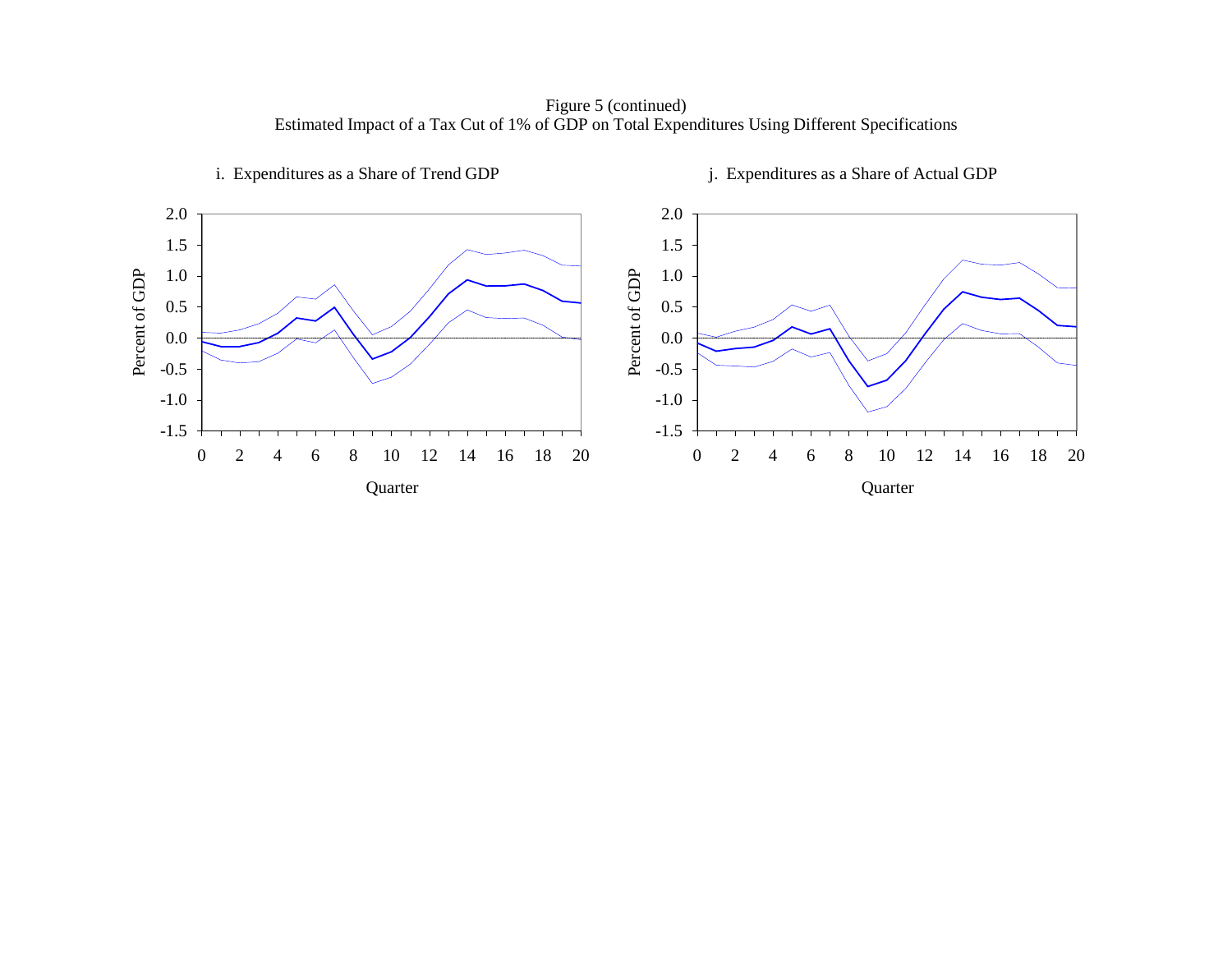Figure 6 Estimated Impact of a Tax Cut of 1 % of GDP on Total Expenditures by Type of Tax Change

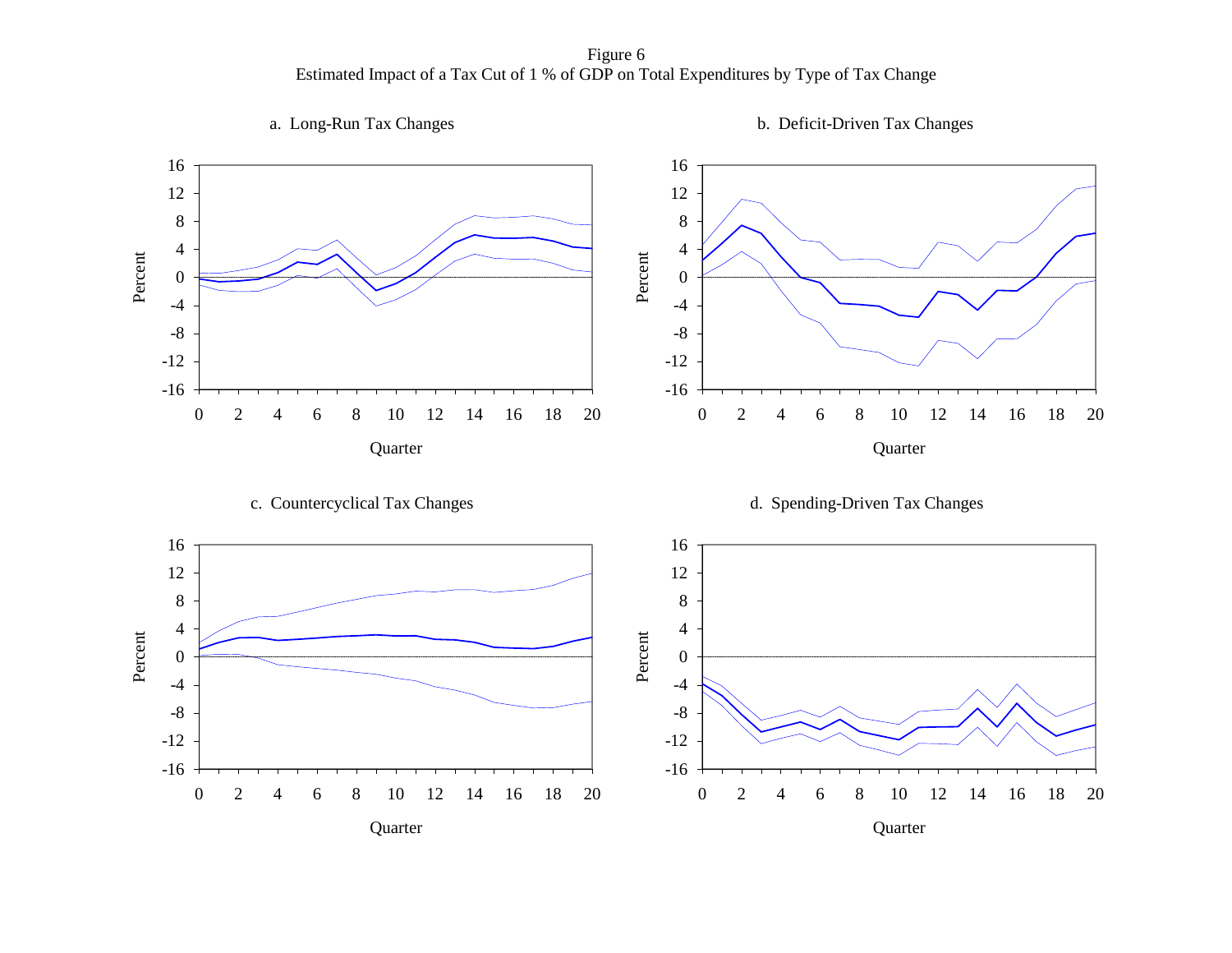# Figure 6 (continued) Estimated Impact of a Tax Cut of 1% of GDP on Total Expenditures by Type of Tax Change





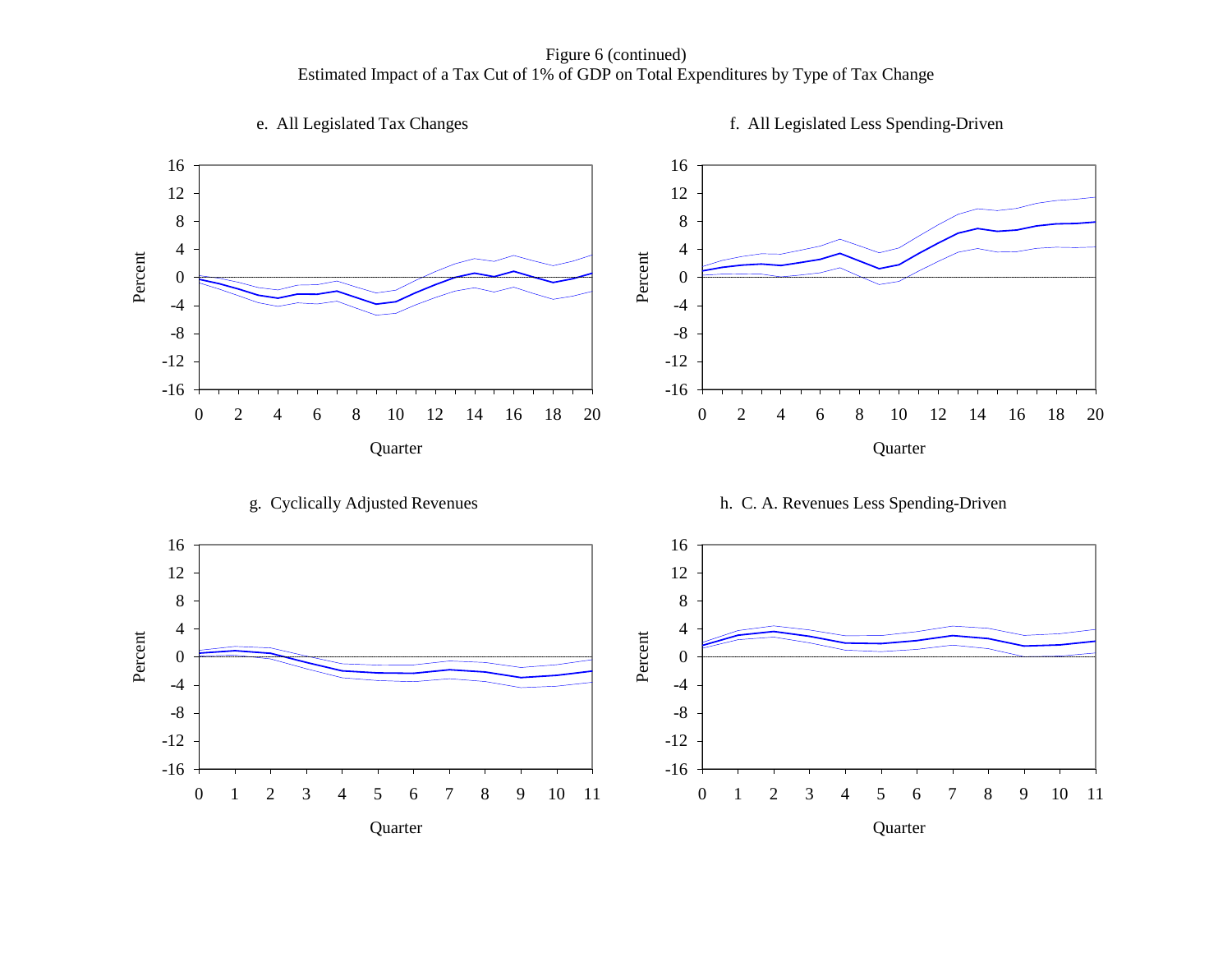Figure 7 Estimated Impact of a Tax Cut of 1% of GDP on Total Receipts



c. In a Two-Variable VAR

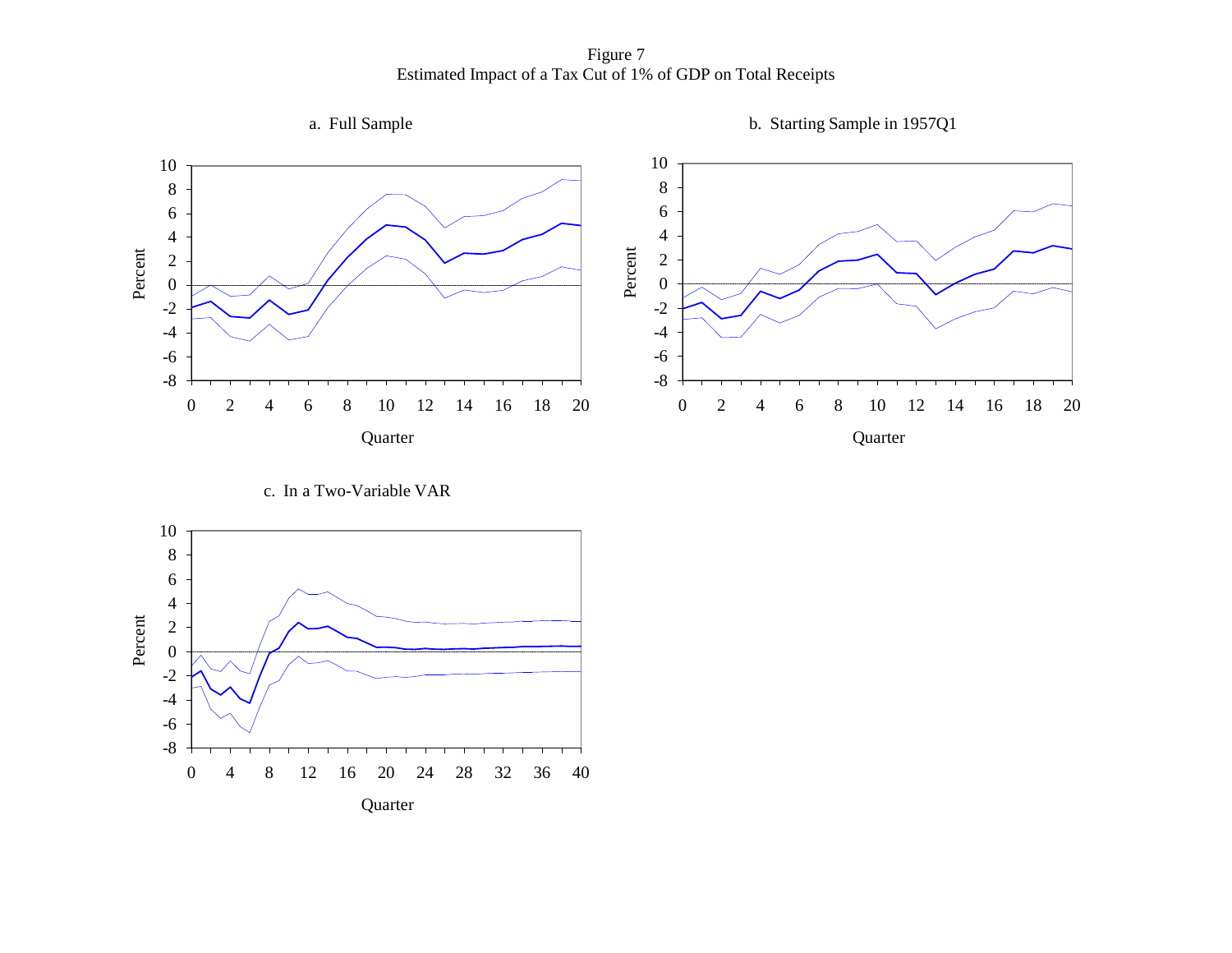Figure 8 Estimated Impact of a Long-Run Tax Cut of 1% of GDP on Tax Changes by Type



b. On Countercyclical Tax Changes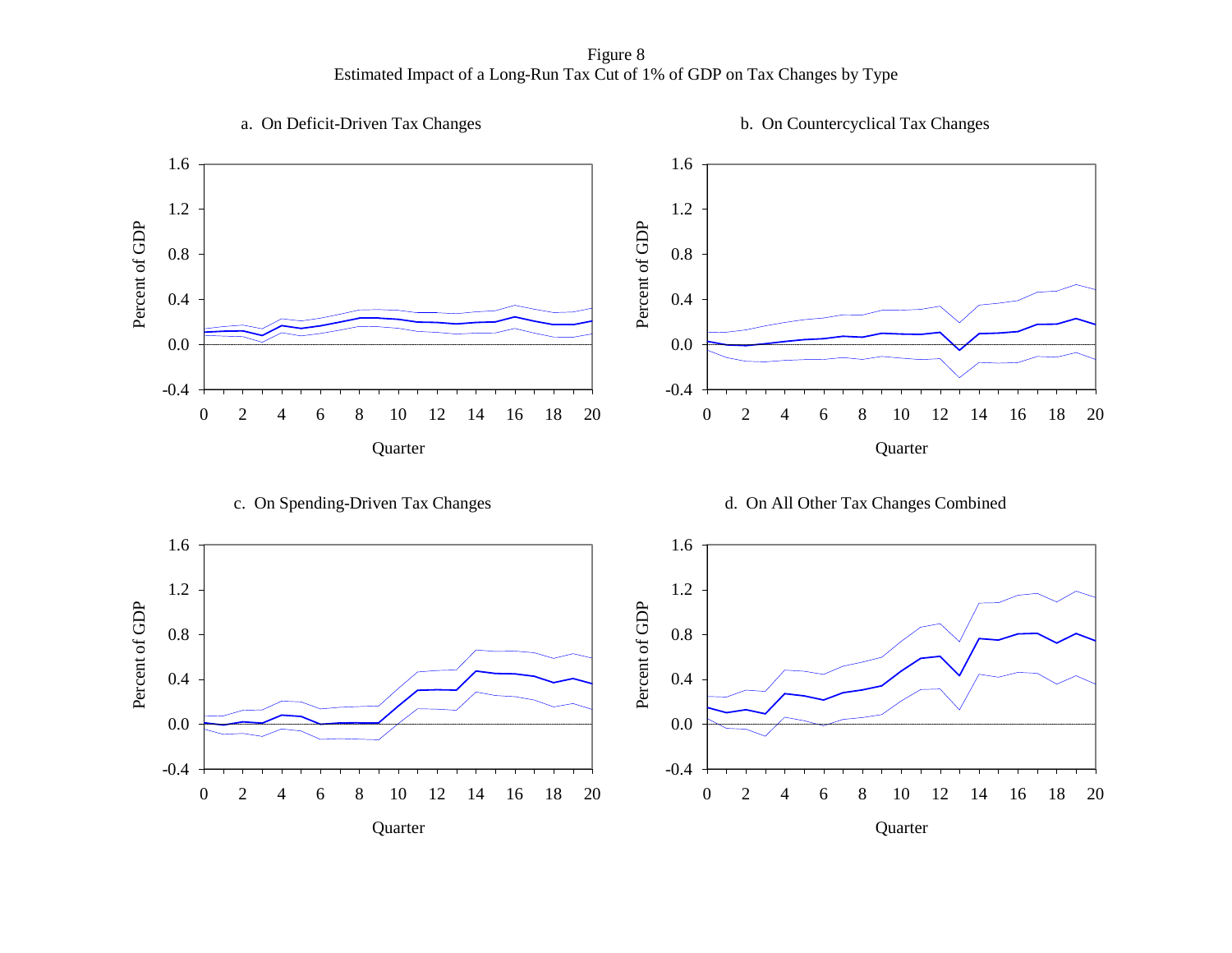Figure 9 Estimated Impact of a Long-Run Tax Cut of 1% of GDP on All Other Tax Changes Combined Using Different Specifications



c. In a Two-Variable VAR